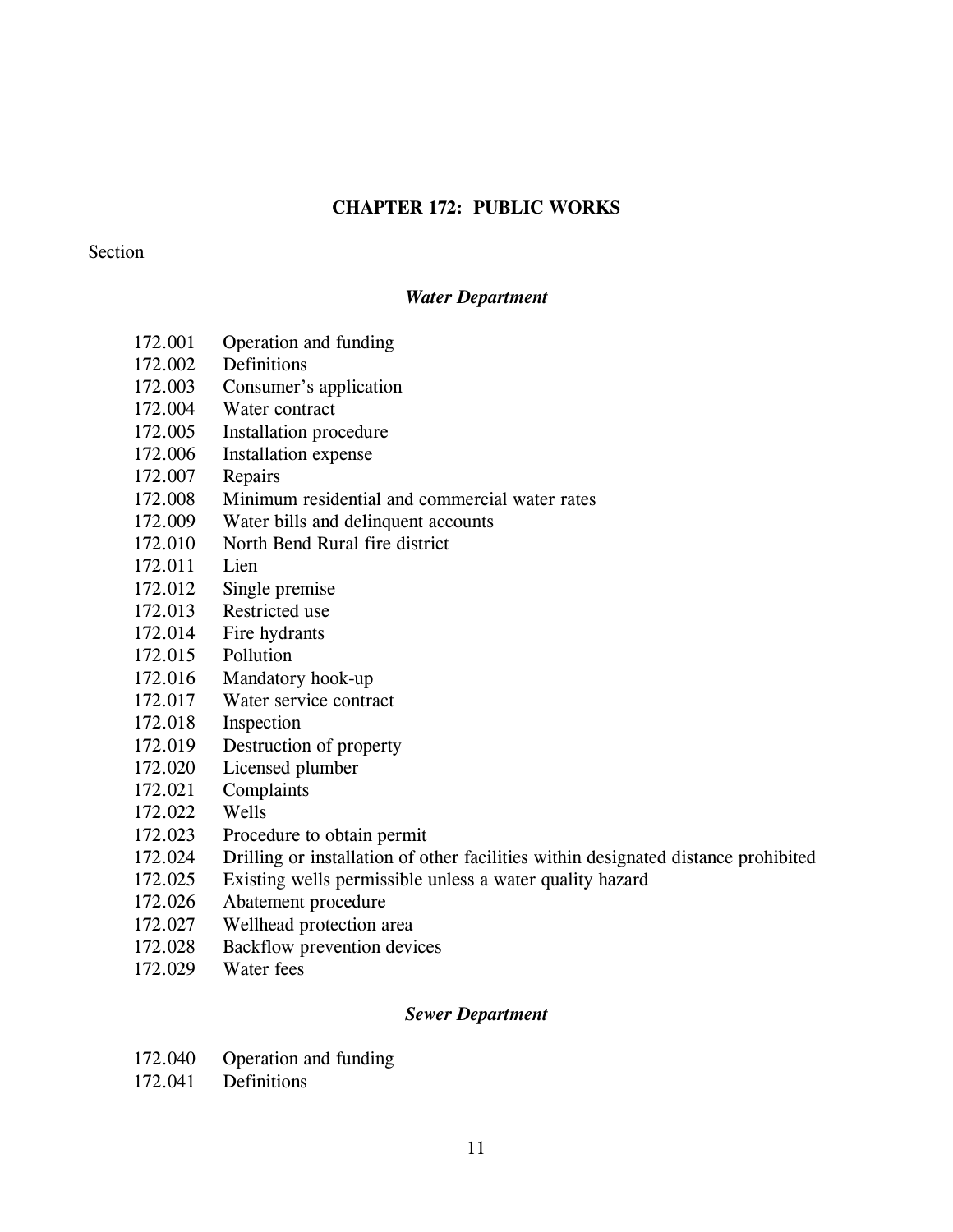- 172.042 Application for permit
- 172.043 Direct connections
- 172.044 Installation procedure
- 172.045 Installation expense
- 172.046 Repairs and maintenance
- 172.047 Findings for sewer use charge
- 172.048 Fund establishment
- 172.049 Rates
- 172.050 Surcharges
- 172.051 Consumer outside of corporate limits
- 172.052 Determination of proportional rates
- 172.053 Usage charge when meter out-of-order
- 172.054 Rate saving clause
- 172.055 Tenant deposit required
- 172.056 Payment for charges; delinquency processing charge; disconnection of service
- 172.057 Equitable rates
- 172.058 Destruction of property
- 172.059 Unlawful deposit of wastes
- 172.060 Unlawful discharge of untreated sewage
- 172.061 Cesspools, privies and septic tanks prohibited
- 172.062 Private sewage disposal
- 172.063 Service connection installation
- 172.064 Prohibited discharges
- 172.065 Flammable, toxic, corrosive and obstructive substances; preliminary treatment
- 172.066 Specific prohibitions as determined by Superintendent
- 172.067 Rejection, pretreatment, control of discharge rate or use fee surcharge
- 172.068 Special exceptions permitted
- 172.069 Grease, oil and sand interceptors when required
- 172.070 Maintenance by owner
- 172.071 Control manholes/sampling stations
- 172.072 Inspections
- 172.073 Sewer fees

# *Landfill*

- 172.085 Definitions
- 172.086 Dumping or leaving of garbage, rubbish or refuse at city's landfill site
- 172.087 Posting
- 172.088 Abatement of nuisance
- 172.999 Penalty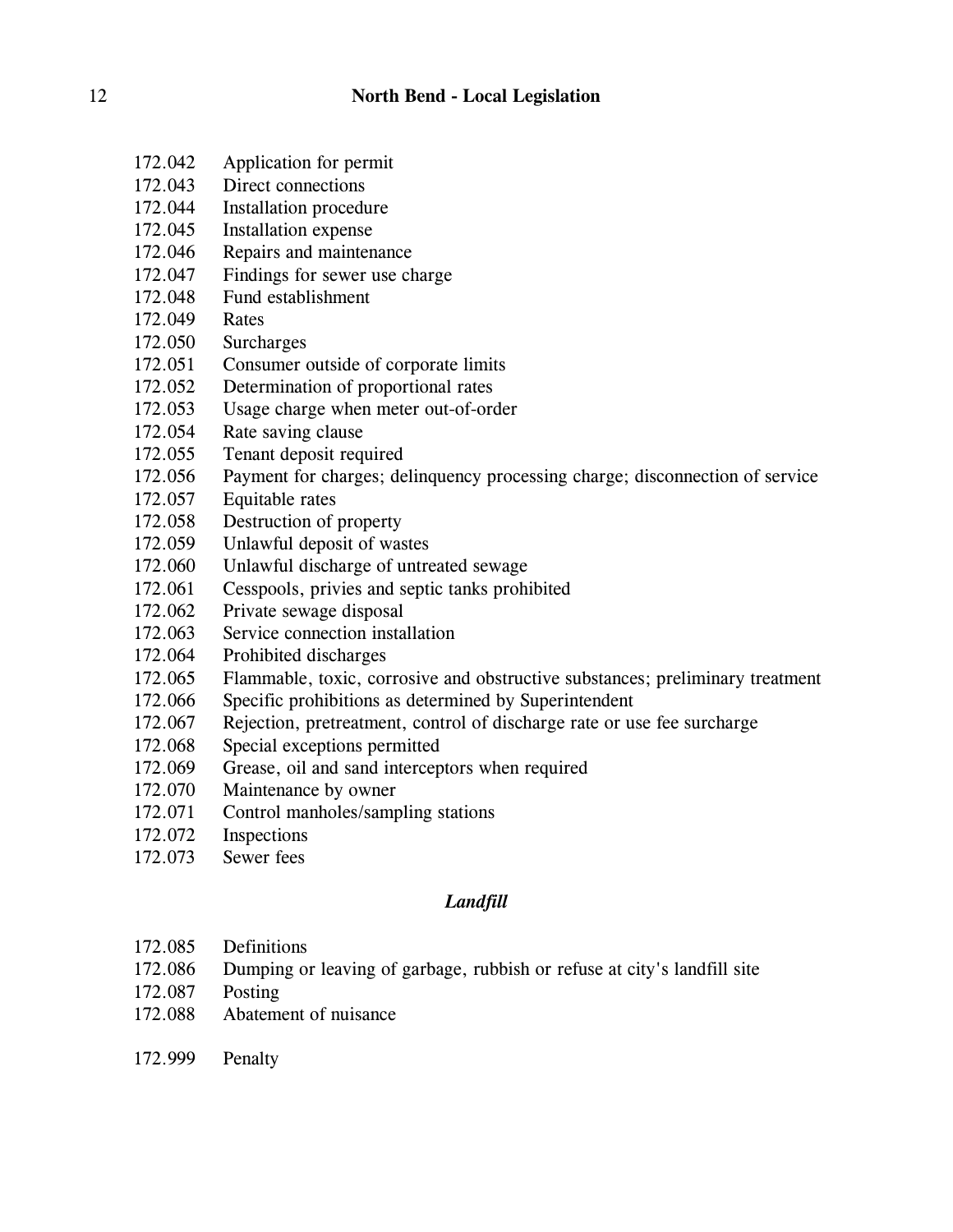#### *WATER DEPARTMENT*

### **§ 172.001 OPERATION AND FUNDING.**

The municipality owns and operates the Municipal Water Department through the Utilities Superintendent. The governing body, for the purpose of defraying the cost of the care, management, and maintenance of the Municipal Water Department may each year levy a tax not exceeding the maximum limit prescribed by state law, on the actual valuation of all real estate and personal property within the corporate limits that is subject to taxation. The revenue from the said tax shall be known as the Water Fund and shall remain in the custody of the Municipal Treasurer. The Utilities Superintendent shall have the direct management and control of the Municipal Water Department and shall faithfully carry out the duties of his or her office. The Utilities Superintendent shall have the authority to adopt rules and regulations for the sanitary and efficient management of the Water Department subject to the supervision and review of the governing body. The governing body shall set the rates to be charged for services rendered by ordinance and shall file a copy of the rates in the office of the Municipal Clerk for public inspection at any reasonable time.

(Prior Code, § 3-101) (Ord. 487, passed 11-18-08)

# **§ 172.002 DEFINITIONS.**

The following definitions shall be applied throughout this subchapter. Where no definition is specified, the normal dictionary usage of the word shall apply.

*CURB STOP.* Shut-off valve between the customer meter and the supply line from the water main.

*CURB STOP BOX.* Enclosure or housing that contains the curb stop. Often cast iron and comprised of a removable lid.

**DOMESTIC WATER WELL.** A water well providing water to any water supply system furnishing water for human consumption other than a municipal water supply system.

*FIRE HYDRANT.* An upright metal casting connected to a water supply system and equipped with one or more valved outlets for the purpose of supplying water for fire fighting.

*GATE VALVE.* A stop valve which closes a pipe to the flow of fluid by means of a plate which moves in a plane at right-angles to the direction of flow.

*GEOTHERMAL WELL OR CLOSED LOOP HEAT PUMP WELL.* A well constructed for the purpose of installing the underground closed loop necessary to circulate fluid from a closed loop heat pump system.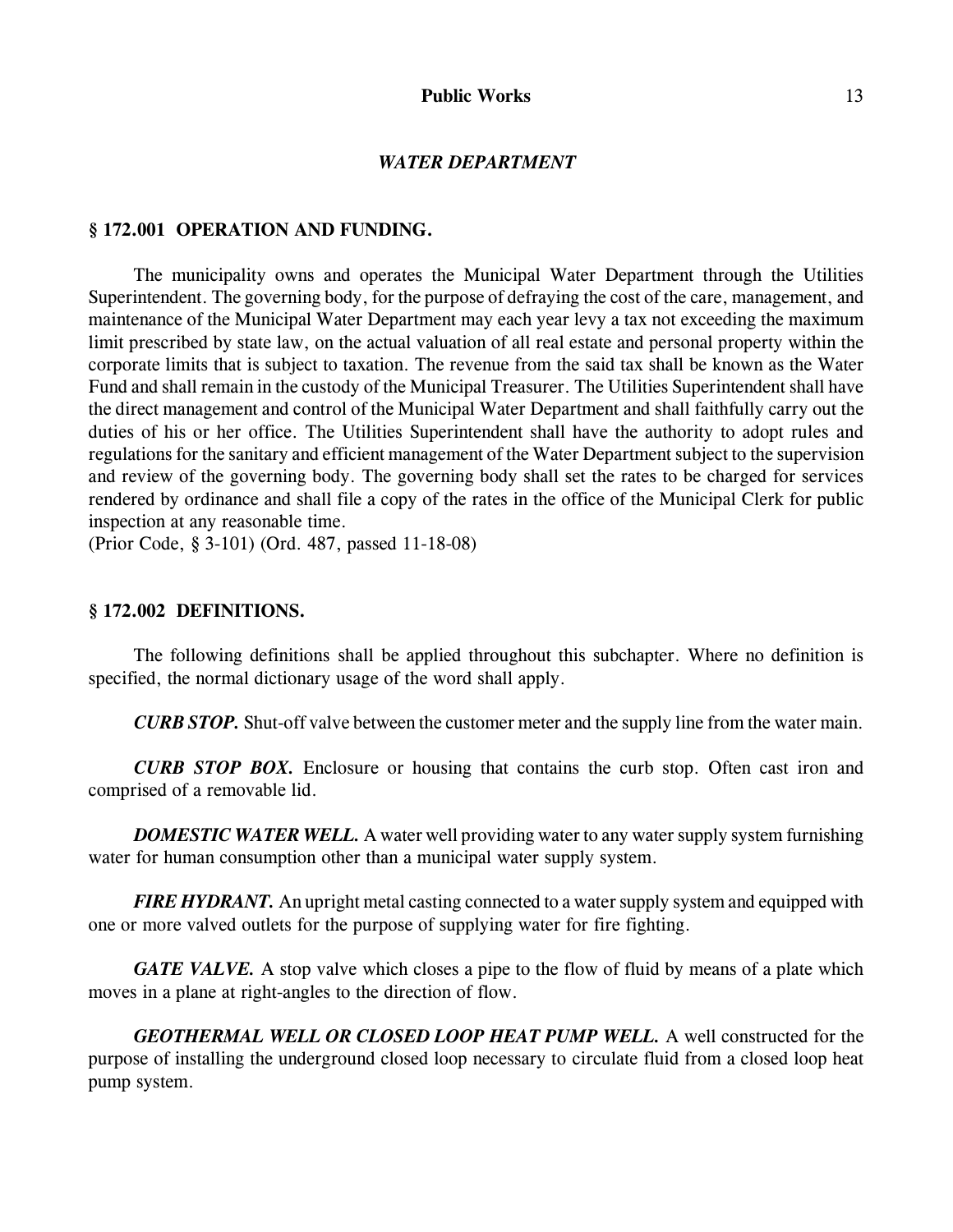*IRRIGATION WELL.* A well constructed for the purpose of irrigating plants.

*METER.* A device that measures levels and volumes of supplied utility.

*METER VAULT.* Enclosure or housing that contains the water meter. Often constructed of cast iron, PVC or concrete and comprised of a removable lid.

*MUNICIPAL WATER WELL.* A water well that is part of a public water supply system that supplies drinking water to at least 15 service connections used by year round residents or regularly supplies drinking water to 25-year round residents.

*POTABLE WATER*. Water that is safe for human consumption as determined by the Nebraska Health and Human Services System, Title 179, Regulations Governing Public Water Systems.

*SEPARATE PREMISE.* The term "separate premise" is hereby defined to be more than one consumer procuring water from the same service or supply pipe. The second premise may be a separate dwelling, apartment, building, or structure used for a separate business.

*SERVICE CONNECTION*. Any pipe extending from a curb stop to the customers dispersement location.

*SUPPLY LINE*. Any pipe tapped into a water main that extends from that water main to the curb stop of a customer.

*UTILITIES SUPERINTENDENT.* The individual or individuals responsible for the continued performance of the water supply system or any part of such system, during assigned duty hours.

*VALVE.* Device to control the flow of water.

*WATER MAIN*. A pressurized water pipe that is part of a system providing potable water to the public, but is not a privately owned service connection.

*WATER METER.* An instrument for measuring and recording water volume.

*WATER WELL.* Any excavation that is drilled, cored, bored, washed, driven, dug, jetted, or otherwise constructed for the purpose of exploring for ground water, monitoring ground water, utilizing the geothermal properties of the ground, obtaining hydrogeologic information, or extracting water from or injecting fluid as defined in Neb. RS 81-1502 into the underground water reservoir.

*WELLHEAD PROTECTION AREA.* A protected surface and subsurface zone surrounding a well or well field supplying a public water system to keep contaminants from reaching the well water. (Prior Code, § 3-102) (Ord. 487, passed 11-18-08)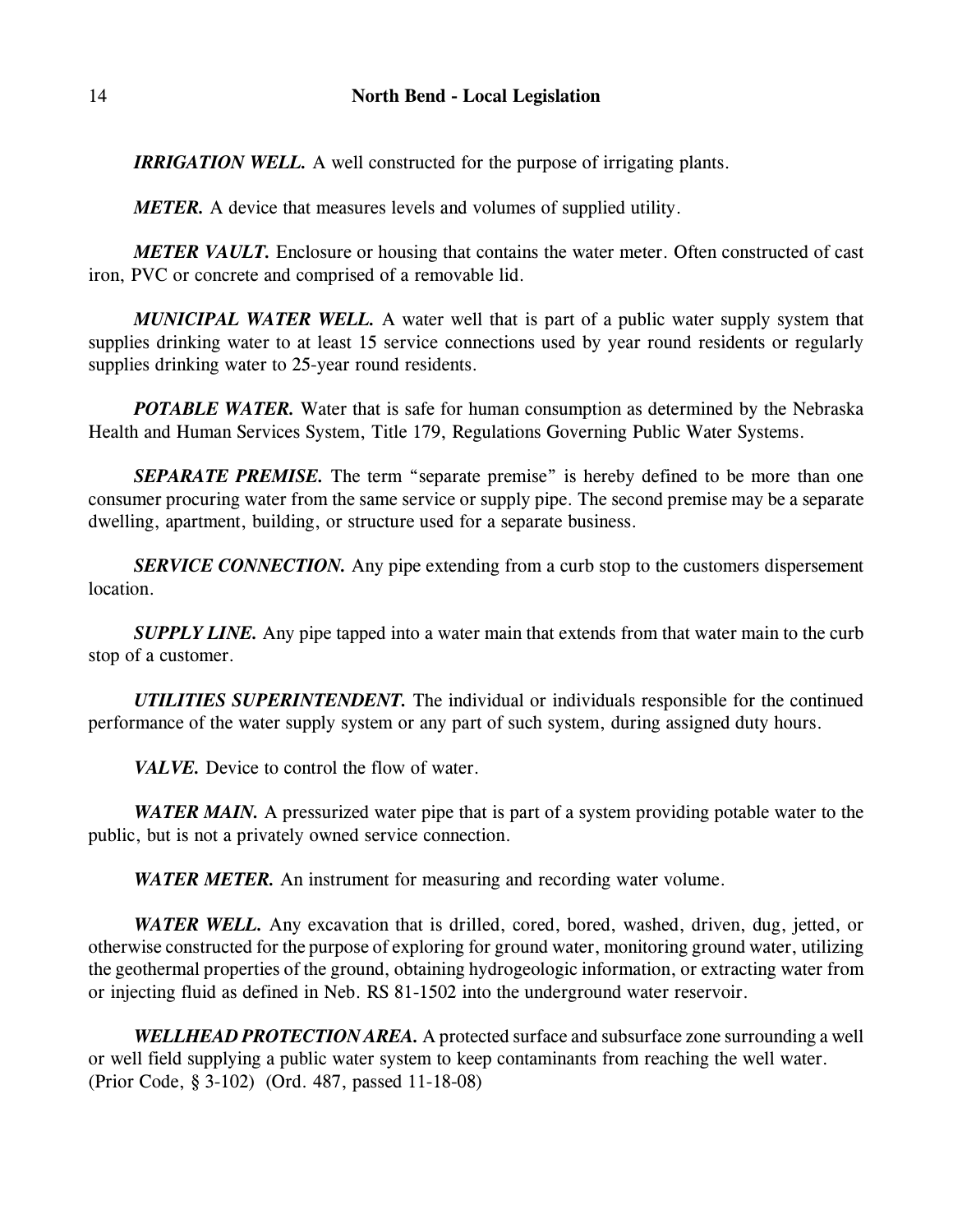### **§ 172.003 CONSUMER'S APPLICATION.**

Every person or persons desiring a supply of water must make application therefore to the municipality. An initial non-refundable application fee, which shall be set by the municipality, shall be paid by the applicant on their first billing. The municipality may require any applicant to make a service deposit in such amount as has been set by the governing body and placed on file at the office of the Municipal Clerk. Water may not be supplied to any house or private service pipe except upon the order to the Superintendent. The department shall not supply water service to any person outside the corporate limits without the specific consent of the governing body; provided, the entire cost of laying mains, service pipe, and supply pipe shall be paid by the consumer. Nothing herein shall be construed to obligate the municipality to provide water service to non-residents. (Prior Code, § 3-103) (Ord. 487, passed 11-18-08)

#### **§ 172.004 WATER CONTRACT.**

The municipality through its Water Department, shall furnish water to persons within its corporate limits whose premises abut a street or alley in which a commercial main now is or may hereafter be laid. The municipality may furnish water to persons within its corporate limits whose premises do not abut a street or alley in which a municipal commercial main is now or may hereafter be laid and may also furnish water to persons whose premises are situated outside the corporate limits of the municipality, as and when, according to law, the governing body may see fit to do so. The rules, regulations, and water rates hereinafter named in this title, shall be considered a part of every application hereafter made for water service and shall be considered a part of the contract between every consumer now or hereafter served. Without further formality, the making of application on the part of any applicant or the use or consumption of water service by present consumers thereof and the furnishing of water service to said consumer shall constitute a contract between the consumer and the municipality, to which said contract both parties are bound. If the consumer shall violate any of the provisions of said contract or any reasonable rules and regulations that the governing body may hereafter adopt, the Utilities Superintendent or his or her agent, may cut off or disconnect the water service from the building or premise or place of such violation. No further connection for water service to said building, premise, or place shall again be made except by order of said Superintendent or his or her agent. (Prior Code, § 3-104) (Ord. 487, passed 11-18-08)

#### **§ 172.005 INSTALLATION PROCEDURE.**

In making excavations in streets, alleys, or sidewalks for the purpose of installing pipe, or making repairs, the paving, stones, and earth must be removed and deposited in a manner that will occasion the least inconvenience to the public and provide for adequate drainage or disposal of in accordance with all applicable local, state and federal rules and regulations. No person shall leave an excavation made in the street, alley, or sidewalk open at any time without a barricade(s), and during the night, warning lights.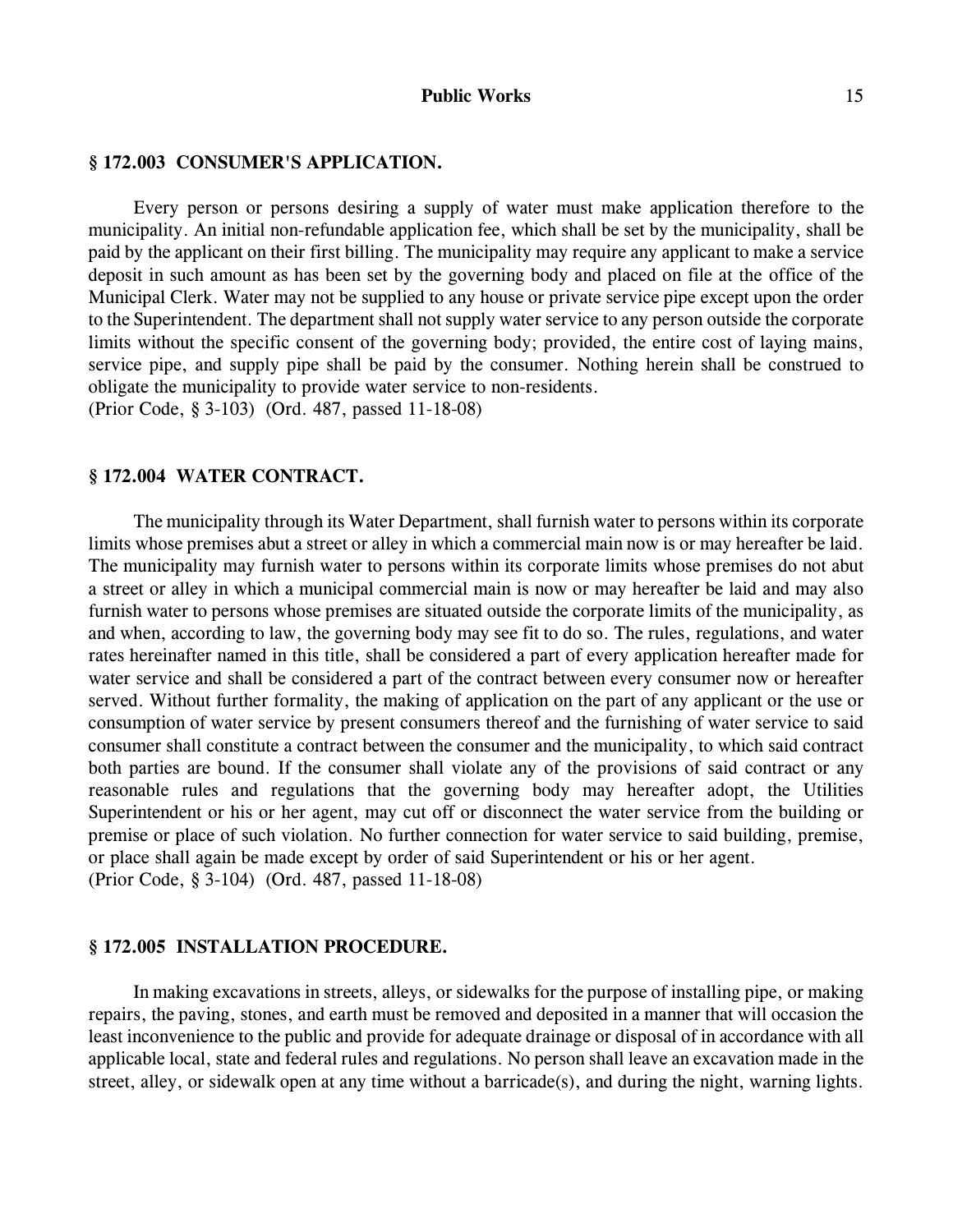# 16 **North Bend - Local Legislation**

After service pipes are laid, the streets, alleys, and sidewalks shall be restored to good condition. If the excavation in any street, alley, or sidewalk is left open or unfinished for a period of 24 hours or more without prior arrangements with the Utilities Superintendent, the Utilities Superintendent shall have the duty to finish or correct the work, and all expenses so incurred shall be charged to the consumer. All installations or repairs of pipes require two inspections by the Utilities Superintendent. The first inspection shall be made when connections or repairs are completed and before the pipes are covered. The second inspection shall be made after the dirt work is completed and the service is restored; however, prior to replacing concrete/asphalt/brick street and concrete sidewalks. It is the customer's responsibility to notify the Superintendent at the time the work is ready for each inspection. All installation shall be done under the supervision and strictly in accordance with the rules, regulations and specifications prescribed for such installation by the Utilities Superintendent; provided that the said rules, regulations, and specifications have been reviewed and approved by the governing body. (Prior Code, § 3-105) (Ord. 487, passed 11-18-08)

## **§ 172.006 INSTALLATION EXPENSE.**

## (A) *Within corporate limits:*

(1) Upon payment of a tap fee which shall be set by the municipality and the expense of the water meter which shall be set by the municipality, the municipality shall allow the consumer to connect to the city owned water main. The consumer shall then pay the cost of the pipe saddle, corporation stop, pipe from the corporation stop to the place of dispersement, curb stop, and curb stop box, and the cost of the installation of all materials. The municipality shall supervise the installation of the corporate stop in the main. The consumer shall be required to pay the expense of procuring the services of a licensed plumber and shall pay the expense of furnishing and installing pipe, trenching, and the necessary labor to bring water service from said main to the place of disbursement.

(2) Either copper, galvanized iron, or plastic service pipe with minimum 18 gauge insulated tracer wire may be used at the option of the consumer, and must be at least 1/8-inch larger in diameter than the tap through which it is supplied. All copper, iron or plastic pipe with minimum 18 gauge insulated tracer wire must have sufficient strength to sustain a pressure of not less than 200 pounds to the square inch; and at the point of connection by the corporation cock and supply pipe there must be a copper goose-neck bend sufficient in length in the judgment of the Utilities Superintendent to protect the corporation cock from any strain from expansion or otherwise. All tap and connection from the water main must be made by the Utilities Superintendent or under his or her supervision, and all expenses thereof must be paid by the consumer or applicant.

(3) In cases of multiple connections off of any supply line there will be a curb stop and box located at the property line of each consumer receiving service off of the supply line.

(4) In the event a three-inch or larger meter is installed, a compound meter shall be installed at the expense of the consumer.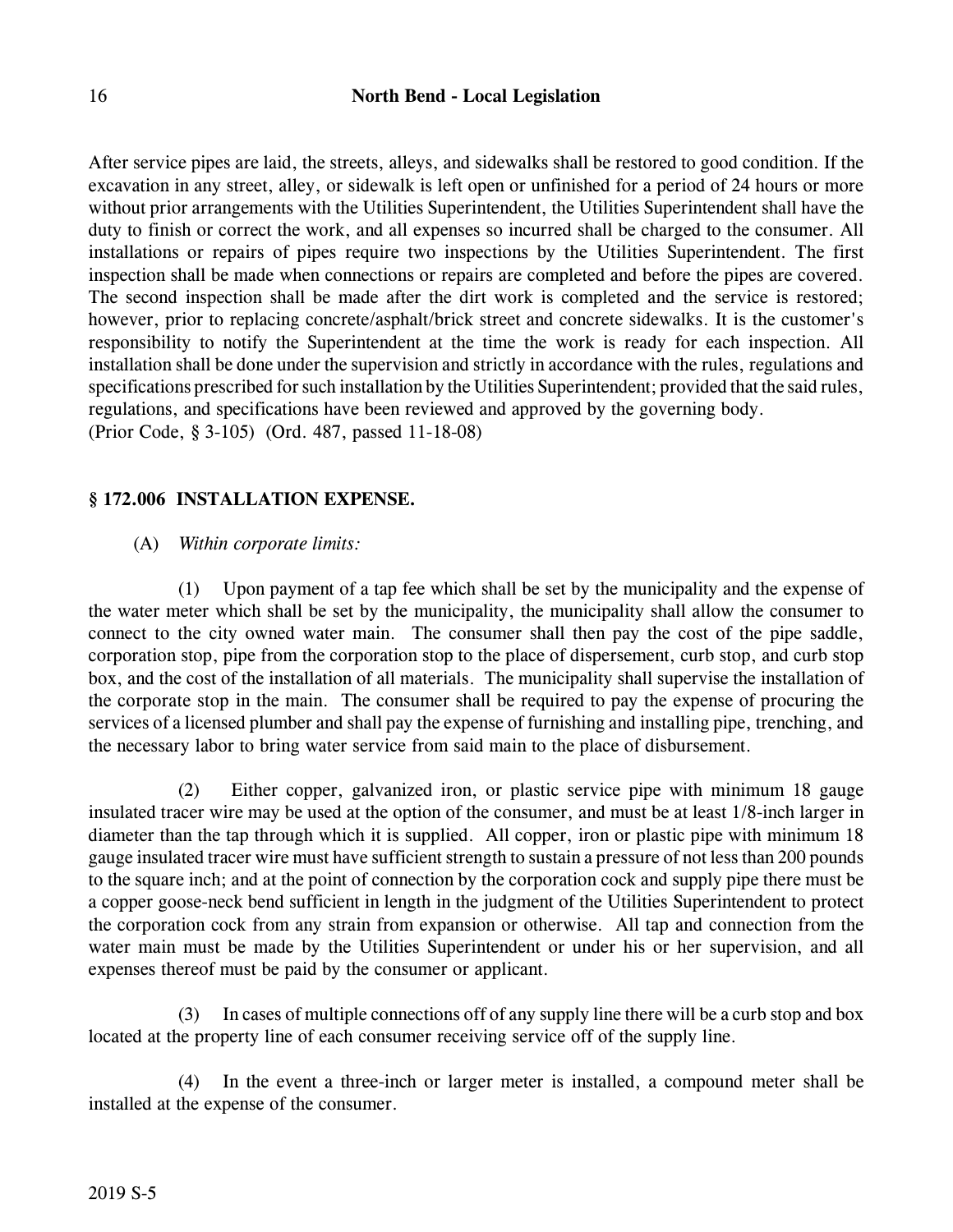# (B) *Outside corporate limits:*

(1) Upon payments of a tap fee which shall be set by the municipality and the expense of the water meter which shall be set by the municipality, the municipality shall allow the consumer to connect to the city owned water main. The consumer shall then pay the cost of the pipe saddle, corporation stop, pipe from the corporation stop to the place of disbursement, curb stop, and curb stop box, and the cost of the installation of all materials. The municipality shall supervise the installation of the corporation stop in the main. The consumer shall be required to pay the expense of procuring the services of a license plumber and shall pay the expense of furnishing and installing pipe, trenching, and the necessary labor to bring water service from said main to the place of disbursement.

(2) Either copper, galvanized iron, or plastic service pipe with minimum 18 gauge insulated tracer wire may be used at the option of the consumer, and must be at least 1/8-inch larger in diameter than the tap through which it is supplied. All copper, iron or plastic pipe with minimum 18 gauge insulated tracer wire must have sufficient strength to sustain a pressure of not less than 200 pounds to the square inch; and at the point of connection by the corporation cock and supply pipe there must be a copper goose-neck bend sufficient in length in the judgment of the Utilities Superintendent to protect the corporation cock from any strain from expansion or otherwise. All tap and connection from the water main must be made by the Utilities Superintendent or under his or her supervision, and all expenses thereof must be paid by the consumer or applicant.

(3) In cases of multiple connections off of any supply line there will be a curb stop and box located at the property line of each consumer receiving service off of the supply line.

(4) In the event a three-inch or larger meter is installed, a compound meter shall be installed at the expense of the consumer.

(Ord. 545, passed 3-15-16)

# *Statutory reference:*

*Supply line, see Neb. RS 17-542*

# **§ 172.007 REPAIRS.**

Repairs to the supply line and service line, curb box and stop box shall be made by and at the expense of the customer. All meters and repairs to the meters will be furnished by the municipality's Water Department. New construction or repairs must be inspected by the Utilities Superintendent. It is the obligation of the customer or his or her plumber doing the work to notify the city of the improvement or repairs. When meters are worn out, they shall be replaced and reset by the municipality at the expense of the municipality; provided, that if the customer permits or allows a water meter to be damaged, injured, or destroyed through is own recklessness, carelessness, or neglect so that the meter must be repaired or replaced, the Utilities Superintendent shall bill and collect from the customer the cost of such meter repair or replacement in the same manner as water rent is collected. Permitting a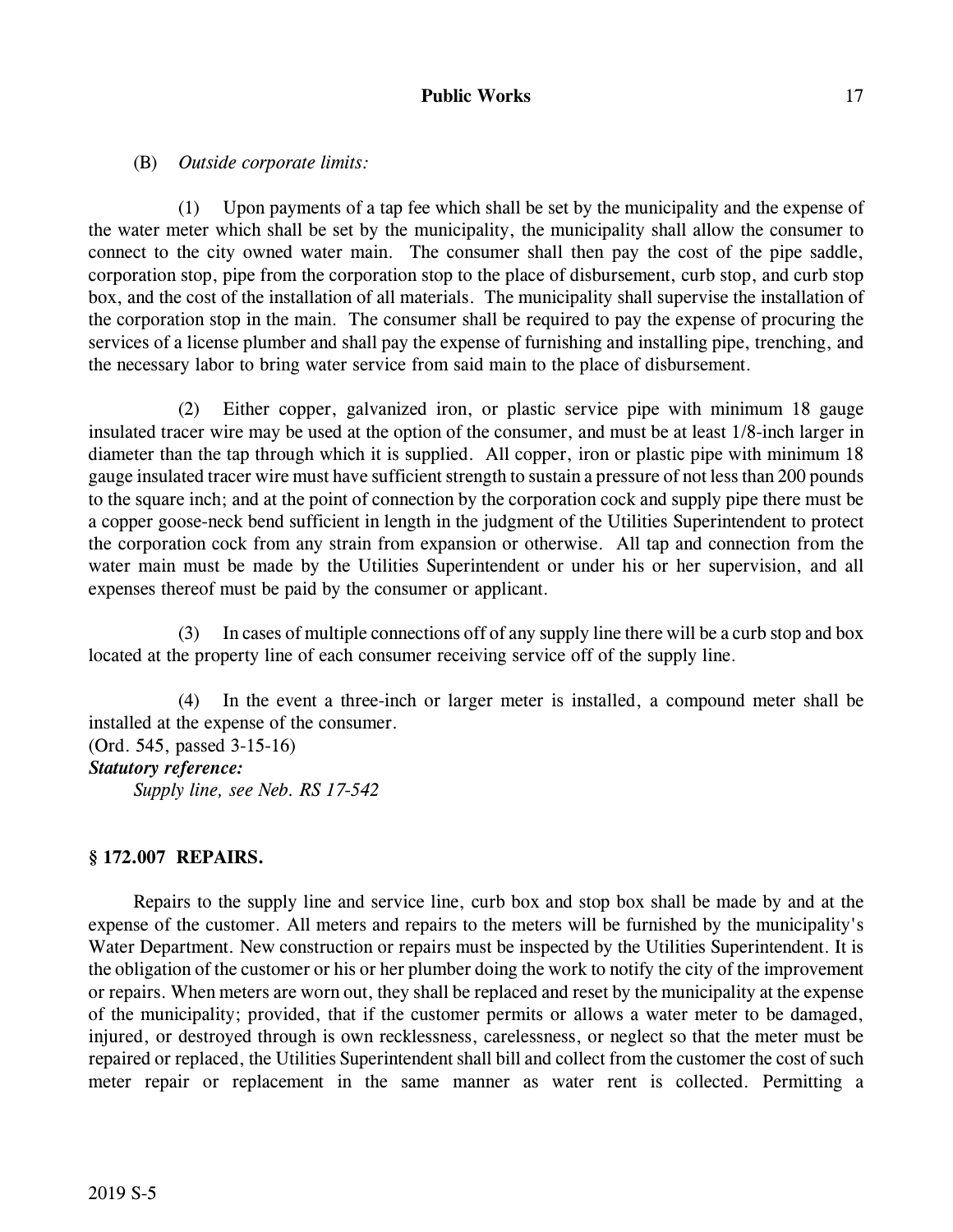water meter to be damaged or destroyed by freezing, fire, hot water, or overload shall always be considered negligence on the part of the customer. All meters shall be tested at the customer's request at the expense of the customer any reasonable number of times; provided, that if the test shows the water meter to be running 2% or more fast, the expense of such test shall be borne by the municipality. The municipality reserves the right to test any water service meter at any time, and if said meter is found to be beyond repair the municipality shall always have the right to place a new meter on the customer's water service fixtures at Municipal expense. Should a customer's meter fail to register properly, the customer shall be charged for water during the time the meter is out of repair on the basis of the monthly consumption during the same month of the preceding year; provided, that if no such basis for comparison exists, the customer shall be charged such amount as may be reasonably fixed by the Utilities Superintendent.

(Prior Code, § 3-107) (Ord. 487, passed 11-18-08)

# **§ 172.008 MINIMUM RESIDENTIAL AND COMMERCIAL WATER RATES.**

(A) All single-family residential and not-for-profit (defined as exempt from Nebraska income tax) water consumers shall be liable for the rates and charges established by the municipality for water usage per month unless and until the consumer shall, by written order, direct the Utilities Superintendent to remove the water meter, in which case they shall not be liable thereafter for water rental until the water meter is reinstalled.

(B) Commercial water users shall include all multi-tenant dwellings (for example, apartments, duplexes, four-plexes) and businesses. All such commercial water consumers shall be liable for the rates and charges established by the municipality for water usage per month unless and until said commercial user shall by written order direct the Utilities Superintendent to remove the water meter, in which case they shall not be liable thereafter for water rental until the water meter is reinstalled.

(C) In cases when the consumer desires to have the water meter removed for an extended period of time, the consumer shall be charged a fee which shall be set by the municipality to remove the water meter and the same fee set by the municipality will be charged to reinstall the water meter.

(D) When water is used for a special purpose not contemplated herein by the foregoing schedule, the rates and/or charges for such use shall be fixed specially by the Mayor and Council in such case by written contract.

(E) The funds collected from the operation, maintenance, replacement, and mandated rate shall be used only for operation, maintenance and replacement of the water system facilities. Any amounts left in this Fund at the end of the fiscal year must be carried over in this Fund. The rates and charges for the Operation, Maintenance, Replacement and Mandated Fund may be reviewed annually for adequacy and adjustment made, if necessary.

(Prior Code, § 3-108) (Ord. 487, passed 11-18-08)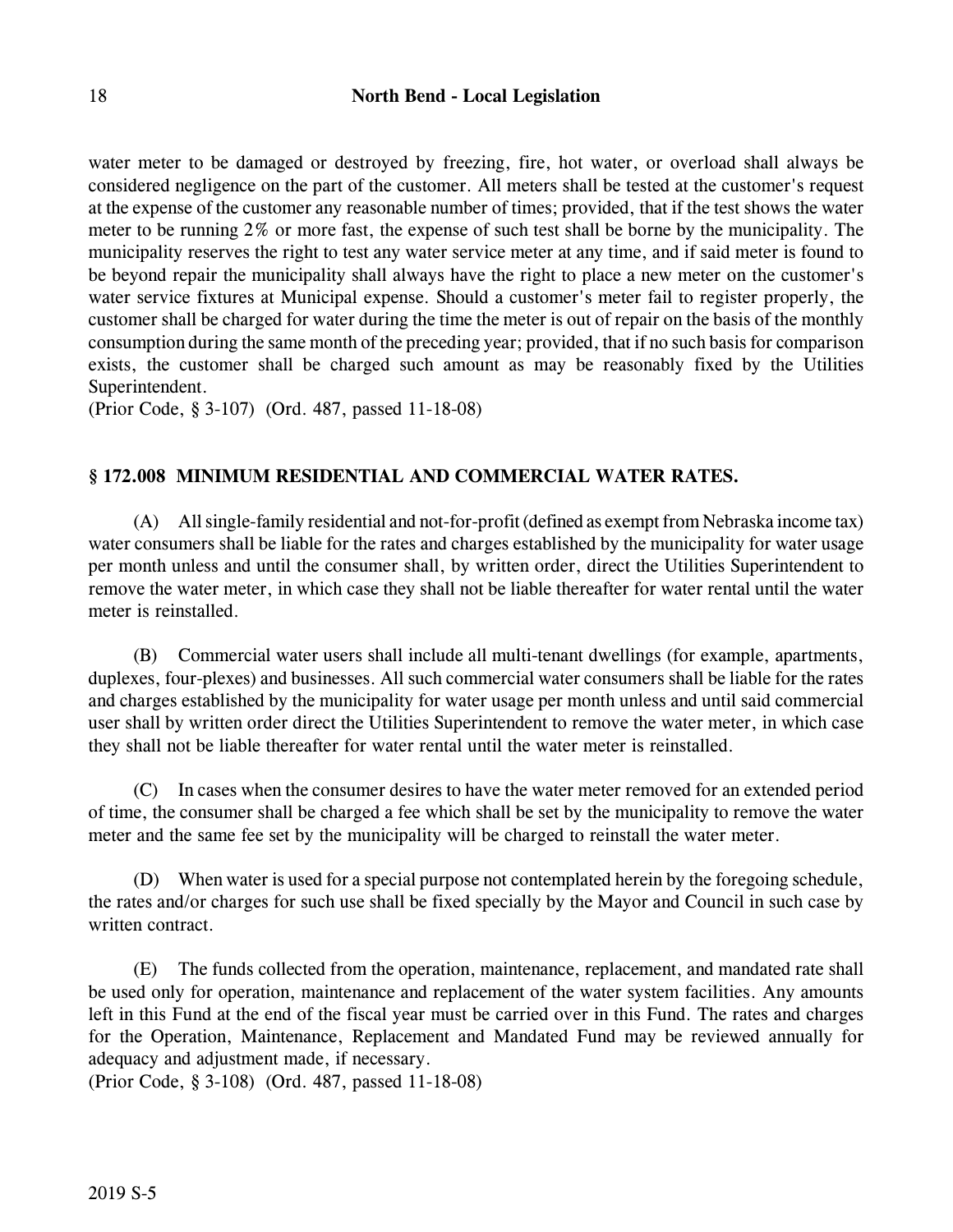## **§ 172.009 WATER BILLS AND DELINQUENT ACCOUNTS.**

(A) Water bills shall be due and payable monthly at the office of the Municipal Clerk. The Utilities Superintendent shall read or cause to be read water meters monthly. It shall be the duty of the consumers of the Water Department to pay their bills monthly at the office of the Municipal Clerk.

(B) The Utilities Superintendent shall direct the Municipal Clerk to charge and collect from each consumer for the amount of water consumed since the last examination together with any other charges, properly itemized due the Water Department.

(C) Bills shall be due upon receipt and shall be payable by the tenth day after the billing date. Bills paid after the tenth day shall be deemed delinquent and shall have a processing charge as established by the municipality added to the amount of the billing. In the event that a consumer requests an extension for time to pay said bill of not to exceed ten days, then an additional processing charge as established by the municipality shall be added to the amount of the billing in addition to the delinquent charge set forth above. Said amount shall also be charged to those delinquent account situations where the shut-off cannot be accessed or located if said account is delinquent and not paid within ten days after the date of such delinquency.

(D) The Utilities Superintendent shall assess an additional fee as determined by the municipality in the event that water is shut off for the nonpayment of any water bill, to compensate the municipality for the additional hook-up necessary to again provide water service to the delinquent customer, and if it becomes necessary to perform this service before or after regular working hours, the fee shall be determined by the municipality. Said additional charges shall be credited to the Water Fund. (Prior Code, § 3-109) (Ord. 487, passed 11-18-08)

#### **§ 172.010 NORTH BEND RURAL FIRE DISTRICT.**

The North Bend Rural Fire District shall be charged an annual water and sewer usage fee to be established by the municipality. (Ord. 487, passed 11-18-08)

## **§ 172.011 LIEN.**

The City Clerk shall notify in writing or cause to be notified in writing, all owners of premises or their agents whenever their tenants or lessees are 60 days or more delinquent in the payment of charges for water service furnished together with such water rates, taxes, or rent assessed for water. (Prior Code, § 3-110) (Ord. 487, passed 11-18-08)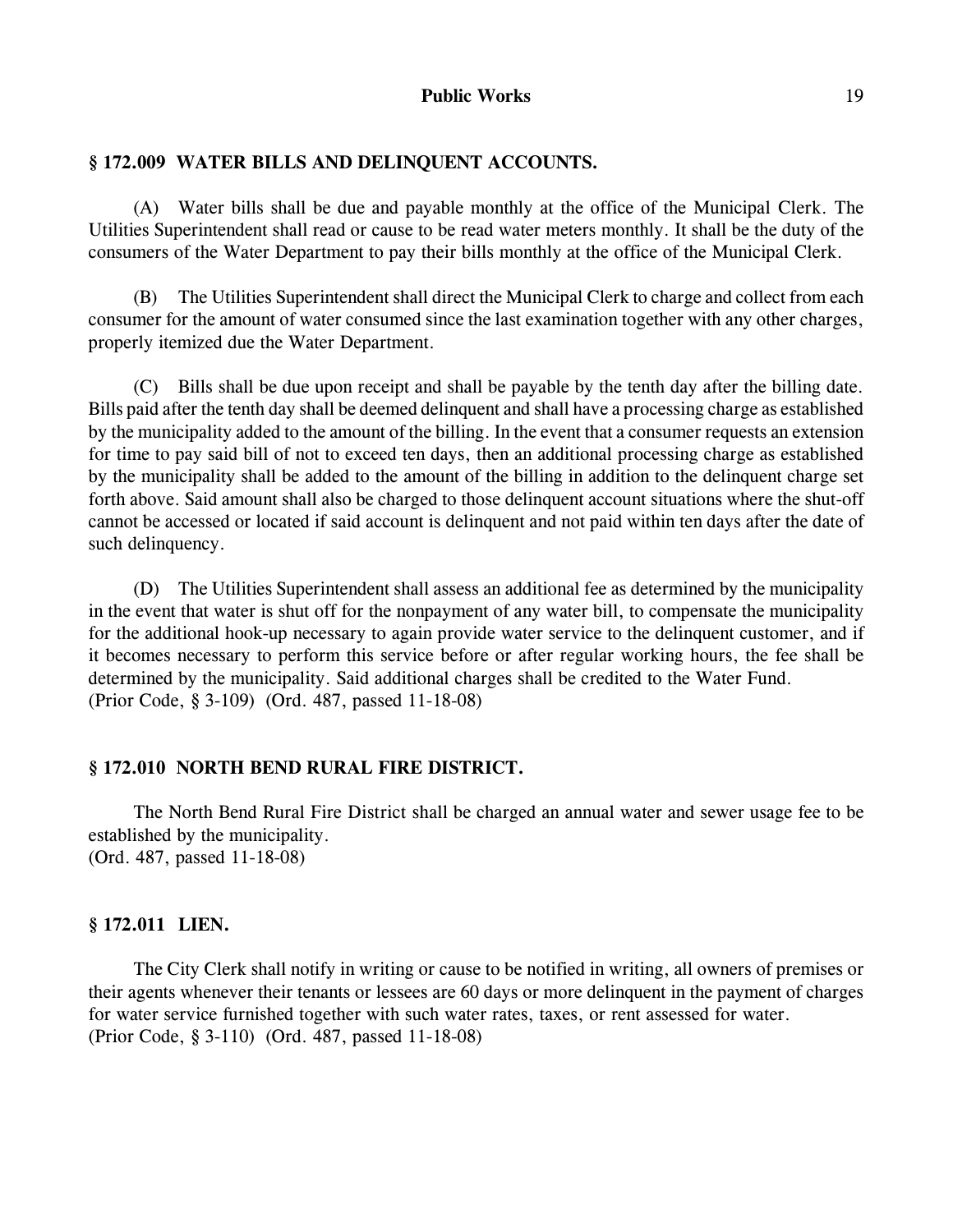### **§ 172.012 SINGLE PREMISE.**

No consumer shall supply water to other families, or allow them to take water from his or her premise, nor after water is supplied into a building shall any person make or employ a plumber or other person to make a tap or connection with the pipe upon the premise for alteration, extension, or attachment without the written permission of the Utilities Superintendent. (Prior Code, § 3-111) (Ord. 487, passed 11-18-08)

#### **§ 172.013 RESTRICTED USE.**

The governing body or the Utilities Superintendent may order a reduction in the use of water or shut off the water on any premise in the event of a water shortage due to fire or other good and sufficient cause, or due to water supply shortages related to drought, mechanical failure with water supply wells and/or treatment facilities, or other circumstances over which the municipality has no control. The municipality shall not be liable for any damages caused by shutting off the supply of water of any consumer while the system or any part thereof is undergoing repairs or when there is a shortage of water due to circumstances over which the municipality has no control. (Prior Code, § 3-112) (Ord. 487, passed 11-18-08)

## **§ 172.014 FIRE HYDRANTS.**

All hydrants for the purpose of extinguishing fires are hereby declared to be public hydrants, and it shall be unlawful for any person other than members of the Municipal Fire Department under the orders of the Fire Chief, or the Assistant Fire Chief; or members of the Water Department to open or attempt to open any of the hydrants and draw water from the same, or in any manner to interfere with the hydrants.

(Prior Code, § 3-113) (Ord. 487, passed 11-18-08)

#### **§ 172.015 POLLUTION.**

It shall be unlawful for any person to pollute or attempt to pollute any stream or source of water for the supply of the Municipal Water Department. (Prior Code, § 3-114) (Ord. 487, passed 11-18-08)

#### **§ 172.016 MANDATORY HOOK-UP.**

All persons within 300 feet of a water main shall be required, upon notice by the governing body, to hook-up with the municipal water system. (Prior Code, § 3-115) (Ord. 487, passed 11-18-08)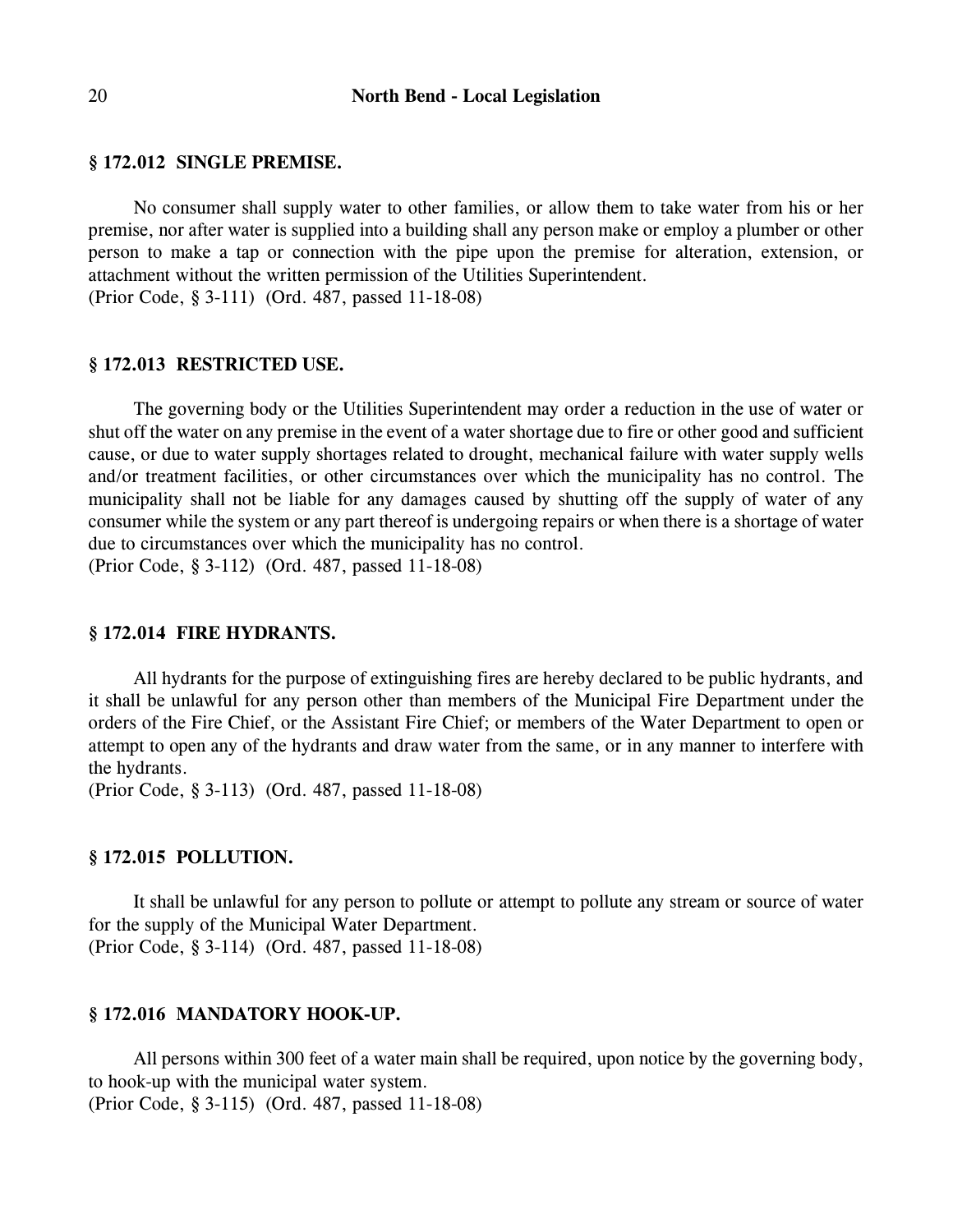## **§ 172.017 WATER SERVICE CONTRACT.**

Contracts for water service are not transferable. Any person wishing to change from one location to another shall make a new application and sign a new contract. If any consumer shall move from the premise where service is furnished, or if the said premise is destroyed by fire or other casualty, he or she shall at once inform the Utilities Superintendent who shall cause the water service to be shut off at the said premise. If the consumer should fail to give such notice, he or she shall be charged for all water used on the said premise until the Utilities Superintendent is otherwise advised of such circumstances. (Prior Code, § 3-116) (Ord. 487, passed 11-18-08)

#### **§ 172.018 INSPECTION.**

The Utilities Superintendent, or his or her duly authorized agents, shall have free access, at any reasonable time, to all parts of each premise and building to, or in which, water is delivered for the purpose of examining the pipes, fixtures, and other portions of the system to ascertain whether there is any disrepair or unnecessary waste water.

(Prior Code, § 3-117) (Ord. 487, passed 11-18-08)

## **§ 172.019 DESTRUCTION OF PROPERTY.**

It shall be unlawful for any person to willfully or carelessly break, injure, or deface any building, machinery, apparatus, fixture, attachment, or appurtenance of the municipal water department. No person may deposit anything in a curb stop or commit any act tending to obstruct or impair the intended use of any of the above mentioned property without the written permission of the Utilities Superintendent.

(Prior Code, § 3-118) (Ord. 487, passed 11-18-08) Penalty, see § 172.999

#### **§ 172.020 LICENSED PLUMBER.**

It shall be unlawful for any plumber to do any work upon any of the pipes or appurtenances of the system of waterworks, or to make any connection with or extension of the supply pipes of any consumer taking water from the said system until such plumber shall have first procured a license or permit from the municipality. All plumbing shall be done in the manner required by the Utilities Superintendent. The said licensed plumber shall be at all times subject to the inspection and approval of the Utilities Superintendent and it shall be further unlawful to cover or conceal willfully any defective or unsatisfactory plumbing work.

(Prior Code, § 3-119) (Ord. 487, passed 11-18-08) Penalty, see § 172.999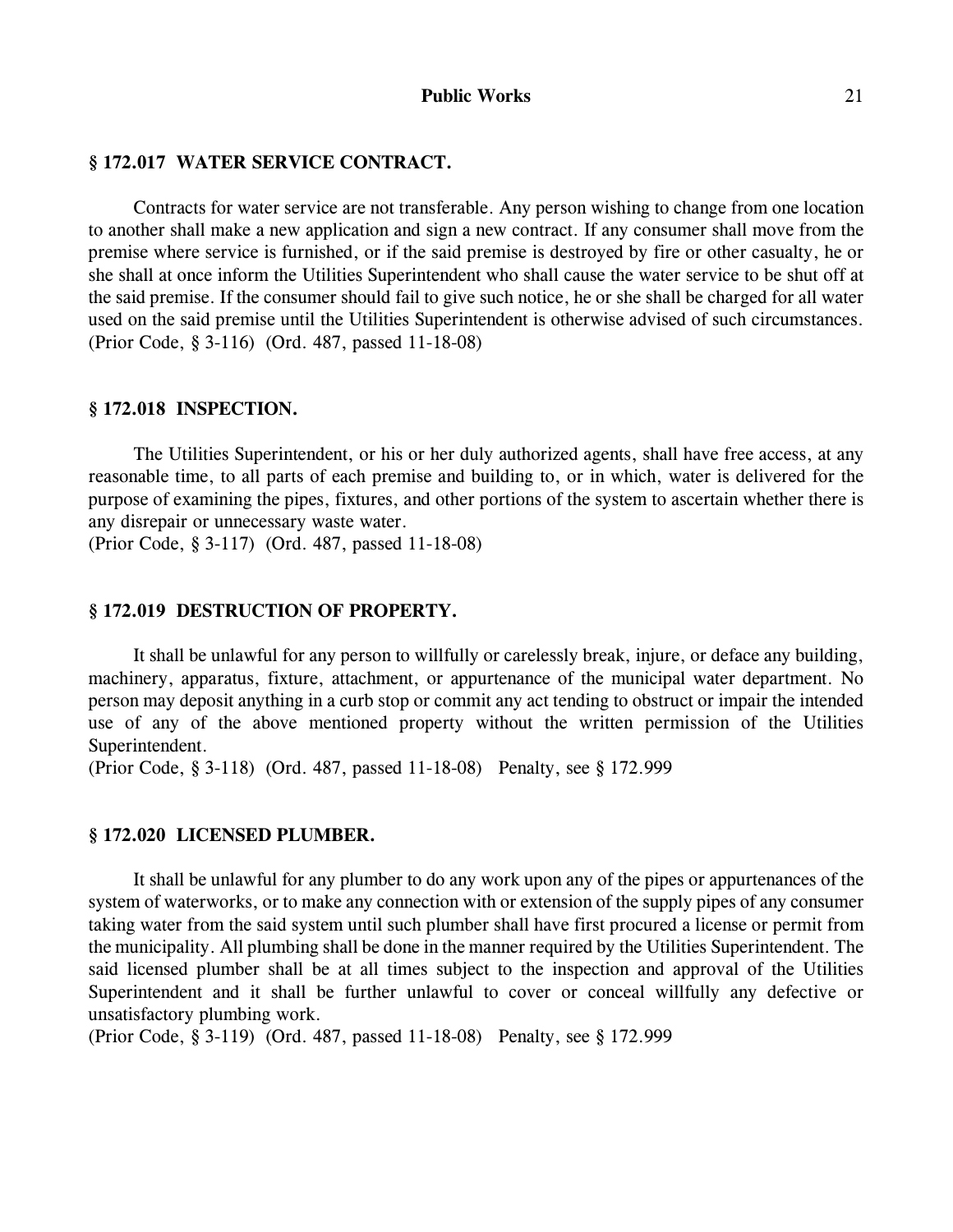#### 22 **North Bend - Local Legislation**

#### **§ 172.021 COMPLAINTS.**

Any consumer feeling aggrieved by reason of any controversy with the Utilities Superintendent may appear before the governing body and present his or her grievance. Any consumer who considers himself aggrieved by being required to pay the charge demanded for the use of water, or for the resumption of water service after the same shall have been shut off, shall pay such charge under protest, in which event the Municipal Clerk shall write on the receipt given such customer the words "Paid Under Protest." Such consumer may then present a verified claim in the manner provided for presenting claims to the governing body for a refund of the amount so paid under protest. Such claims shall then be considered by the governing body in the same manner as other claims against the municipality. (Prior Code, § 3-120) (Ord. 487, passed 11-18-08) Penalty, see § 172.999

#### **§ 172.022 WELLS.**

(A) From and after the effective date of this section of this subchapter, it shall be unlawful for any person, corporation, limited liability company, association, or other legal entity to drill and/or operate any water well within the corporate limits of the city, or outside the corporate limits of the city, and within one mile thereof, if such water well serving property located within 300 feet of an existing water main, which is owned and operated by the city.

(B) From and after the effective date of this section and this subchapter, it shall be unlawful for any person, corporation, limited liability company, association or any other legal entity to drill and/or operate any of the following facilities within the corporate limits, or within one mile of the corporate limits of the city, without having first obtained the proper permit from the governing body of the city; any water well located outside the corporate limits of the city, and within one mile thereof, if said well serving property located more than 300 feet from a water main, which is owned and operated by the city;

- (1) Any sewage lagoon;
- (2) Any absorption or disposal field for water;
- (3) Any cesspool;
- (4) Any dumping ground;
- (5) Any feedlot;
- (6) Any livestock corral;
- (7) Any chemical product storage facility;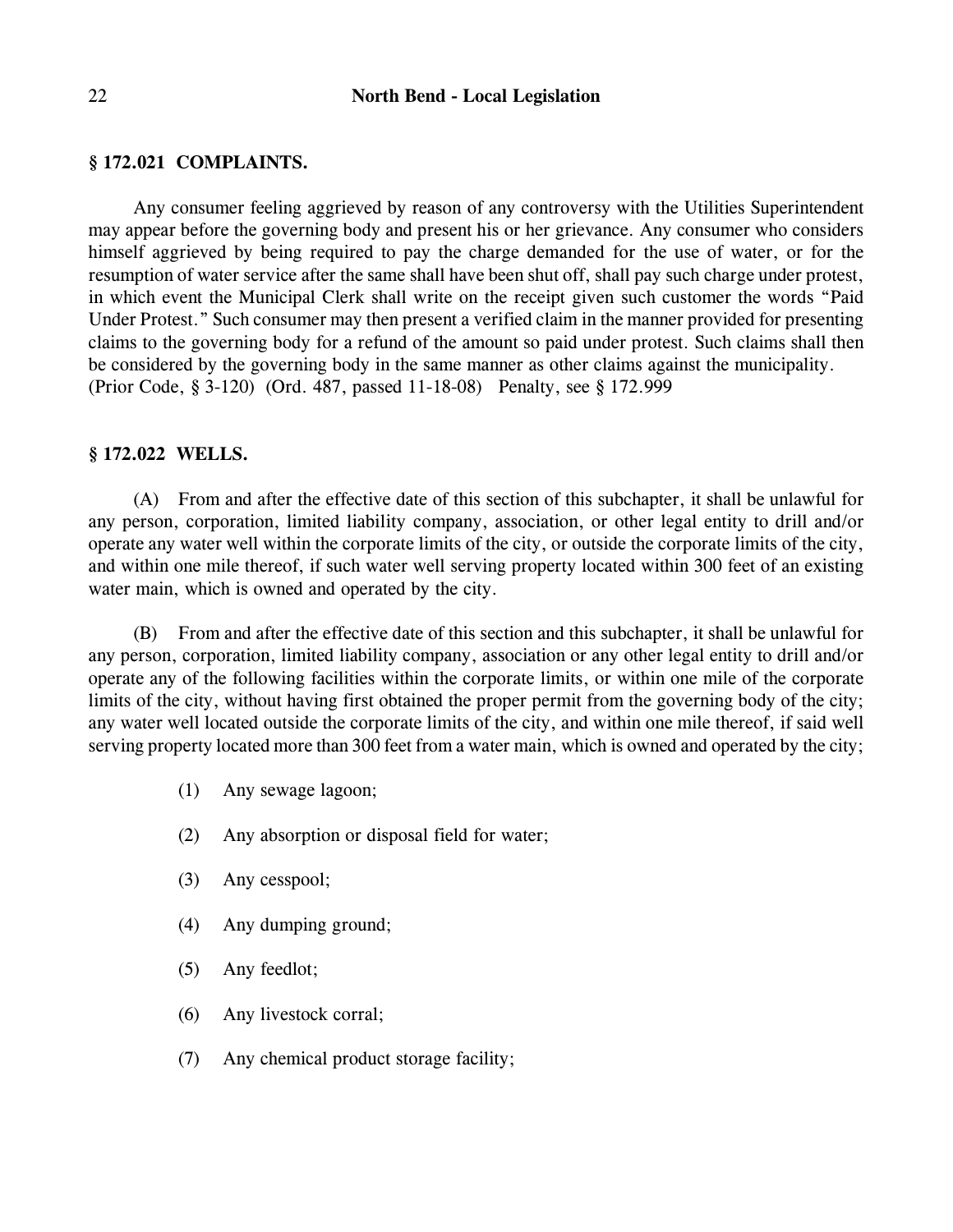- (8) Any petroleum product storage facilities;
- (9) Any pit toilet;
- (10) Any sanitary landfill;
- (11) Any septic tank;
- (12) Any sewage treatment plant;
- (13) Any sewage wet well;

(C) Any existing water well located inside the corporate city limits, or within one-mile of said city limits, must be registered with the City Clerk, by the owner of the land upon which said well is located, not later than December 31, 2005. No permit required by this section shall be granted by the governing body of the city, for any permit applied for under this section, unless the applicant has established complete compliance with all applicable rules and regulations of the state and any other governmental jurisdiction having regulatory authority pertaining to such permit and shall have obtained from such governmental jurisdiction any required permit or license which may apply to the facility for which a permit is being sought from the governing body of the city. No provision of any other section of this subchapter, shall be construed to permit the drilling or operation of any water well, or any of the facilities which are set forth in this section, which drilling or operation would violate the terms of this section.

(Prior Code, § 3-121) (Ord. 487, passed 11-18-08) Penalty, see § 172.999

## **§ 172.023 PROCEDURE TO OBTAIN PERMIT.**

In order to obtain a permit to drill and/or operate any of the facilities listed in § 172.022, the owner of the property on which the proposed facility is to be located, must make application on the proper form provided by the governing body of the city. Such application must be presented to the City Council at any regular meeting or special meeting. After reviewing the application of any person desiring to drill or operate any of the above described facilities, then the City Council must approve or deny said permit.

(Prior Code, § 3-122) (Ord. 487, passed 11-18-08) Penalty, see § 172.999

# **§ 172.024 DRILLING OR INSTALLATION OF OTHER FACILITIES WITHIN DESIGNATED DISTANCE PROHIBITED.**

Under no circumstances shall the City Council approve any permit to drill or operate any of the below described facilities within the indicated number of feet from the City of North Bend Municipal water wells: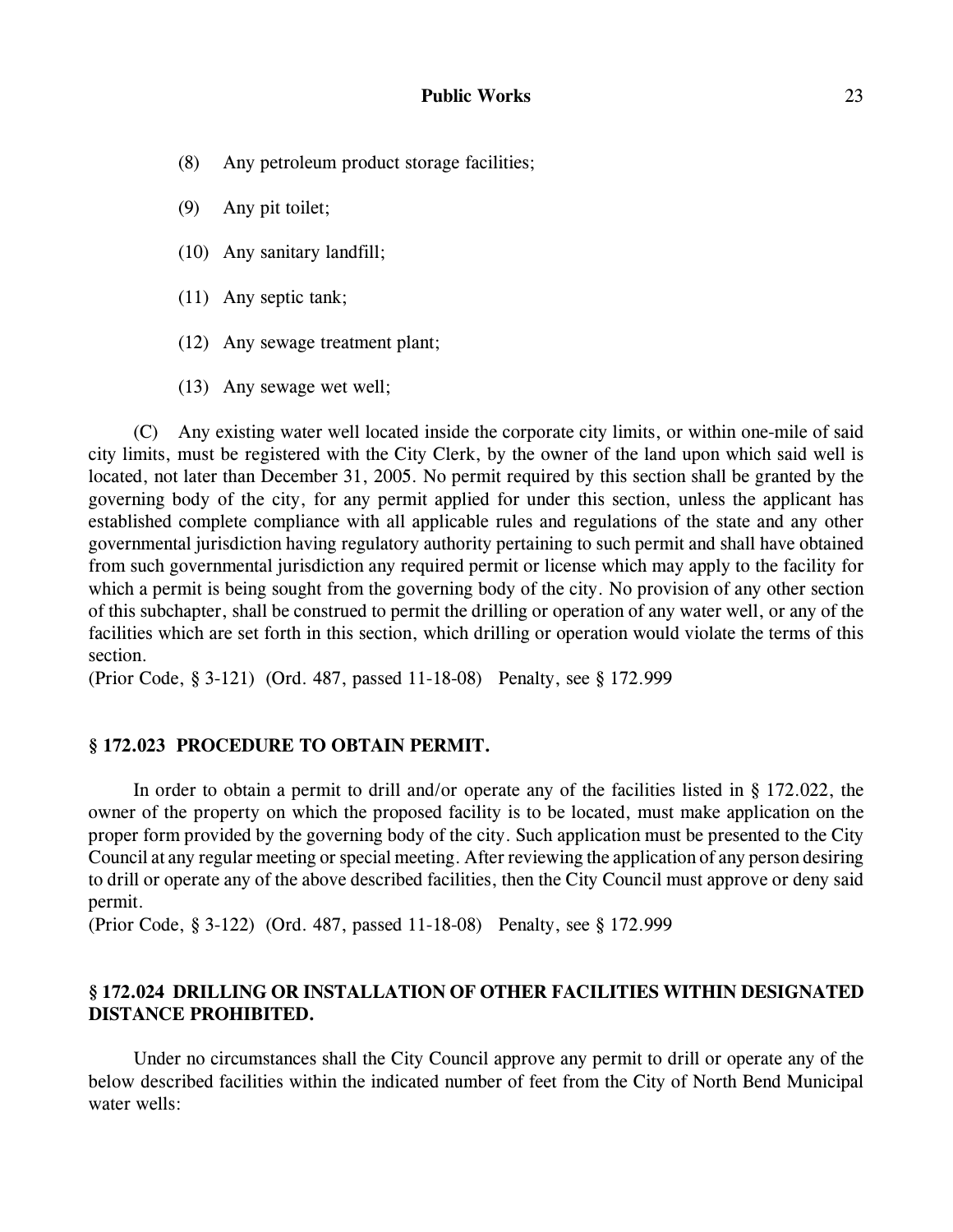| Non-potable water well                                                                 | within 1,000 feet                           |
|----------------------------------------------------------------------------------------|---------------------------------------------|
| Any other well                                                                         | within 1,000 feet                           |
| Sewage lagoon                                                                          | within 1,000 feet                           |
| Absorption or disposal field for water                                                 | within 500 feet                             |
| Cesspool                                                                               | within 500 feet                             |
| Dump                                                                                   | within 500 feet                             |
| Feedlot or feedlot runoff                                                              | within 500 feet                             |
| Livestock corral                                                                       | within 500 feet                             |
| Chemical product storage facility                                                      | within 500 feet                             |
| Petroleum product storage facility                                                     | within 500 feet                             |
| Pit toilet                                                                             | within 500 feet                             |
| Sanitary landfill                                                                      | within 500 feet                             |
| Septic tank                                                                            | within 500 feet                             |
| Sewage treatment plant                                                                 | within 500 feet                             |
| Sewage wet well                                                                        | within 500 feet                             |
| Sanitary sewer manhole                                                                 | within 100 feet                             |
| Other possible contaminate source<br>(Prior Code, § 3-123) (Ord. 487, passed 11-18-08) | within 1,000 feet<br>Penalty, see § 172.999 |

# **§ 172.025 EXISTING WATER WELLS PERMISSIBLE UNLESS A WATER QUALITY HAZARD.**

Water wells in existence and use, as of the effective date of this title shall continue to be permitted unless such continued existence or use presents a hazard to the quality of the drinking water available for public use to the city's drinking water. The owner of any water well shall have the burden of establishing the existence and use of such well at the time of the effective date of this title. (Prior Code, § 3-125) (Ord. 487, passed 11-18-08)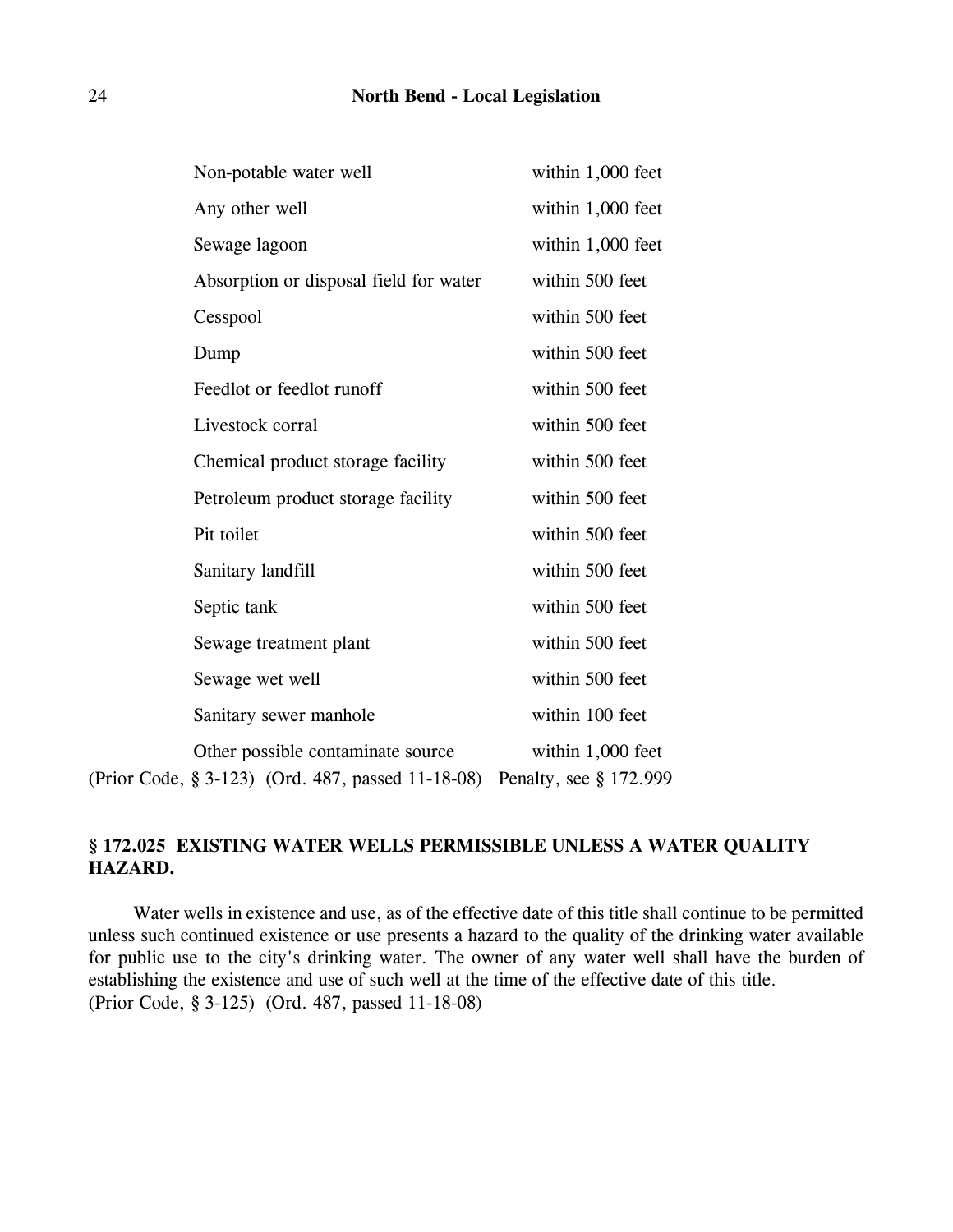# **§ 172.026 ABATEMENT PROCEDURE.**

In the event any of the above described facilities are installed or operated without first having obtained a permit from the city and/or within a designated number of feet from the municipal water supply, then such facilities shall be deemed a nuisance and the Governing Board may abate such facility as a public nuisance pursuant to § 91.20 of the Nebraska Basic Code. (Prior Code, § 3-126) (Ord. 487, passed 11-18-08)

## **§ 172.027 WELLHEAD PROTECTION AREA.**

(A) *Definition.* Unless the context specifically indicates otherwise, the meaning of the following term used in this section shall be as follows:

*WELLHEAD PROTECTION AREA.* The surface and subsurface area surrounding a water well or well field, supplying a public water system, through which contaminants are reasonably likely to move toward and reach such water or well field.

(B) *Wellhead protection area.* The city designates a Wellhead Protection Area for the purpose of protection of the public water supply system. The boundaries of the Wellhead Protection Area are based upon a map prepared by the Nebraska Department of Environmental Quality, which is on file with the City Clerk.

(Prior Code, § 3-127) (Ord. 487, passed 11-18-08)

## **§ 172.028 BACKFLOW PREVENTION DEVICES.**

(A) A cross connection control officer shall be appointed by the City Council of the City of North Bend to oversee the enforcement of this subchapter. This person shall be responsible for reviewing the surveys submitted by the customers of the municipal water department and determining if a backflow prevention device is required to comply with Title 179, NAC 2, "Regulations Governing Public Water Supply Systems".

(B) All customers of the municipal water department shall be required to report to the cross connection control officer any potential cross connections which may be on their premises. This report shall be made at least every five years.

(C) (1) A customer of the municipal water department may be required by the cross connection control officer to install and maintain a properly located backflow prevention device at the customer's expense appropriate to the potential hazard as set forth in Title 179 NAC 2, "Regulations Governing Public Water Supply Systems" and approved by the cross connection control officer.

(2) The customer shall make application to the cross connection control officer to install a required backflow prevention device on a form provided by the municipality. The application shall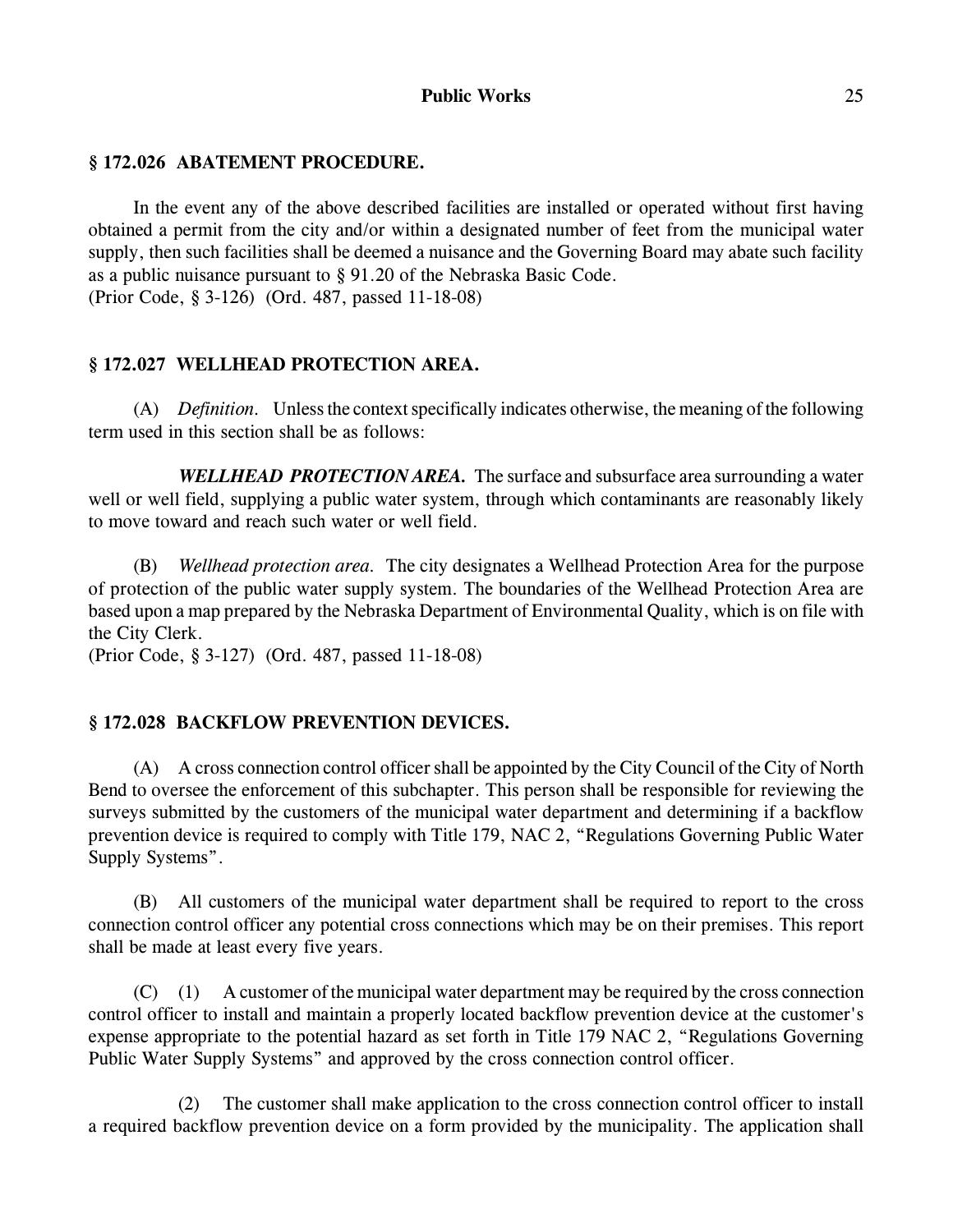contain at a minimum the name and address of the applicant, the type of backflow prevention device to be installed, including make and model number, and the location of the proposed installation.

(3) The cross connection control officer shall approve or disapprove the application based on whether such installation will protect the municipal water distribution system from potential backflow and backsiphonage hazards.

(4) When a testable backflow prevention device shall be required, the customer shall also certify to the municipality at least one time annually that the backflow prevention device has been tested by a Nebraska Health and Human Services System Grade VI certified water operator. Such certification shall be made on a form available at the office of the municipal clerk.

(5) Any decision of the cross connection control officer may be appealed to the City Council, whose decision shall be final.

(D) Any customer refusing to report on possible cross connections on their premises, refusing to install the necessary backflow prevention device, or failing to have a testable backflow prevention device tested at least annually shall be in violation of this subchapter and may have their water service discontinued. Any customer who has had their service discontinued for violation of this subchapter shall be subject to a reconnect fee to be established by the municipality to have the service reinstated after supplying proof that the potential cross connection has been eliminated or properly protected. (Prior Code, § 3-128) (Ord. 487, passed 11-18-08)

# **§ 172.029 WATER FEES.**

The following fees shall be required:

(A) *General fees.*

| Water/sewer application fee:                                                                                                                                                                                           | \$20.00  |
|------------------------------------------------------------------------------------------------------------------------------------------------------------------------------------------------------------------------|----------|
| Water/sewer deposit:<br>Previous deposits less than \$150 will be billed the difference<br>(1)<br>if delinquent $2+$ months<br>Any water/sewer customer delinquent $2+$ months shall make<br>(2)<br>a deposit of \$150 | \$150.00 |
| Any water/sewer customer delinquent $2+$ months shall make a deposit:                                                                                                                                                  | \$150.00 |
| Delinquency charge for late payment of water bill                                                                                                                                                                      | \$5.00   |
| Additional processing charge for additional extension                                                                                                                                                                  | \$7.50   |
| Fee to hook-up to reinstate water service for delinquent customer                                                                                                                                                      | \$50.00  |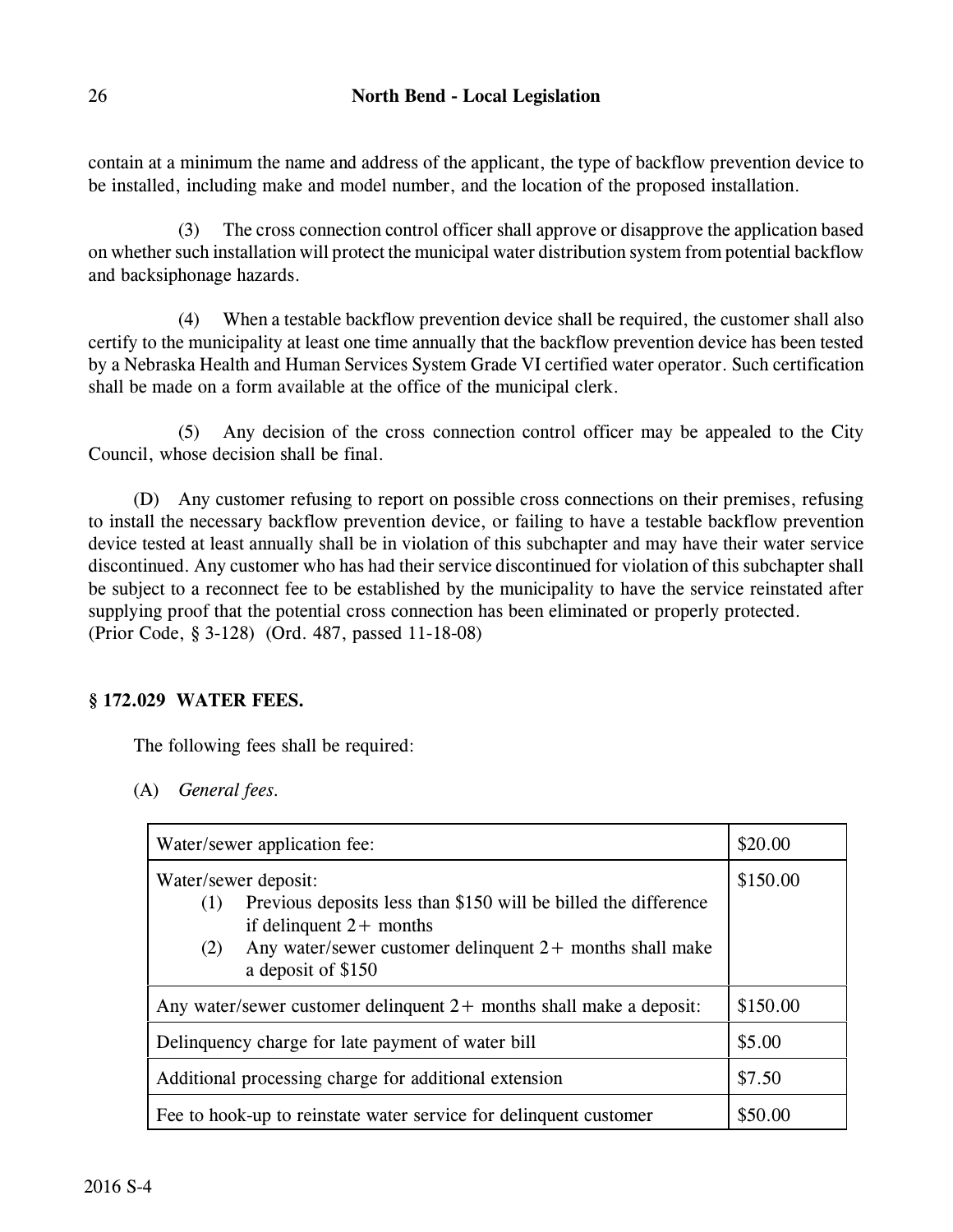| Above hook-up after or before regular working hours of city                      | \$100.00             |
|----------------------------------------------------------------------------------|----------------------|
| Water service call, turn on or off                                               | \$50.00              |
| Meters - installation expense                                                    | <b>Market Price</b>  |
| Water tap fee                                                                    | \$150.00             |
| Water tap fee south of Highway 30 (excluding Pioneer Lake Lots 1-45)             | \$2,500.00           |
| North Bend Rural Fire District water and sewer usage fee                         | \$500.00<br>annually |
| Reconnect fee for water service discontinued for backflow ordinance<br>violation | \$50.00              |
| Well permit fee                                                                  | \$100.00             |

(B) *Water rates within corporate limits.*

(1) Minimum water service charge for all single-family residential and not-for-profit water consumers within corporate limits, per the following table, for water connection fee.

| Meter Size      | <b>Minimum Monthly</b><br>Fee |
|-----------------|-------------------------------|
| $3/4$ " or less | \$19.50                       |
| 1"              | \$21.50                       |
| 11/2"           | \$24.50                       |
| $2$ "           | \$37.00                       |
| 3" (compound)   | \$47.00                       |
| 4" (compound)   | \$57.00                       |
| 6" (compound)   | \$82.00                       |
| 8" (compound)   | \$102.00                      |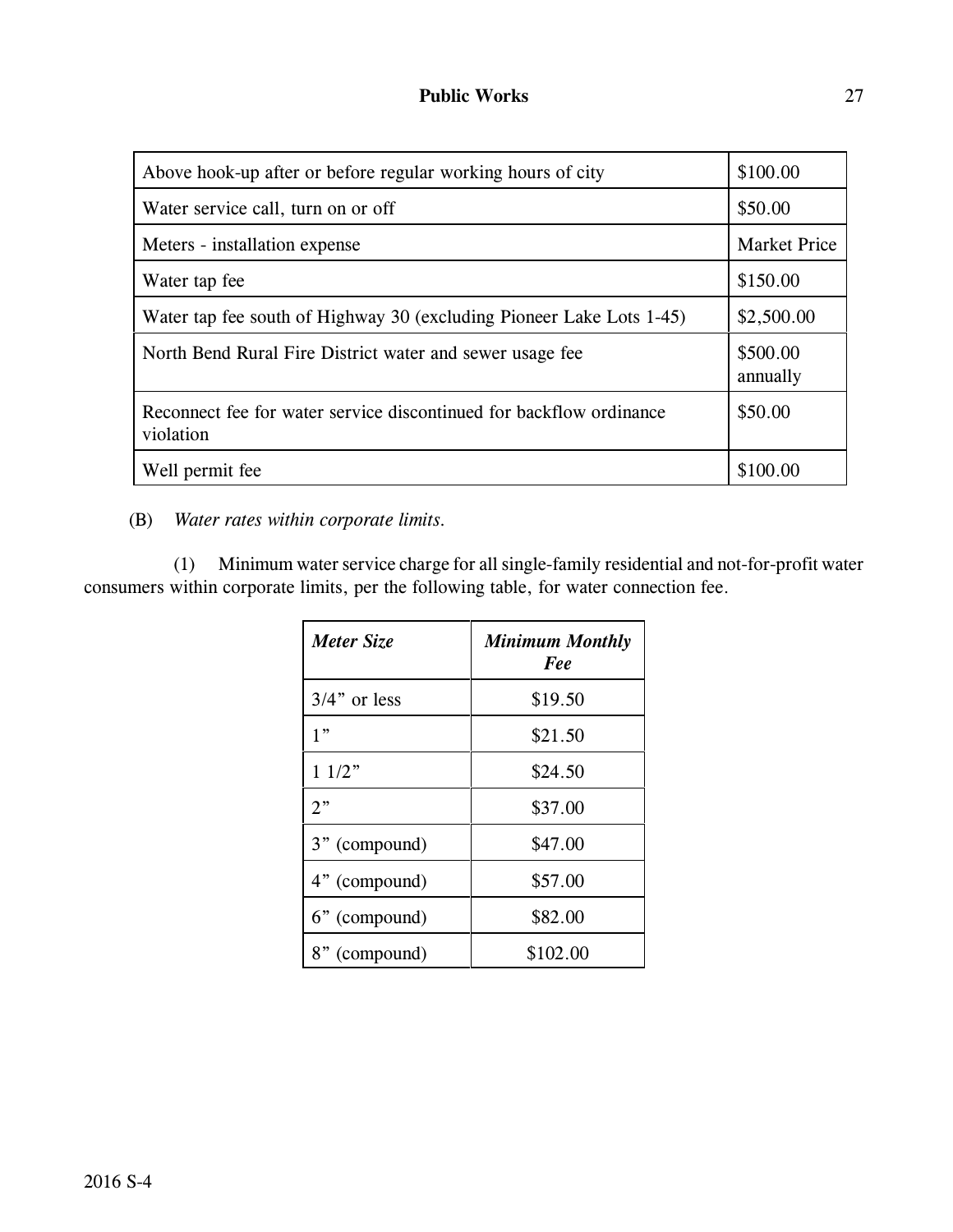# 28 **North Bend - Local Legislation**

| Meter Size      | <b>Connections</b> | <b>Minimum</b><br><b>Monthly Fee</b> |
|-----------------|--------------------|--------------------------------------|
| $3/4$ " or less | $\mathbf{1}$       | \$22.00                              |
| $3/4$ " or less | $\overline{2}$     | \$32.00                              |
| $3/4$ " or less | 3                  | \$37.00                              |
| $3/4$ " or less | $4+$               | \$42.00                              |
| 1"              | $\mathbf{1}$       | \$24.00                              |
| 1"              | $\overline{2}$     | \$34.00                              |
| 1"              | 3                  | \$39.00                              |
| 1,,             | $4+$               | \$44.00                              |
| 11/2"           | $\mathbf{1}$       | \$27.00                              |
| 11/2"           | $\overline{2}$     | \$37.00                              |
| 11/2"           | 3                  | \$42.00                              |
| 11/2"           | $4+$               | \$47.00                              |
| 2"              | Any                | \$47.00                              |
| 3"(compound)    | Any                | \$57.00                              |
| 4"(compound)    | Any                | \$67.00                              |
| 6"(compound)    | Any                | \$87.00                              |
| 8"(compound)    | Any                | \$107.00                             |

(2) Minimum commercial water service charge within corporate limits, per the following table, for water connection fee.

(3) For every 1,000 gallons of water used, the fee shall be \$1.50, which is the same for all water meter sizes.

(4) The rate charged for research and development shall be \$2 per month, per meter.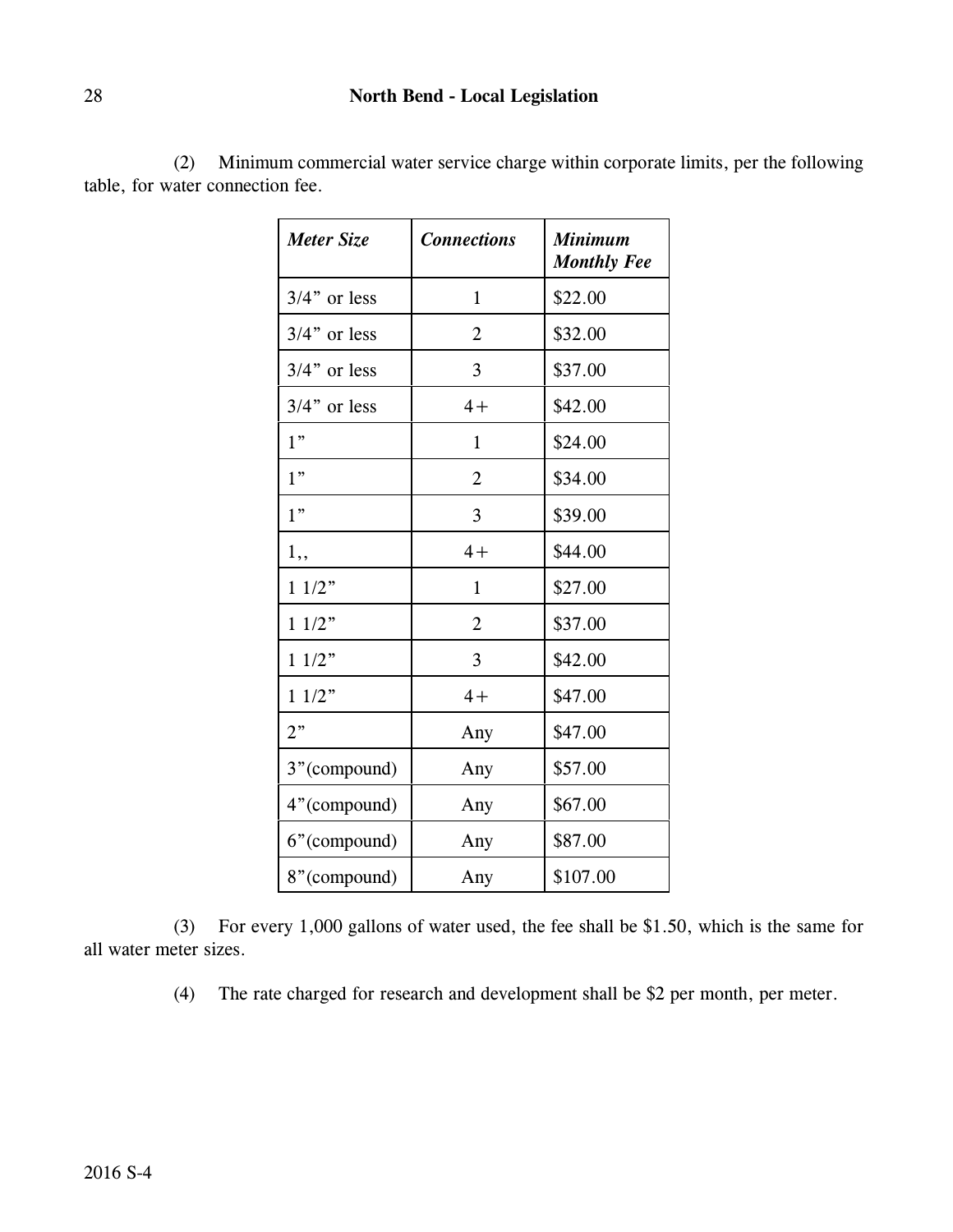(C) *Water rates outside corporate limits.*

(1) Minimum water service charge for all single-family residential and not-for-profit water consumers outside corporate limits, per the following table, for water connection fee.

| Meter Size      | <b>Minimum</b><br><b>Monthly Fee</b> |
|-----------------|--------------------------------------|
| $3/4$ " or less | \$29.50                              |
| 1"              | \$31.50                              |
| 11/2"           | \$34.50                              |
| 2"              | \$47.00                              |
| 3" (compound)   | \$67.00                              |
| 4" (compound)   | \$77.00                              |
| 6" (compound)   | \$102.00                             |
| 8" (compound)   | \$122.00                             |

(2) Minimum commercial water service charge outside corporate limits, per the following table, for water connection fee.

| Meter Size      | <b>Connections</b> | <b>Minimum</b><br><b>Monthly Fee</b> |
|-----------------|--------------------|--------------------------------------|
| $3/4$ " or less | $\mathbf{1}$       | \$32.00                              |
| $3/4$ " or less | 2                  | \$42.00                              |
| $3/4$ " or less | 3                  | \$47.00                              |
| $3/4$ " or less | $4+$               | \$52.00                              |
| 1"              | $\mathbf{1}$       | \$34.00                              |
| 1"              | 2                  | \$44.00                              |
| 1"              | 3                  | \$49.00                              |
| 1"              | $4+$               | \$54.00                              |
| 11/2"           | 1                  | \$37.00                              |
| 11/2"           | 2                  | \$47.00                              |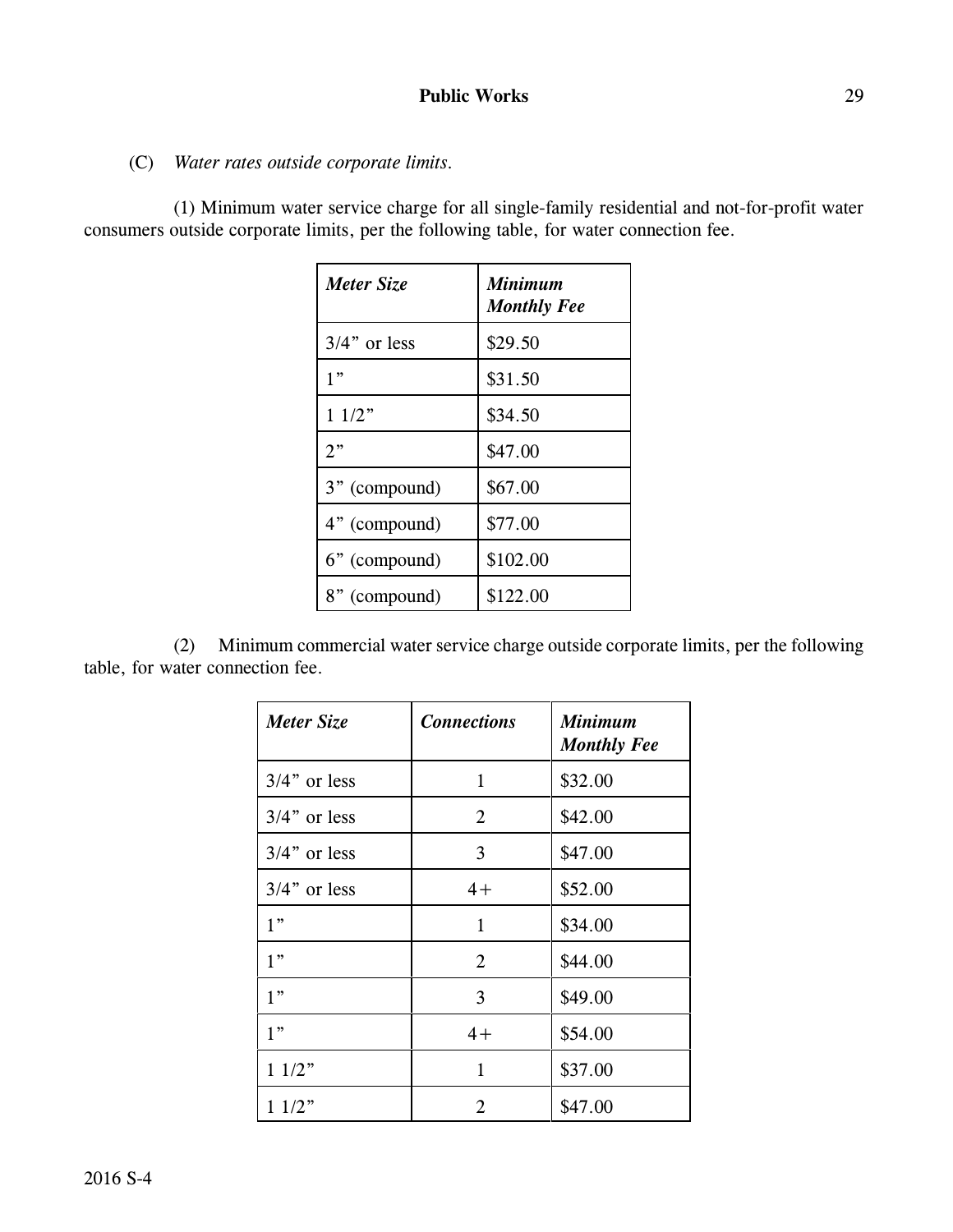| Meter Size   | <b>Connections</b> | <b>Minimum</b><br><b>Monthly Fee</b> |
|--------------|--------------------|--------------------------------------|
| 11/2"        | 3                  | \$52.00                              |
| 11/2"        | $4+$               | \$57.00                              |
| $2$ "        | Any                | \$57.00                              |
| 3"(compound) | Any                | \$77.00                              |
| 4"(compound) | Any                | \$87.00                              |
| 6"(compound) | Any                | \$107.00                             |
| 8"(compound) | Any                | \$127.00                             |

(3) For every 1,000 gallons of water used, the fee shall be \$1.50, which is the same for all water meter sizes.

(4) The rate charged for research and development shall be \$2.00 per month, per meter.

# (D) *Multiple connection rates: within and outside corporate limits.*

(1) In cases of multiple connections to separate apartments, households, or structures on one master water meter and one master curb-stop, which exist as of the effective date of this section, the minimum charge per month shall be equal to the minimum water service charge at the appropriate water meter size under the commercial rate schedule.

(2) In cases of existing multiple connections to separate apartments, households, or structures within existing multi-user buildings as of the date of the passage of this section, which are on one master curb-stop and each water consumer within such multi-user building is serviced by separate and distinct meters, such separate water consumer shall have the following options:

(a) Such separate water consumer may be billed separately at the residential rates if the requirements for deposits have been met; or

(b) The owner of the existing multi-user building may assume responsibility for all water consumers within the property and consolidate billing under the conditions outlined for new multi-user buildings (which require a single billing to the owner under the commercial rate structure).

(3) If an owner of an existing multi-user building which is served by more than one meter, as of the date of the passage of this section, chooses to consolidate billings under the commercial rate schedule, then said multi-user building will thereafter be deemed commercial property for the purposes of this section.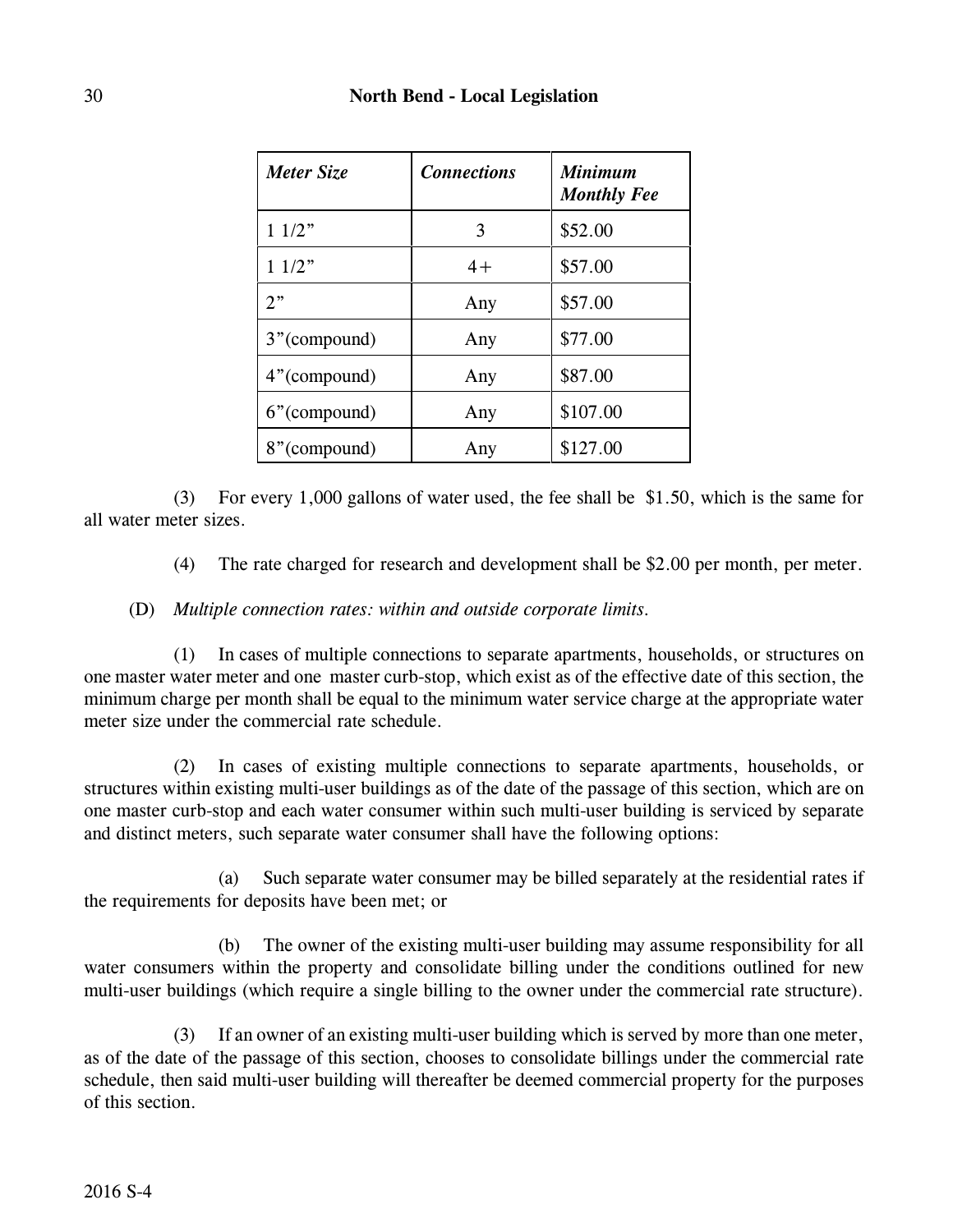(4) From and after the effective date of this section, all water connection in multi-user buildings will be the responsibility of the owner of such building if the users within the building do not own a portion of such building to which water service is provided.

(5) Multi-user buildings which have separately owned parts in said buildings (i.e: townhouse or condominium) which choose to be responsible for the water service to their section of said building shall be required to have a separate water meter and separate curb-stop. Provided, however, in cases where there are multiple connections from one curb stop and the meter size is 3/4" to 1 1/2", then the minimum monthly fee to be paid shall be as follows:

- (a) For one connection the charge shall be the minimum monthly fee;
- (b) For two connections, the charge shall be the minimum monthly fee plus \$10;
- (c) For three connections the charge shall be the minimum monthly fee plus \$15; and

(d) For four or more connections the charge shall be the minimum monthly fee plus \$20. Situations not specifically addressed in this division shall be decided by the Mayor and the City Council prior to installation.

(Ord. 488, passed 11-18-08; Am. Ord. 514, passed 7-3-12; Am. Ord. 521, passed 9-1-13; Am. Ord. 536, passed 7-14-15)

#### *SEWER DEPARTMENT*

#### **§ 172.040 OPERATION AND FUNDING.**

The municipality owns and operates the municipal sewer system through the Utilities Superintendent. The governing body, for the purpose of defraying the cost of the management and maintenance of the Municipal Sewer System may each year levy a tax not exceeding the maximum limit prescribed by state law on the actual valuation of all real estate and personal property within the corporate limits that is subject to taxation. The revenue from the said tax shall be known as the Sewer Maintenance Fund. The Utilities Superintendent shall have the direct management and control of the sewer department and shall faithfully carry out the duties of his or her office. He or she shall have the authority to adopt rules and regulations for the sanitary and efficient management of the department subject to the supervision and review of the governing body.

(Prior Code, § 3-201) (Ord. 487, passed 11-18-08) Penalty, see § 172.999

### **§ 172.041 DEFINITIONS.**

Unless the context specifically indicates otherwise, the meaning of terms used in this subchapter shall be as follows: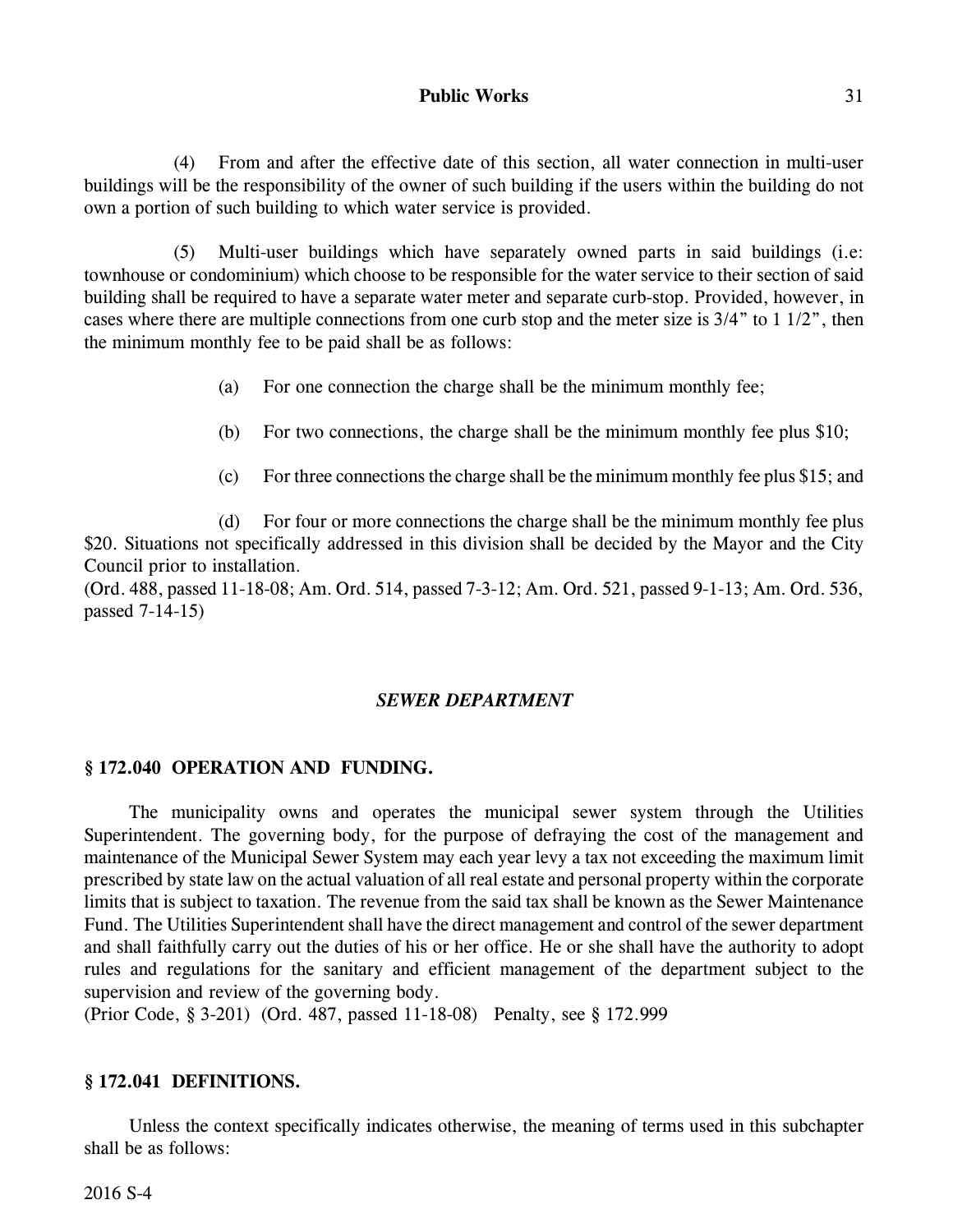*APPROVING AUTHORITY.* The City Council of the municipality; or its duly authorized deputy, agent or representative.

*BIOLOGICAL OXYGEN DEMAND (BOD).* The quantity of oxygen utilized in the biochemical oxidation of organic matter under standard laboratory procedure in five days at 20 degrees C., expressed in milligrams per liter, also known as BOD and BOD5.

**BUILDING DRAIN.** That part of the lowest horizontal piping of a drainage system which receives the discharge from soil, waste, or other drainage pipes inside the walls of the building and conveys it to the building sewer, beginning five feet (1.5 meters) outside the inner face of the building wall.

*CHLORINE REQUIREMENT.* The amount of chlorine, in parts per million by weight, which must be added to sewage to produce a specified residual chlorine content, or to meet the requirements of some other objective, in accordance with procedures set forth in "Standard Methods."

*COMBINED SEWER.* A sewer intended to receive both waste water, and storm or surface water.

*CONSUMER.* All users of the municipal sanitary sewerage system in the municipality including all persons, firms, or corporations whose premises are served thereby and all owners and tenants of real estate and buildings connected with said sanitary sewerage system or served thereby, and all users of said system who in any way use the same or discharge sanitary sewage, industrial wastewater or other liquid, either directly or indirectly, into the sanitary sewerage system of the City of North Bend, Nebraska. Consumers shall be classified as "*SINGLE FAMILY RESIDENTIAL*," "*MULTIPLE FAMILY RESIDENTIAL*," "*COMMERCIAL*," and "*INDUSTRIAL.*"

(1) *SINGLE FAMILY RESIDENTIAL.* Consumers are hereby defined as one family dwellings, including mobile and modular houses where the primary purpose of the facility is for residential purposes of one family. Single family residential consumers shall include funeral homes and churches.

(2) *MULTIPLE FAMILY RESIDENTIAL.* Consumers are hereby defined as multiple dwelling.

(3) *COMMERCIAL.* Consumers are hereby defined as all business establishments whose primary purpose is to provide a service to consumers. Commercial consumers does not include industrial consumers as further defined in this section.

(4) *INDUSTRIAL CONSUMERS.* Defined as all business establishments whose primary purpose is the manufacturing, processing, packaging, or assembling of a product for resale, distribution or custom ordering.

*EASEMENT*. An acquired legal right for the specific use of land owned by others.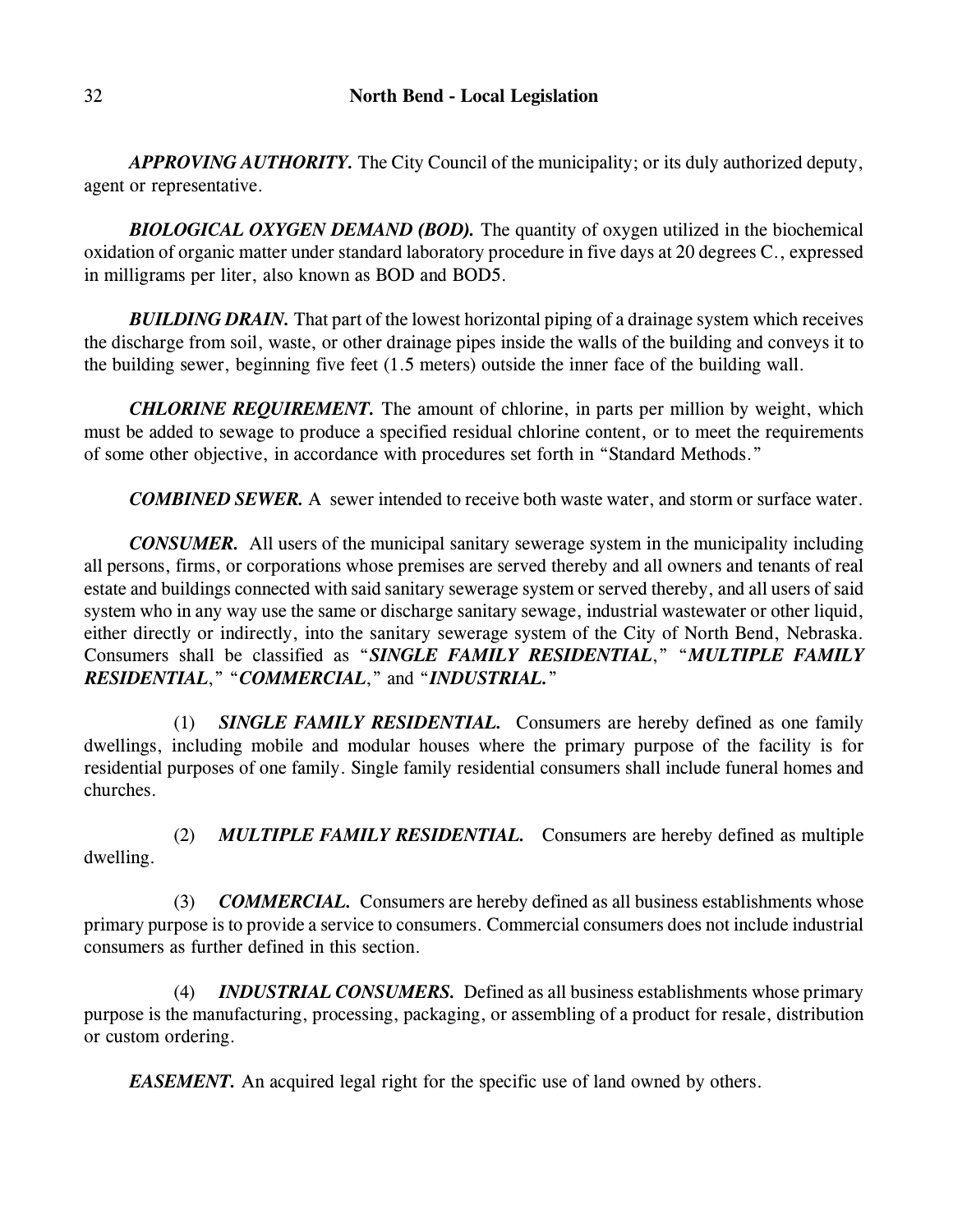*FLOATABLE OIL.* Oil, fat, or grease in physical state such that it will separate by gravity from wastewater by treatment in an approved pretreatment facility. A wastewater shall be considered free floatable fat if it is properly pretreated and the wastewater does not interfere with the collection system.

*GARBAGE.* The animal and vegetable waste resulting from the handling, preparation, cooking, and serving of foods.

*INDUSTRIAL WASTES.* The wastewater from industrial processes, trade, or business as distinct from domestic or sanitary wastes.

*MAY.* The term "*MAY*" is permissive; the term "*SHALL*" is mandatory.

*MUNICIPALITY.* The City of North Bend, Nebraska.

*NATURAL OUTLET.* Any outlet, including storm sewers and combined sewer overflows, into a watercourse, pond, ditch, lake, or other body of surface or groundwater.

*PERSON.* Any individual, firm, company, association, society, corporation, or group.

*pH*. The logarithm of the reciprocal of the hydrogen-ion concentration. The concentration of the weight of hydrogen ions, in grams per liter of solution. Neutral water for example, has a pH value of 7 and a hydrogen-ion concentration of  $10^{-7}$ .

*PROPERLY SHREDDED GARBAGE.* The wastes from the preparation, cooking, and dispensing of food that have been shredded to such a degree that all particles will be carried freely under the flow conditions normally prevailing in public sewers, with nor particle larger than 1/2-inch (1.27 centimeters) in any dimension.

*PUBLIC SEWER.* A common sewer controlled by a governmental agency or public utility.

*SANITARY SEWER.* The pipes, conduits, manholes, cleanouts, and all other constructions, devices, appurtenances, and facilities used for collecting or transporting wastewater to an ultimate point for storage, treatment, or disposal. This does not include storm sewers conveying storm water runoff.

**SERVICE CONNECTION.** A pipe transporting wastewater from an individual building to a sanitary sewer main.

*SEWER.* A pipe or conduit that carries wastewater or drainage water.

*SHALL*. The term "*SHALL*" is mandatory; the term "*MAY*" is permissive.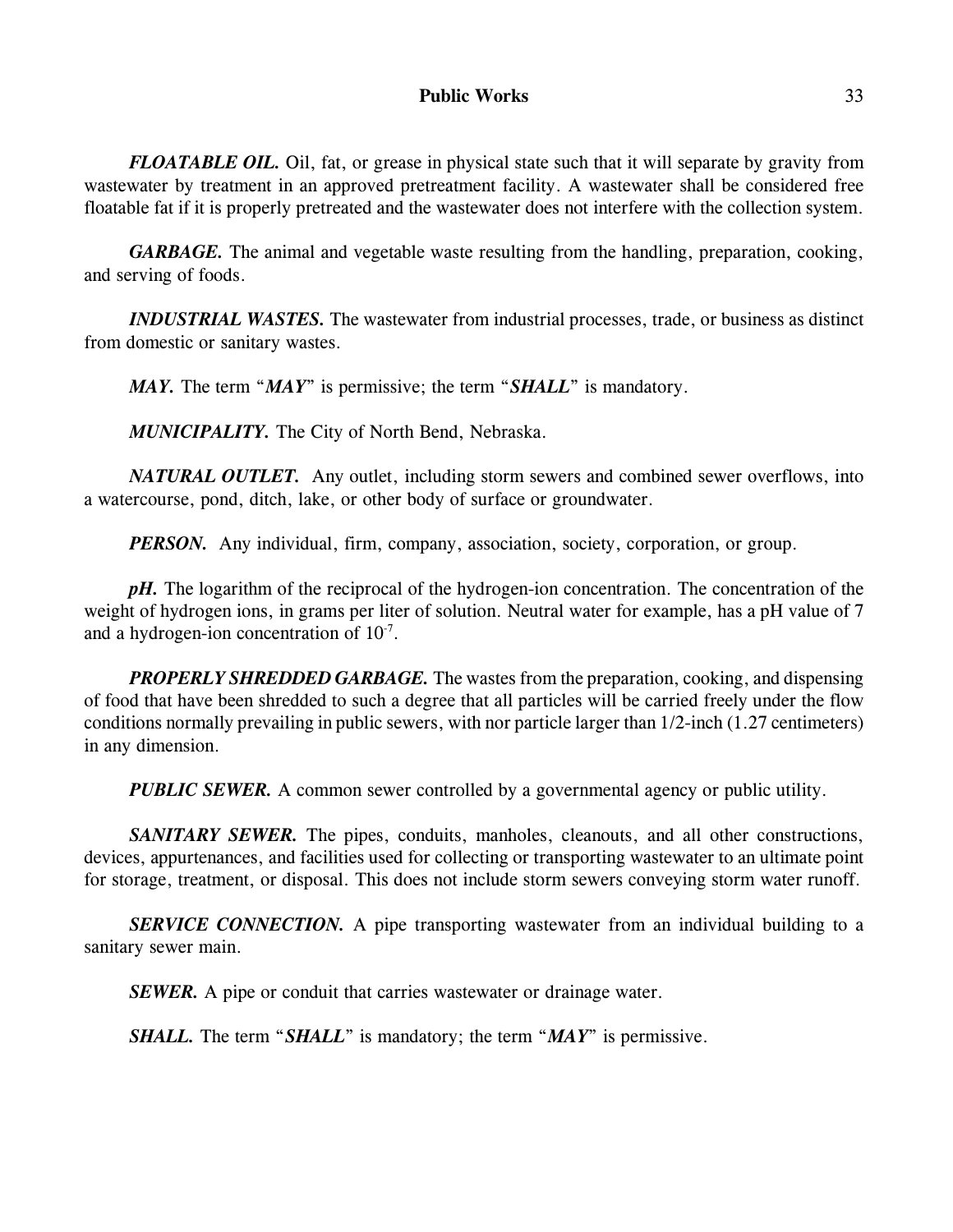*SLUG.* Any discharge of water or wastewater which in concentration of any given constituent or in quantity of flow exceeds for any period of duration longer than 15 minutes more than five times the average 24-hour concentration or flows during normal operation and shall adversely affect the collection system and/or performance of the wastewater treatment works.

*STORM DRAIN.* An opening leading to an underground pipe or open ditch for carrying surface runoff, separate from the sanitary sewer or wastewater system.

*STORM SEWER.* A collection system designed and constructed to collect storm water runoff, snow melt runoff, and surface runoff and drainage.

*SURCHARGE.* The assessment in addition to the service charge which is levied on those persons whose wastes are greater in strength than the concentration values established as representative of normal sewage.

*SUSPENDED SOLIDS.* Total suspended matter that either float on the surface of, or as in suspension in, water, wastewater, or other liquids, and that is removable by laboratory filtering as prescribed in "Standard Methods for the Examination of Water and Wastewater" and referred to as nonfilterable residue.

*UTILITIES SUPERINTENDENT.* The individual or individuals responsible for the continued performance of the public sewer system or any part of such system, during assigned duty hours.

*VENT STACK.* A vertical vent pipe installed for the purpose of providing circulation of air to and from any part of a drainage system.

*WASTEWATER.* The combination of the liquid or water carried wastes removed from residences, institutions, and commercial and industrial establishments, together with such ground water, surface water and storm water as may be present.

*WASTEWATER COLLECTION SYSTEM.* The pipes conduits, wastewater pumping stations, force mains, inverted siphons, and all other constructions, devices, appurtenances, and facilities used for collecting or transporting wastes to an ultimate point for storage, treatment, or disposal.

*WASTEWATER TREATMENT FACILITIES.* A group or assemblage of processes, devices and structures for the treatment or removal of pollutants from wastewater.

*WATERS OF THE STATE.* All waters within the jurisdiction of this state including all streams, lakes, ponds, impounding reservoirs, marshes, wetlands, watercourses, waterways, wells, springs, irrigation systems, drainage systems, and all other bodies or accumulations of water, surface or underground, natural or artificial, public or private, situated wholly or partly within or bordering upon the state.

(Prior Code, § 3-202) (Ord. 487, passed 11-18-08) Penalty, see § 172.999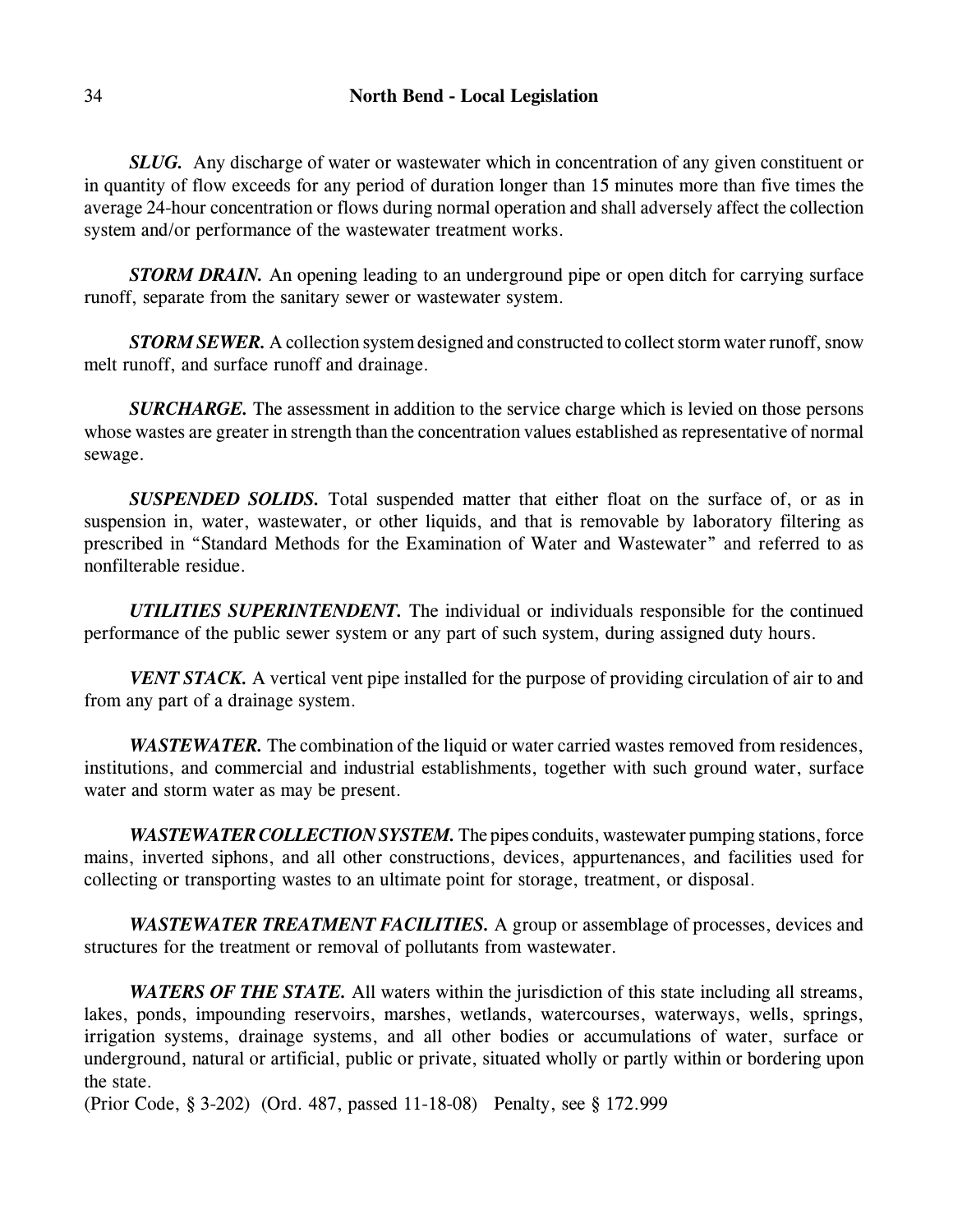## **§ 172.042 APPLICATION FOR PERMIT.**

Any person wishing to connect with the sewer system shall make an application therefor to the Utilities Superintendent. The Superintendent may require any application to make a service deposit in such amount as he or she deems necessary subject to the review of the governing body and placed on file at the office of the Municipal Clerk. Sewer service may not be supplied to any house or building except upon the written order of the Superintendent. The department shall not supply sewer service to any person outside the corporate limits without special permission from the governing body; Provided, that the entire cost of pipe and other installation charges shall be paid by such consumers. Nothing herein shall be construed to obligate the municipality to provide sewer service to non-residents. (Prior Code, § 3-203) (Ord. 487, passed 11-18-08) Penalty, see § 172.999

#### **§ 172.043 DIRECT CONNECTIONS.**

Each and every building must make a direct connection with the main sewer line. Under no circumstances will two or more houses/buildings/customers be allowed to make such connections through one pipe.

(Prior Code, § 3-204) (Ord. 487, passed 11-18-08) Penalty, see § 172.999

## **§ 172.044 INSTALLATION PROCEDURE.**

In making excavations in streets, alleys, or sidewalks for the purpose of installing pipe, or making repairs, the paving, stones, and earth must be removed and deposited in a manner that will occasion the least inconvenience to the public and provide for adequate drainage or disposal of in accordance with all applicable local, state, and federal rules and regulations. No person shall leave an excavation made in the street, alley, or sidewalk open at any time without a barricade(s), and during the night, warning lights. After the house sewer is laid, the public ways and property shall be restored to good condition. If the excavation in the public ways and property is left open or unfinished for a period of 24 hours or more without prior arrangements with the Utilities Superintendent, the Utilities Superintendent shall have the duty to finish or correct the work, and all expenses incurred shall be charged to the owner, occupant, or lessee of the property. All installations or repairs of pipes require two inspections by Utilities Superintendent. The first inspection shall be made when connections or repairs are complete and before the pipes are covered. The second inspection shall be made after the dirt work is completed and the service restored; however, prior to replacing concrete/asphalt/ brick streets and concrete sidewalks. It is the customer's responsibility to notify the Utilities Superintendent at the time the work is ready for each inspection. All installation shall be done under the supervision and strictly in accordance with the rules, regulations, and specifications for such installation prescribed by the Utilities Superintendent; provided, that the said rules, regulations, and specifications have been reviewed and approved by the governing body.

(Prior Code, § 3-205) (Ord. 487, passed 11-18-08) Penalty, see § 172.999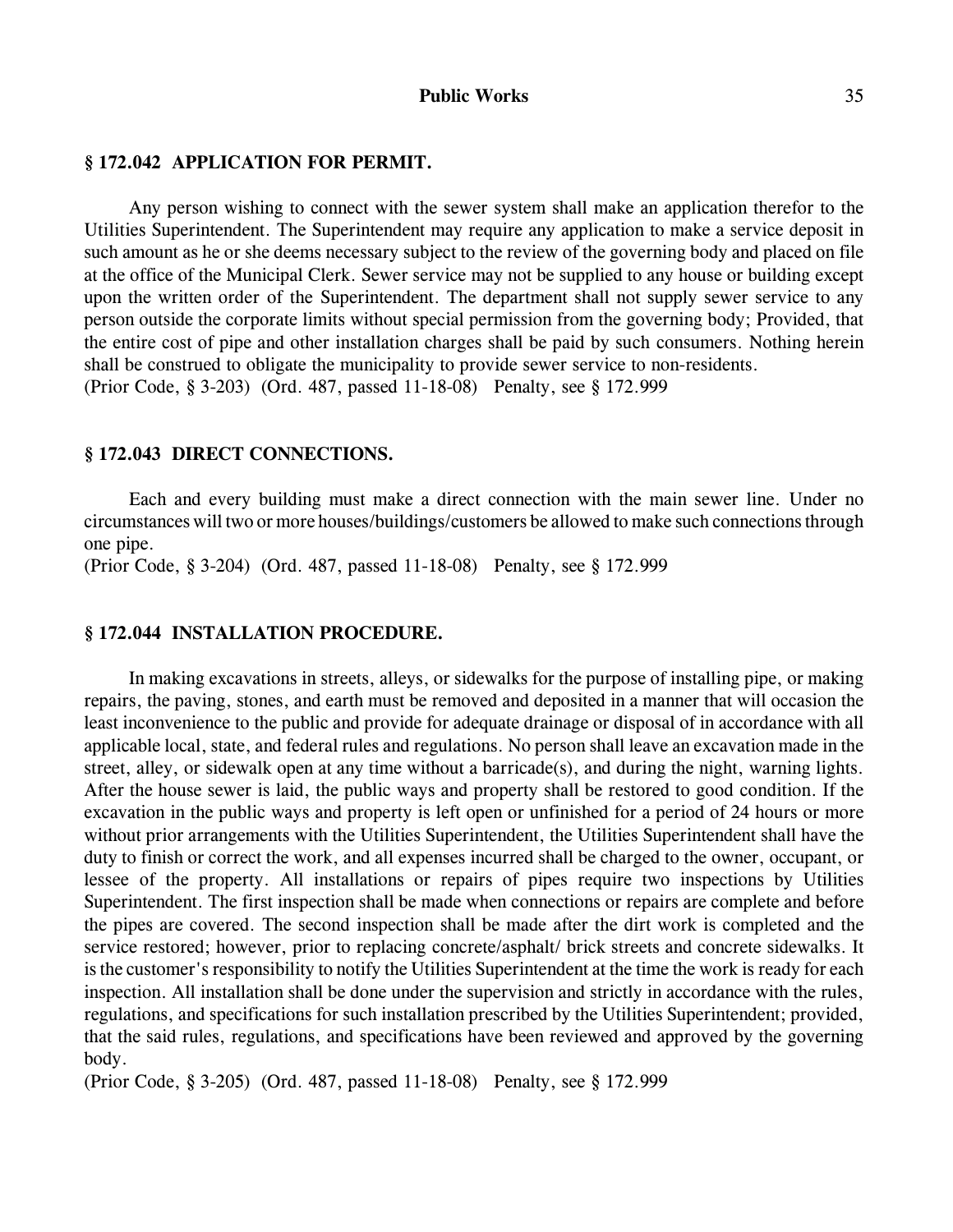#### **§ 172.045 INSTALLATION EXPENSE.**

The customer, upon approval of his or her application for sewer service, shall pay to the Utilities Superintendent a tap fee as established by the municipality. The municipality shall supervise the tap of the sewer main. The Utilities Superintendent shall direct the customer to pay the expense of procuring the materials required as well as the services of a licensed plumber and shall pay all other costs of installation.

(Prior Code, § 3-206) (Ord. 487, passed 11-18-08) Penalty, see § 172.999

#### **§ 172.046 REPAIRS AND MAINTENANCE.**

The municipality shall repair or replace, as the case may be, all pipe constituting major sewer mains. It shall be the responsibility of the customer to repair or replace all other sewer pipe and appurtenances from the main to and including the customer's property. All replacements and repairs made by the customer shall be done in the manner and with the materials approved by the Utilities Superintendent; provided, that the same have been previously approved by the governing body. Any consumer installing, repairing or replacing any sewer lines shall diagram the location of any such lines and file a copy of such diagram with the Utilities Superintendent.

(Prior Code, § 3-207) (Ord. 487, passed 11-18-08) Penalty, see § 172.999

#### **§ 172.047 FINDINGS FOR SEWER USE CHARGE.**

The Mayor and governing body of the city hereby find and determine: this municipality has constructed and owns and operates a sanitary sewerage system, which system carries the liquid and solid waste sewage of such community and the residents thereof. For the purpose of paying the capital costs of improvements to the sewerage system, operation, maintenance and replacement of the sewerage facilities, principal and interests of any bonds issued for improvements, there is hereby established a sanitary sewer use charge against each lot, parcel of land or premises served by said sanitary sewerage system, or which discharges wastewater, either directly or indirectly, into such sanitary sewerage system or any part thereof.

(Prior Code, § 3-208) (Ord. 487, passed 11-18-08) Penalty, see § 172.999

#### **§ 172.048 FUND ESTABLISHMENT.**

The rates charged to Sanitary Sewerage System consumers shall be collected and divided into two categories and maintained in two funds, designated "A" and "B". Category "A" shall be funds collected and maintained for administration and other miscellaneous overhead costs and shall be known as the "Sewer Administration Fund." Category "B" shall be funds collected and maintained for operation,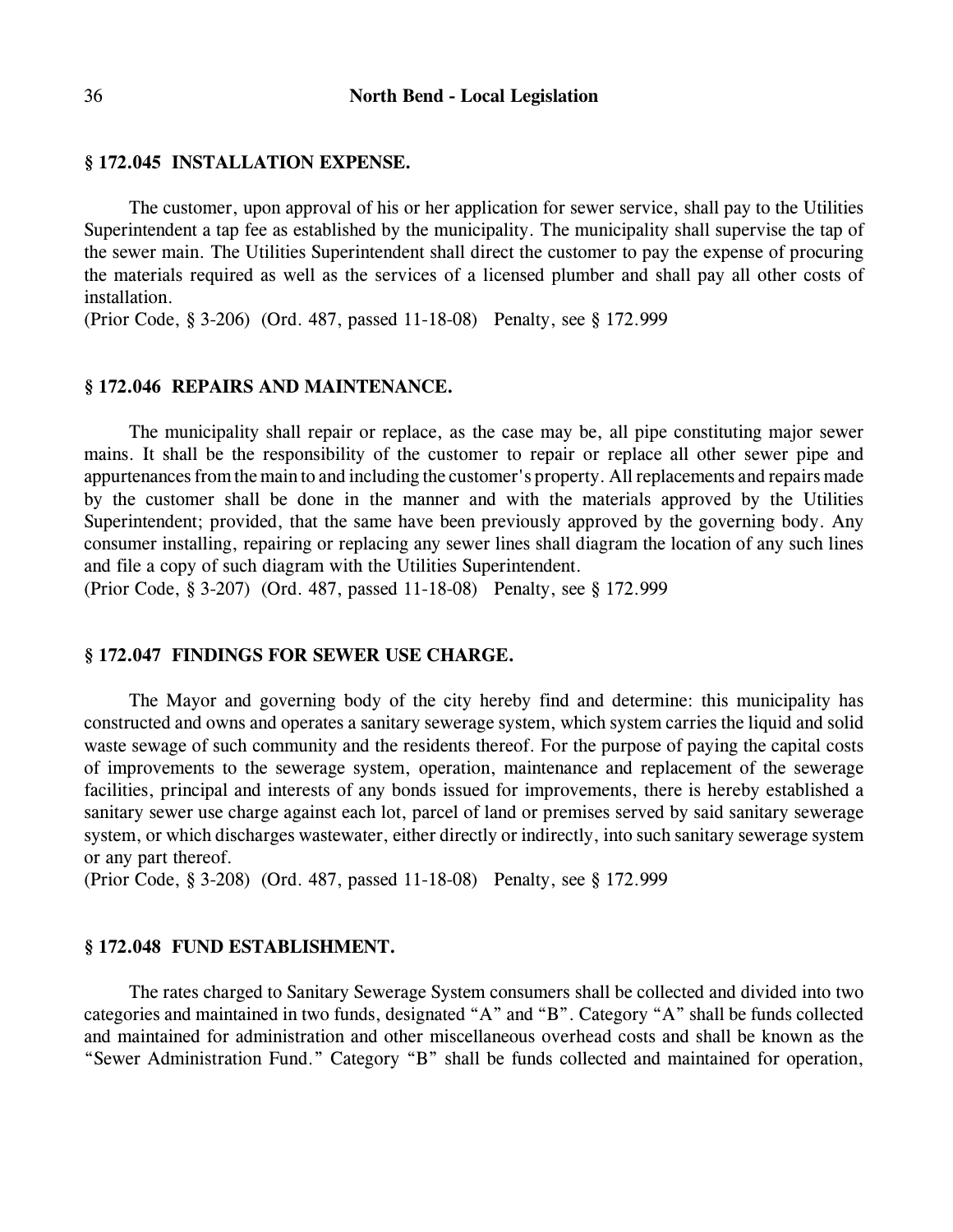maintenance, replacement of the existing wastewater treatment facilities, and cost of additional equipment mandated by higher government for environmental and other reasons and shall be known as the "Sewer Operation, Maintenance, Replacement and Mandated Fund."

(Prior Code, § 3-209) (Ord. 487, passed 11-18-08) Penalty, see § 172.999

## **§ 172.049 RATES.**

The rate charged to consumers shall be billed in two categories consistent with the funds established in § 172.048 as follows:

(A) *Sewer administration rates.* The rate charged to each consumer for each class shall be the same and shall be collected and deposited in the Sewer Administration Fund. The rate charged to each consumer for administration of the sanitary sewerage system shall be established by the municipality.

(B) *Sewer operation, maintenance, replacement and mandated equipment rate.* The rate charged to each consumer of each class shall be based on the connection to sewer system and by the amount of water usage per month as determined by readings of the water service meters. The rate charged to each consumer for operation, maintenance, replacement either for worn out facilities or compliance with higher government mandated new or replacement equipment for environmental or other reasons shall be as follows:

(1) The minimum sanitary sewer service connection fee shall be established by the municipality.

(2) The rate charged for sanitary sewer service shall be established by the municipality.

(3) Each dwelling unit of multiple family residential consumer, or a combined commercial and residential facility, shall be considered a separate consumer and the rate for sanitary sewer service shall be determined in the same manner as a single family residential consumer.

(4) The amount of the operation, maintenance, replacement and mandated sewer rate for single family, residential consumer shall be determined from the monthly consumption of water, except for the months of April, May, June, July, August, September and October, and the consumption for said months shall be based on January usage.

(5) The funds collected from the operation, maintenance, replacement and mandated rate shall be used only for operation, maintenance and replacement of the wastewater treatment facilities. Any amounts left in this Fund at the end of a fiscal year must be carried over in this Fund. The rates and charges for the Operation, Maintenance, Replacement and Mandated Fund may be reviewed annually for adequacy and adjustment made, if necessary.

(Prior Code, § 3-209.01) (Ord. 487, passed 11-18-08) Penalty, see § 172.999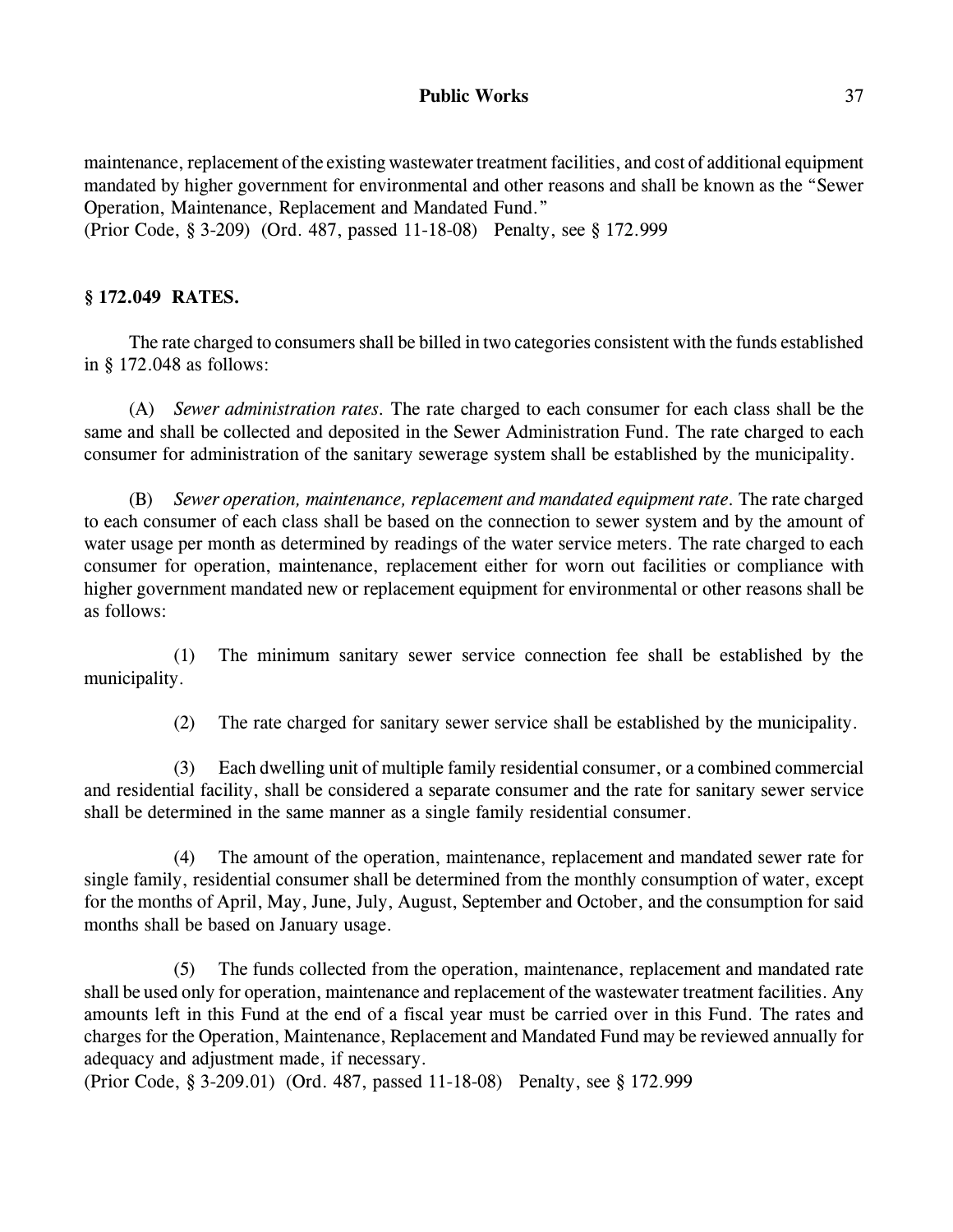#### **§ 172.050 SURCHARGES.**

The municipality shall have the right to increase the operation, maintenance and replacement rate when it is determined that the strength of a consumer's wastewater is significantly greater than other consumers. The municipality may require any consumer, at their expense, to provide flow measurement and sample analysis of their wastewater. Failure by such consumer to comply with written request by the municipality to install a measuring device satisfactory to the municipality will entitle the municipality to charge a fee as established by the municipality per quarter or part thereof during which the consumer does not have a measuring device approved by the municipality. All such surcharges shall be arrived at by establishing a base rate per pound for biochemical oxygen demand and suspended solids and comparing the consumer's wastewater strength and volume to the base rate.

(Prior Code, § 3-209.02) (Ord. 487, passed 11-18-08) Penalty, see § 172.999

#### **§ 172.051 CONSUMER OUTSIDE OF CORPORATE LIMITS.**

A consumer of the sanitary sewerage system for the municipality outside of the corporate limits of the municipality shall pay a sewer administration rate which shall be established by the municipality. The operation, maintenance and replacement rate shall be at the same rate as all other consumers. (Prior Code, § 3-209.03) (Ord. 487, passed 11-18-08) Penalty, see § 172.999

#### **§ 172.052 DETERMINATION OF PROPORTIONAL RATES.**

Where in the judgment of the governing body, the application of the use charges hereinbefore set forth would not be proportional when compared to all other consumers, the municipality may adjust said consumer's rate, unless satisfactory to the municipality, so that the consumer's proportional use of the sewerage system can be determined. It shall be the consumer's responsibility to provide the municipality a satisfactory means of measuring wastewater flows and obtaining representative samples of wastewater from the consumer.

(Prior Code, § 3-209.04) (Ord. 487, passed 11-18-08) Penalty, see § 172.999

# **§ 172.053 USAGE CHARGE WHEN METER OUT-OF-ORDER.**

Should a customer's meter fail to register properly, the customer shall be charged for water during the time the meter is out of repair on the basis of the monthly consumption during the same month of the preceding year; provided, that if no such basis for comparison exists, the customer shall be charged such amount as may be reasonably fixed by the Utilities Superintendent.

(Prior Code, § 3-209.05) (Ord. 487, passed 11-18-08) Penalty, see § 172.999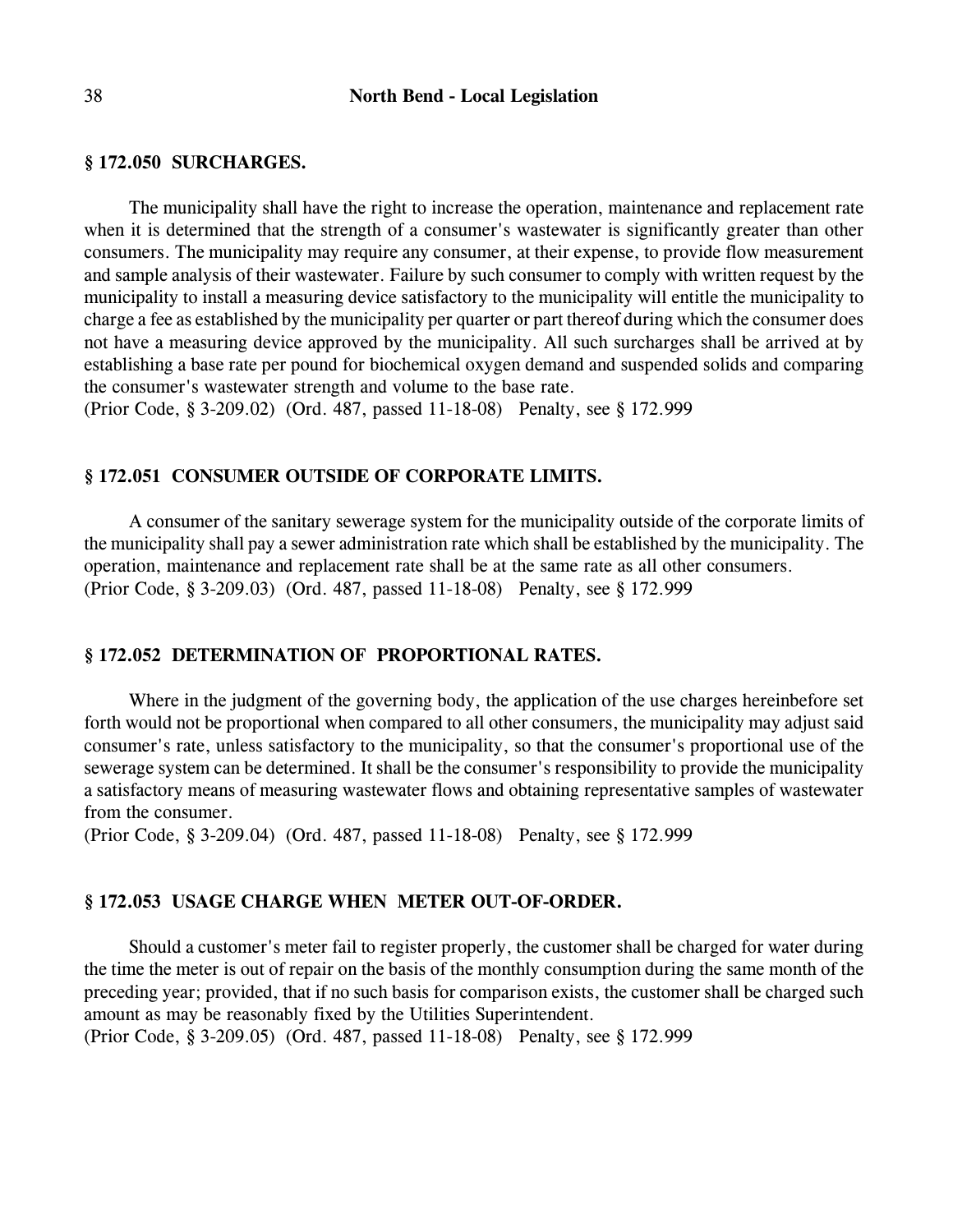#### **§ 172.054 RATE SAVING CLAUSE.**

If for any reason, any of the rates of any user hereinbefore set forth should be invalid or unenforceable, the municipality shall be entitled to receive and collect from such user a reasonable rate or charge for the use of its sanitary sewerage system.

(Prior Code, § 3-209.07) (Ord. 487, passed 11-18-08) Penalty, see § 172.999

### **§ 172.055 TENANT DEPOSIT REQUIRED.**

All tenants of real estate (customers who pay rent to use or occupy property owned by another) who use the municipal water and sewer system shall be required to make a deposit as established by the municipality before service will be supplied, and in addition, any other customer of the municipal water and sanitary sewerage system who is delinquent in payment of two or more monthly billings, consecutively, for such service, then said customer shall make a deposit as established by the municipality which deposit shall be added to said customers next monthly billing, and provided further that in default of payment for water and/or sewer service after such payment is due, the municipality may discontinue serving any such customer and apply so much of any deposit as is necessary for the payment of such customer's account and the remainder of such deposit shall be paid to such customer. If the owner of the rented or leased property is responsible for the water and sewer service fees, said tenant shall not be required to make any deposit for said service.

(Prior Code, § 3-209.08) (Ord. 487, passed 11-18-08) Penalty, see § 172.999

## **§ 172.056 PAYMENT FOR CHARGES; DELINQUENCY PROCESSING CHARGE; DISCONNECTION OF SERVICE.**

All charges for water and/or sewer usage will be payable at the office of the City Clerk. Bills for water and/or usage charges made by this title governing water charges and sewer charges shall be rendered effective on the first day of each calendar month and all water and/or sewer use charges levied by this title which are not paid within ten days after billing, shall be deemed to be delinquent. A reasonable processing charge shall be established by the municipality in addition to all other charges, shall be billed on either the combined water/sewer bill, or a separate bill, if the bill is not paid within ten days after the billing date and on each required re-billing of said delinquent account. (Prior Code, § 3-209.09) (Ord. 487, passed 11-18-08) Penalty, see § 172.999

#### **§ 172.057 EQUITABLE RATES.**

The Mayor and the governing body find and determine that the sewer use charges established by the title are just and equitable rates and charges to be paid to the municipality for the use of such sanitary sewerage system by each person, firm or corporation whose premises are served thereby. (Prior Code, § 3-209.11) (Ord. 487, passed 11-18-08) Penalty, see § 172.999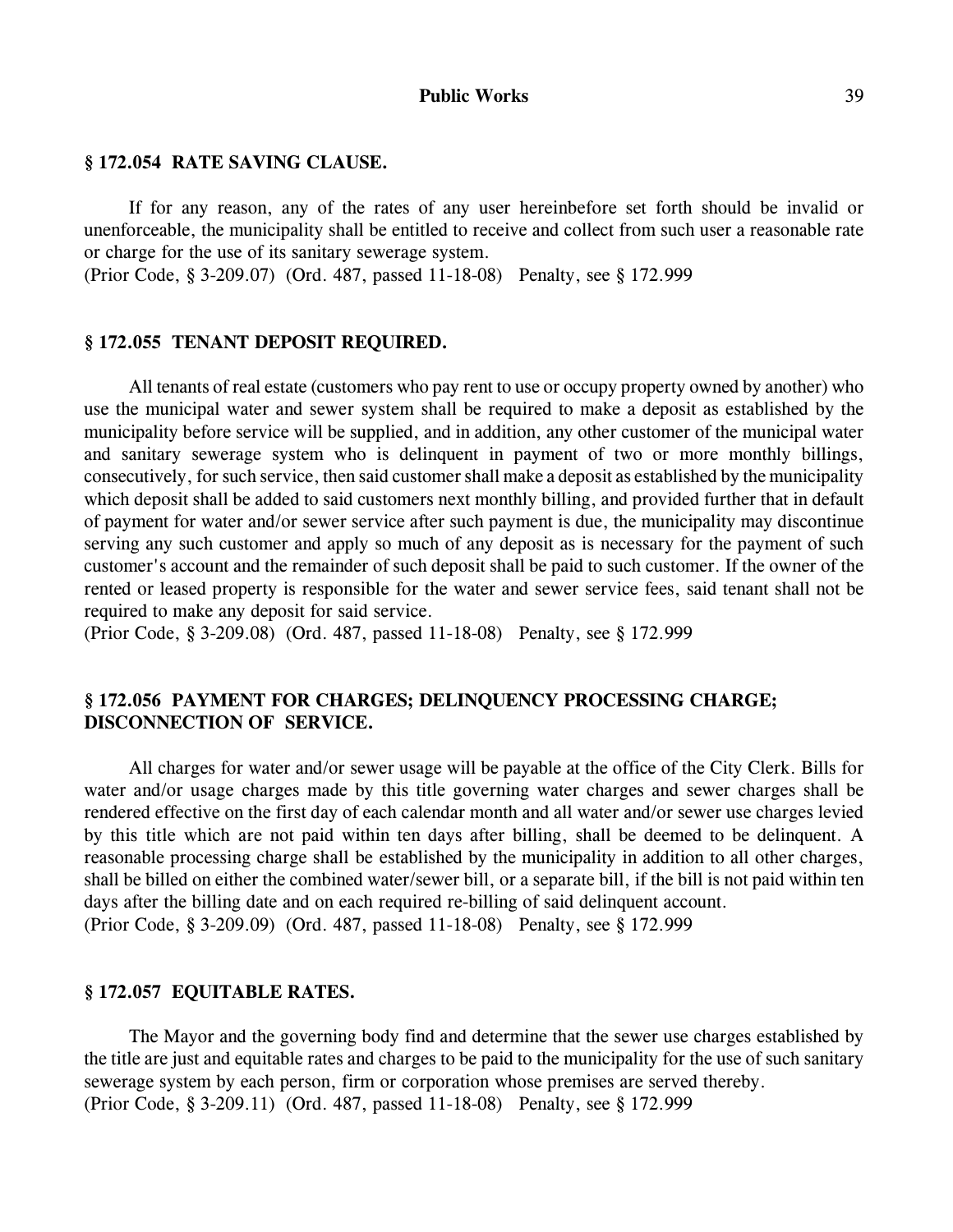# **§ 172.058 DESTRUCTION OF PROPERTY.**

No person or persons shall maliciously, willfully, or negligently break, damage, destroy, uncover, deface, or tamper with any structure, appurtenance, or equipment which is part of the wastewater facilities. Any person or persons violating this provision shall be subject to immediate arrest under charge of disorderly conduct.

(Prior Code, § 3-210) (Ord. 487, passed 11-18-08) Penalty, see § 172.999

#### **§ 172.059 UNLAWFUL DEPOSIT OF WASTES.**

It shall be unlawful for any person to place, deposit, or permit to be deposited in any unsanitary manner on public or private property within the municipality or within one mile of the corporate limits thereof, or in any area under the jurisdiction of said municipality, any human or animal excrement, garbage or other objectionable waste.

(Prior Code, § 3-211) (Ord. 487, passed 11-18-08) Penalty, see § 172.999

# **§ 172.060 UNLAWFUL DISCHARGE OF UNTREATED SEWAGE.**

It shall be unlawful to discharge to any natural outlet within the municipality, or within one mile of the corporate limits thereof, or in any area under the jurisdiction of said municipality, any wastewater or other polluted waters, except where suitable treatment has been provided in accordance with subsequent provisions of this title.

(Prior Code, § 3-212) (Ord. 487, passed 11-18-08) Penalty, see § 172.999

#### **§ 172.061 CESSPOOLS, PRIVIES AND SEPTIC TANKS PROHIBITED.**

Except as hereinafter provided, it shall be unlawful to construct or maintain any privy, privy vault, septic tank, cesspool, or other facility intended or used for the disposal of wastewater. (Prior Code, § 3-213) (Ord. 487, passed 11-18-08) Penalty, see § 172.999

#### **§ 172.062 PRIVATE SEWAGE DISPOSAL.**

(A) *When applicable.* 

(1) Where a public sanitary or combined sewer is not available, the building sewer shall be connected to a private sewage disposal system complying with the provisions of this subchapter and Title 124, Nebraska Department of Environmental Quality's rules for sewage disposal.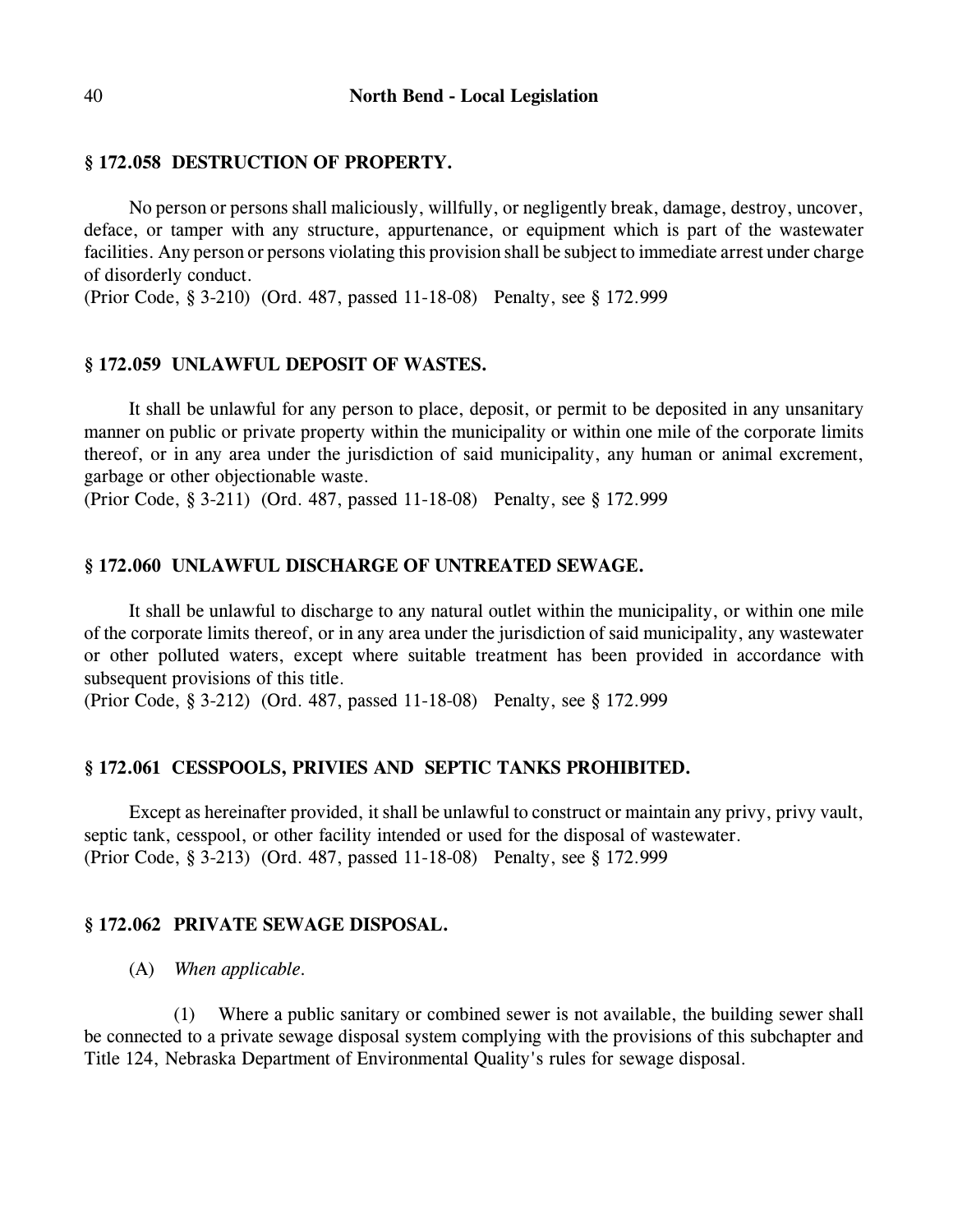(2) At such time as a public sewer becomes available to a property served by a private wastewater disposal system, as provided in § 172.014, a direct connection shall be made to the public sewer within 60 days in compliance with this title and any septic tanks, cesspools, and similar private wastewater disposal facilities shall be cleaned of sludge and filled with suitable material.

(B) *Permit required, fee.* Before commencement of construction of a private wastewater disposal system the owner shall first obtain a written permit signed by the Superintendent. The application for such permit shall be made on a form furnished by the municipality, which the applicant shall supplement by any plans, specifications, and other information as are deemed necessary by the Superintendent. A permit and inspection fee as established by the municipality shall be paid to the municipality at the time the application is filed.

(C) *Permit, when effective; inspections.* A permit for a private wastewater disposal system shall not become effective until the installation is completed to the satisfaction of the Superintendent. He or she shall be allowed to inspect the work at any stage of construction and, in any event, the applicant for the permit shall notify the Superintendent when the work is ready for final inspection, and before any underground portions are covered. The inspection shall be made within 24 hours of the receipt of notice by the Superintendent.

(D) *Specifications.* The type, capacities, location, and layout of a private wastewater disposal system shall comply with all recommendations of the Nebraska Department of Environmental Quality. No permit shall be issued for any private sewage disposal system employing subsurface soil absorption facilities when the area of the lot is less than three acres, or as established from time to time by the Nebraska Department of Environmental Quality regulations. No septic tank or cesspool shall be permitted to discharge to any natural outlet.

(E) *Maintenance.* The owner shall operate and maintain the private wastewater disposal facilities in a sanitary manner at all times, at no expense to the municipality.

(F) *Additional requirements.* No statement contained in this title shall be construed to interfere with any additional requirements that may be imposed by the Board of Health of the City of North Bend. (Prior Code, §§ 3-214 through 3-219) (Ord. 487, passed 11-18-08) Penalty, see § 172.999

# **§ 172.063 SERVICE CONNECTION INSTALLATION.**

(A) *Permit required.* No unauthorized person shall uncover, make any connections with our opening into, use, alter, or disturb any pubic sewer or appurtenance thereof, without first obtaining a written permit from the Superintendent.

(B) *Classification; permit application, fee.* There shall be two classes of service connection permits: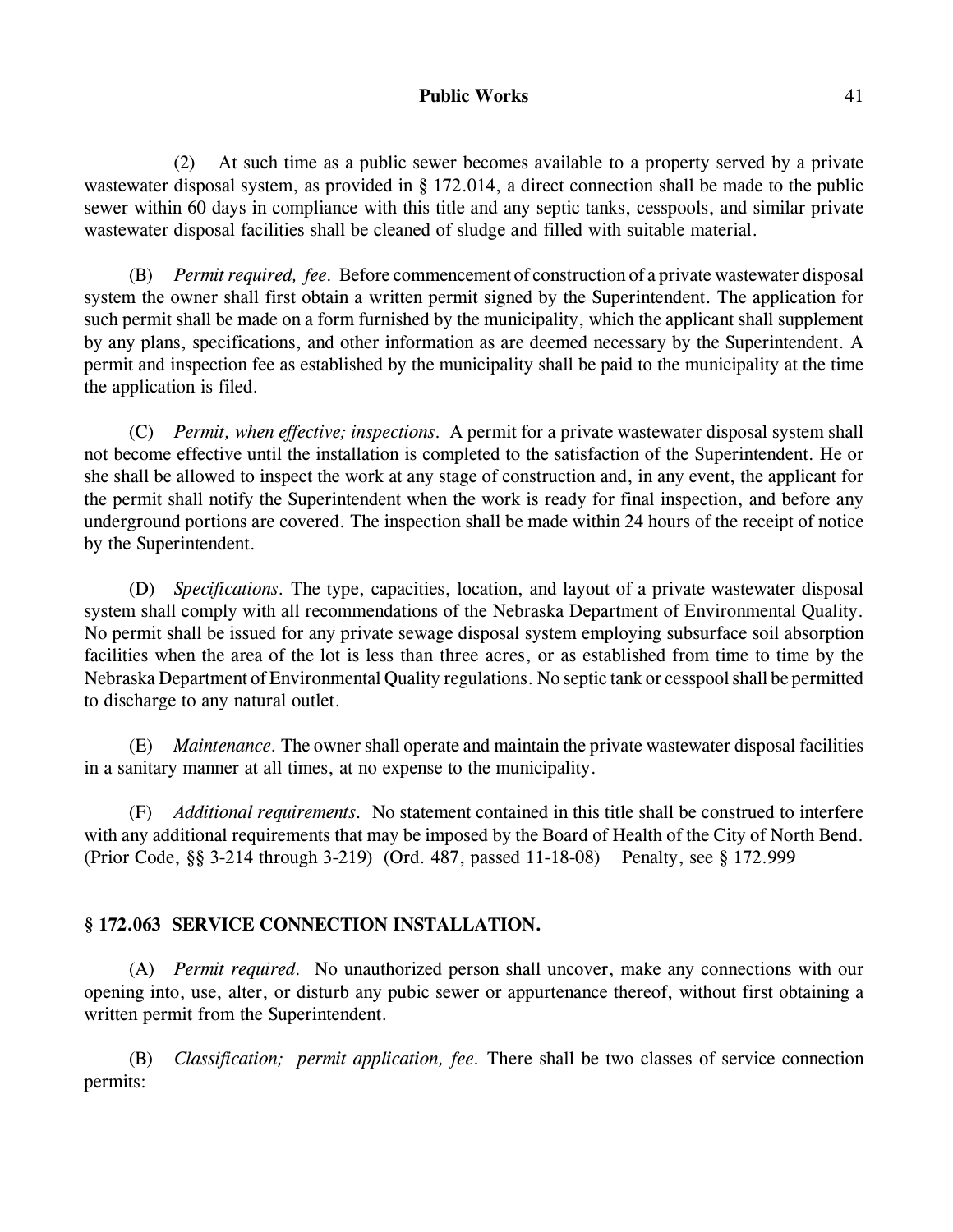(1) For residential and commercial service; and

(2) For service to establishments producing industrial wastes. In either case, the owner or his or her agent shall make application on a special form furnished by the municipality. The permit application shall be supplemented by any plans, specifications, or other information considered pertinent in the judgment of the Superintendent. A permit and inspection fee for residential or commercial service connection permit and for an industrial service connection permit shall be established by the municipality and paid to the municipality at the time the application is filed.

(C) *Expense.* All costs and expense incidental to the installation and connection of the service connection shall be borne by the owner. The owner shall indemnify the municipality from any loss or damage that may directly or indirectly be occasioned by the installation of the service connection.

(D) *Single premise.* A separate and independent service connection shall be provided for every building; except where one building stands at the rear of another on an interior lot and no private sewer is available or can be constructed to the rear building through an adjoining alley, court, yard, or driveway, the service connection from the front building may be extended to the rear building and the whole considered as one service connection, but the municipality does not and will not assume any obligation or responsibility for damage caused by or resulting from any such single connection aforementioned.

(E) *Use of existing sewers.* Old service connections may be used in connection with new buildings only when they are found, on examination and test by the Superintendent, to meet all requirements of this title.

(F) *Construction codes.* 

(1) The size, slope, alignment, materials of construction of a service connection, and the methods to be used in excavating, placing of the pipe, jointing, testing and backfilling the trench, shall all conform to the requirements of the building and plumbing code or other applicable rules and regulations of the municipality.

(2) Whenever possible, the service connection shall be brought to the building at an elevation below the basement floor. In all buildings in which any building drain is too low to permit gravity flow to the public sewer, sanitary sewage carried by such building drain shall be lifted by an approved means and discharged to the service connection.

(3) The service connection into the public sewer shall conform to the requirements of the building and plumbing code or other applicable rules and regulations of the municipality. All such connections shall be made gastight and watertight, and verified by proper testing. Any deviation from the prescribed procedures and materials must be approved by the Superintendent before installation.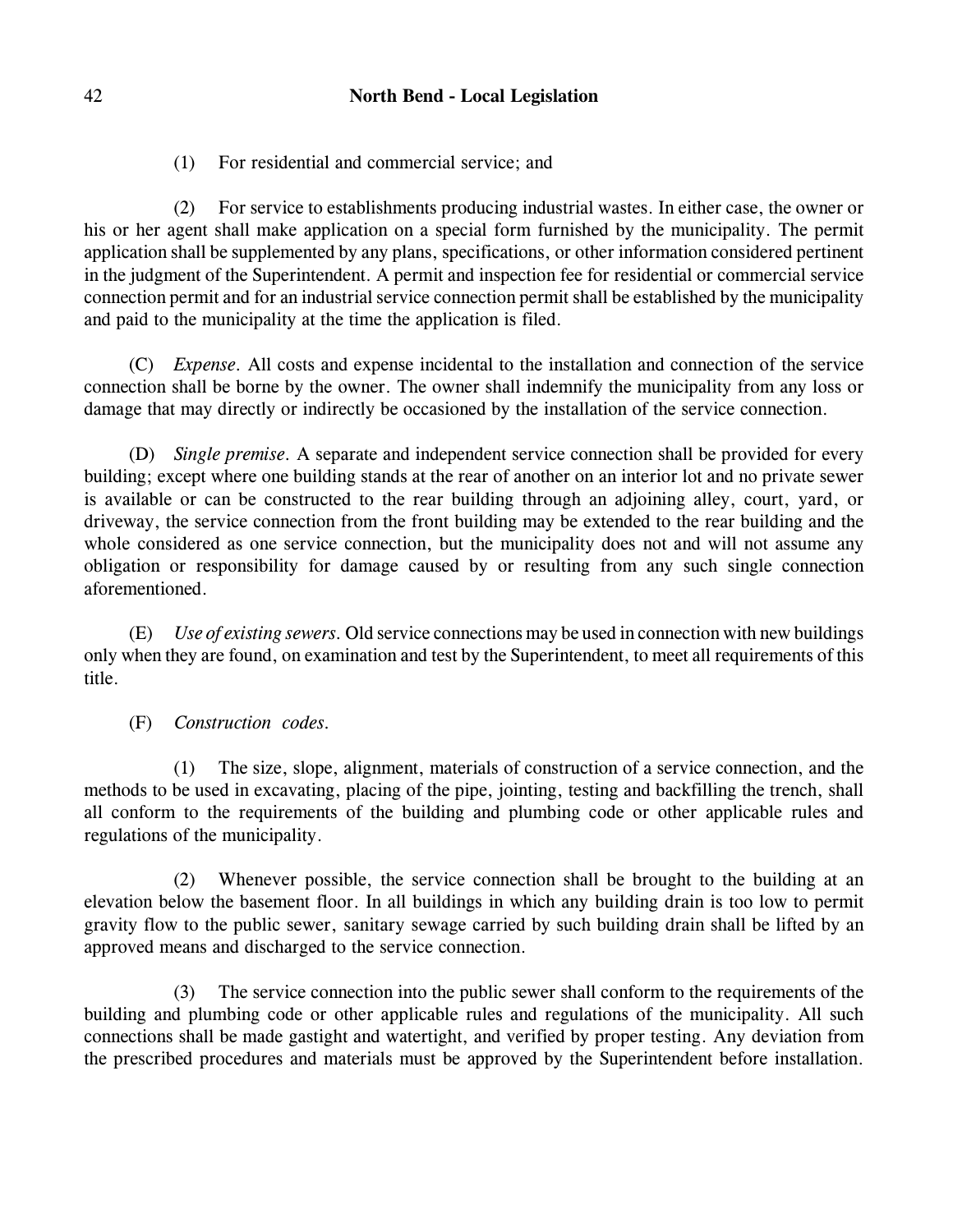(G) *Unlawful connection.* No person shall make connection of roof down spouts, exterior foundation drains, areaway drains, or other sources of surface runoff to groundwater to a service connection or building drain which in turn is connected directly or indirectly to a public sanitary sewer unless such connection is approved by the Superintendent for purposes of disposal of polluted surface drainage.

(H) *Inspections.* The applicant for the service connection permit shall notify the Superintendent when the service connection is ready for inspection and connection to the public sewer. The connection and testing shall be made under the supervision of the Superintendent or his or her representative.

(I) *Excavations.* All excavations for service connection installation shall be adequately guarded with barricades and lights so as to protect the public from hazard. Streets, sidewalks, parkways, and other public property disturbed in the course of the work shall be restored in a manner satisfactory to the municipality.

(Prior Code, §§ 3-220 through 3-228) (Ord. 487, passed 11-18-08) Penalty, see § 172.999

# **§ 172.064 PROHIBITED DISCHARGES.**

(A) No person shall discharge or cause to be discharged any unpolluted water such as stormwater, groundwater, roof runoff, subsurface drainage, or cooling water to any sewer, except stormwater runoff from limited areas, which stormwater may be polluted at times, may be discharged to the sanitary sewer by permission of the Superintendent.

(B) Stormwater other than that exempted above, and all other unpolluted drainage shall be discharged to such sewers as are specifically designated as combined sewers or storm sewers, or to a natural outlet approved by the Superintendent and other regulatory agencies. Unpolluted industrial cooling water or process water may be discharged, on approval of the Superintendent, to a storm sewer, combined sewer, or natural outlet.

(Prior Code, § 3-229) (Ord. 487, passed 11-18-08) Penalty, see § 172.999

# **§ 172.065 FLAMMABLE, TOXIC, CORROSIVE AND OBSTRUCTIVE SUBSTANCES; PRELIMINARY TREATMENT.**

(A) No person shall discharge or cause to be discharged any of the following described waters or wastes to any public sewers:

(1) Any gasoline, benzene, naphtha, fuel oil, or other flammable or explosive liquid, solid, or gas.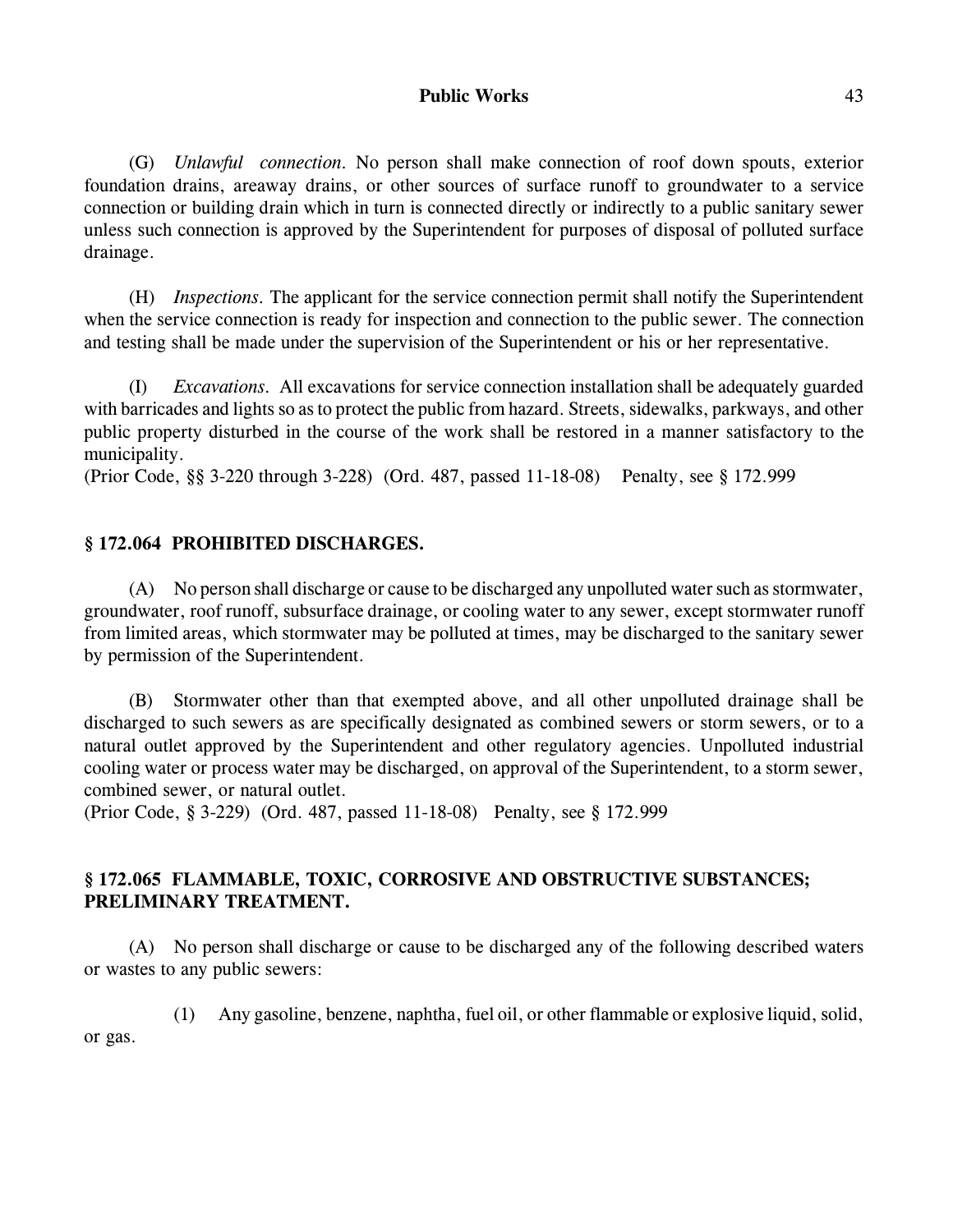# 44 **North Bend - Local Legislation**

(2) Any waters or wastes containing toxic or poisonous solids, liquids, or gases in sufficient quantity, either singly or by interaction with other wastes, to injure or interfere with any waste treatment process, constitute a hazard to humans or animals, create a public nuisance, or create any hazard in the receiving waters of the wastewater treatment plant.

(3) Any waters or wastes having a pH lower than 5.5, or having any other corrosive property capable of causing damage or hazard to structures, equipment, and personnel of the sewage works.

(4) Solid or viscous substances in quantities or of such size capable of causing obstruction to the flow in sewers, or other interference with the proper operation of the sewage facilities such as, but no limited to, ashes, cinders, sand, mud, straw, shavings, metal, glass, rags, feathers, tar, plastics, wood, unground garbage, whole blood, paunch manure, hair and fleshings, entrails and paper dishes, cups, milk containers, and the like, either whole or ground by garbage grinders.

- (5) Any waters or wastes having:
	- (a) A five-day BOD greater than 300 parts per million by weight;
	- (b) Containing more than 350 parts per million by weight of suspended solids;

(c) Having an average daily flow greater than 2% of the average sewage flow of the municipality; or

(d) A chlorine requirement greater than demanded by normal sewage as evaluated by the municipality's consulting engineer shall be subject to the review of the Superintendent.

(B) Where necessary in the opinion of the Superintendent, the owner shall provide, at his or her expense, such preliminary treatment as may be necessary to:

(1) Reduce the biochemical oxygen demand to 300 parts per million by weight;

- (2) Reduce the suspended solids to 350 parts per million by weight;
- (3) Control the quantities and rates of discharge of such waters or wastes; or
- (4) Reduce the chlorine requirement to conform with normal sewage.

(C) Plans, specifications, and other pertinent information relating to proposed preliminary treatment facilities shall be submitted for the approval of the Superintendent and no construction of such facilities shall be commenced until said approvals are obtained in writing.

(Prior Code, § 3-230) (Ord. 487, passed 11-18-08) Penalty, see § 172.999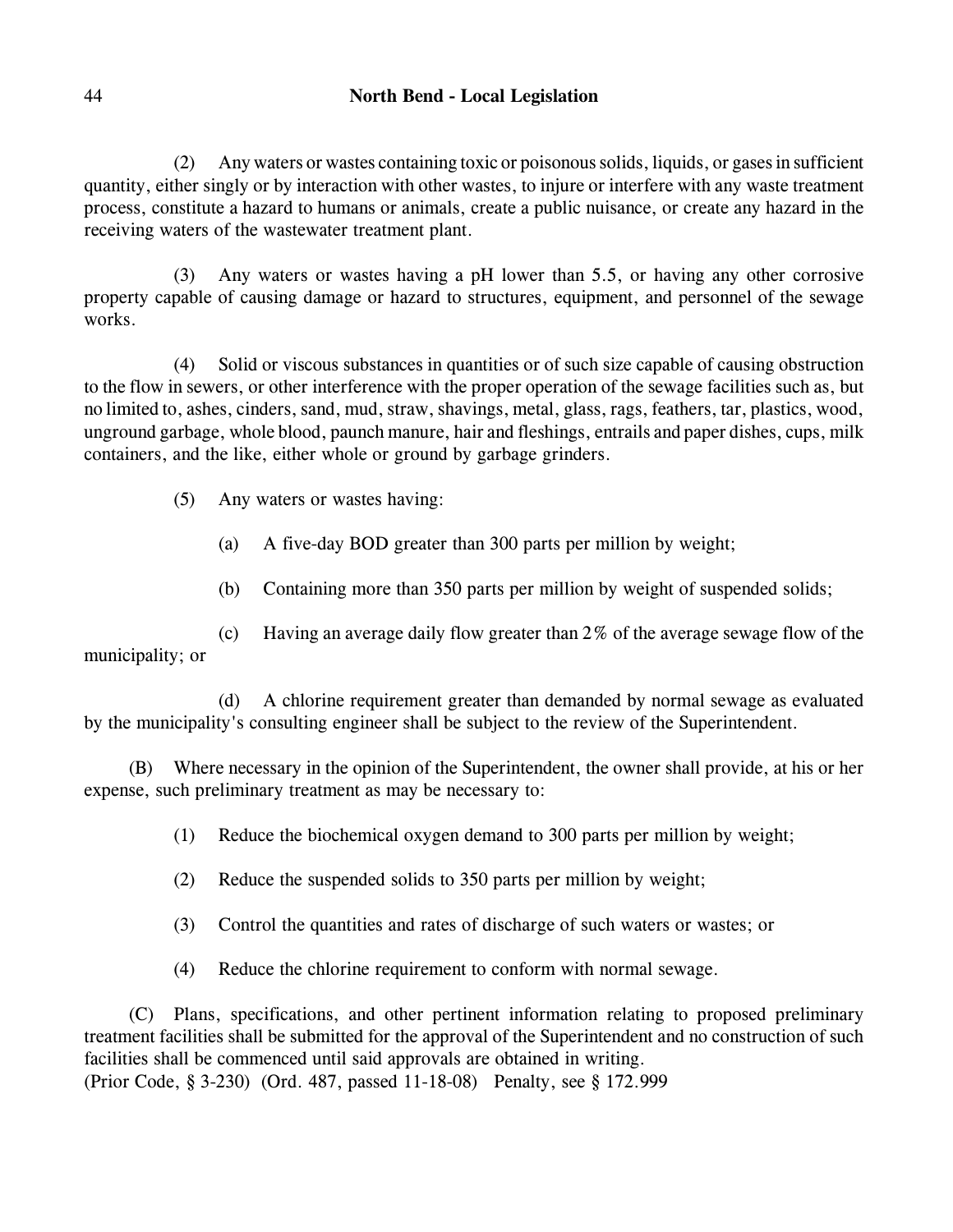# **§ 172.066 SPECIFIC PROHIBITIONS AS DETERMINED BY SUPERINTENDENT.**

(A) The following described substances, materials, water, or waste shall be limited in discharges to municipal systems to concentrations or quantities which will not harm either the sewers, wastewater treatment process or equipment, will not have an adverse effect on the receiving stream, or will not otherwise endanger lives, limb, public property, or constitute a nuisance.

(B) The Superintendent may set limitations lower than the limitations established in the regulations below if in his or her opinion such more severe limitations are necessary to meet the above objectives. In forming his or her opinion as to the acceptability, the Superintendent will give consideration to such factors as the quantity of subject waste in relation to flows and velocities in the sewers, materials of construction of the sewers, the wastewater treatment process employed, capacity of the wastewater treatment plant, degree of treatability of the waste in the wastewater treatment plant, and other pertinent factors, and other pertinent factors.

(C) The limitations or restrictions on materials or characteristics of waste or wastewaters discharged to the sanitary sewer which shall not be violated without approval of the Superintendent are as follows:

(1) Wastewater having a temperature higher than 150 degrees Fahrenheit (65 degrees C).

(2) Wastewater containing more than 25 milligrams per liter of petroleum oil, nonbiodegradable cutting oils, or product of mineral oil origin.

(3) Wastewater from industrial plants containing floatable oils, fat, or grease.

(4) Any garbage that has not been properly shredded. Garbage grinders may be connected to sanitary sewers from homes, hotels, institutions, restaurants, hospitals, catering establishments, or similar places where garbage originates from the preparation of food in kitchens for the purpose of consumption on the premises or when served by caterers.

(5) Any water or wastes containing iron, chromium, copper, zinc, and similar objectionable or toxic substances to such degree that any such material received in the composite wastewater at the sewage treatment works exceeds the limits established by the Superintendent for such materials.

(6) Any waters or wastes containing odor-producing substances exceeding limits which may be established by the Superintendent.

(7) Any radioactive wastes or isotopes of such half-life or concentration as may exceed limits established by the Superintendent in compliance with applicable state or federal regulations.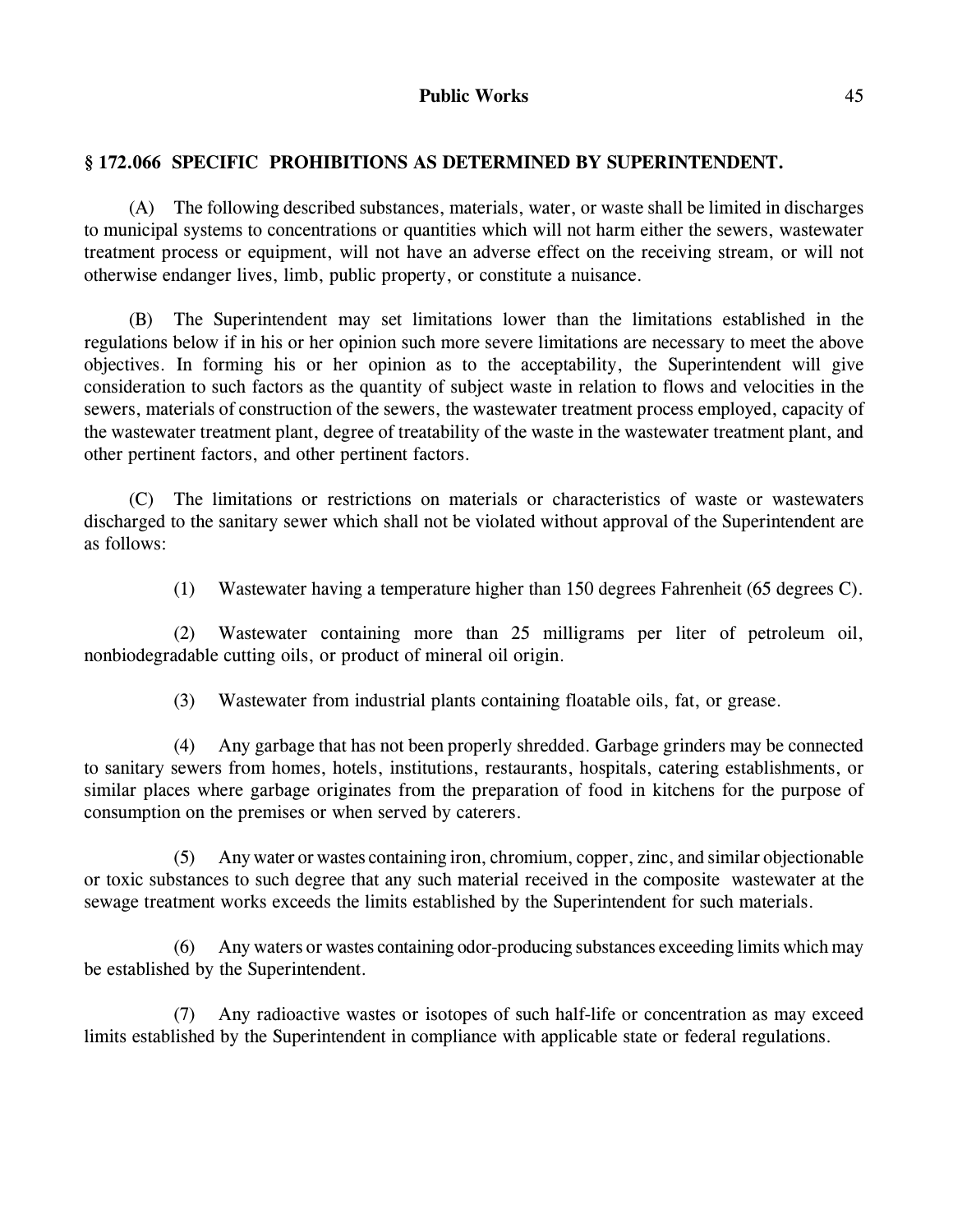(8) Quantities of flow, concentrations, or both which constitute a "slug" as defined herein.

(9) Materials which exert or cause:

(a) Unusual concentrations of inert suspended solids (such as, but not limited to, Fuller's earth, lime slurries, and lime residues) or of dissolved solids, (such as but not limited to, sodium chloride or sodium sulfate).

(b) Excessive discoloration (such as, but not limited to, dye wastes and vegetable tanning solutions.)

(c) Unusual BOD, chemical oxygen demand, or chlorine requirements in such quantities as to constitute a significant load on the sewage treatment works.

herein.

(d) Unusual volume of flow or concentration of wastes constituting "slugs" as defined

(10) Waters or wastes containing substances which are not amenable to treatment or reduction by the wastewater treatment processes employed, or are amenable to treatment only to such degree that the wastewater treatment plant effluent cannot meet the requirements of other agencies having jurisdiction over discharge to the receiving waters.

(11) Any water or wastes which, by interaction with other water or wastes in the public sewer system, release obnoxious gases, for suspended solids which interfere with the collection system, or create a condition deleterious to structures and treatment processes. (Prior Code, § 3-231) (Ord. 487, passed 11-18-08) Penalty, see § 172.999

# **§ 172.067 REJECTION, PRETREATMENT, CONTROL OF DISCHARGE RATE OR USE FEE SURCHARGE.**

(A) If any waters or wastes are discharged, or are proposed to be discharged to the public sewers, which waters contain the substances or possess the characteristics enumerated in this subchapter and which in the judgment of the Superintendent, may have a deleterious effect upon the wastewater facilities, processes, equipment, or receiving waters, or which otherwise create a hazard to life to constitute a public nuisance, the Superintendent may:

- (1) Reject the wastes;
- (2) Require pretreatment to an acceptable condition for discharge to the public sewers;
- (3) Require control over the quantities and rate of discharge; and/or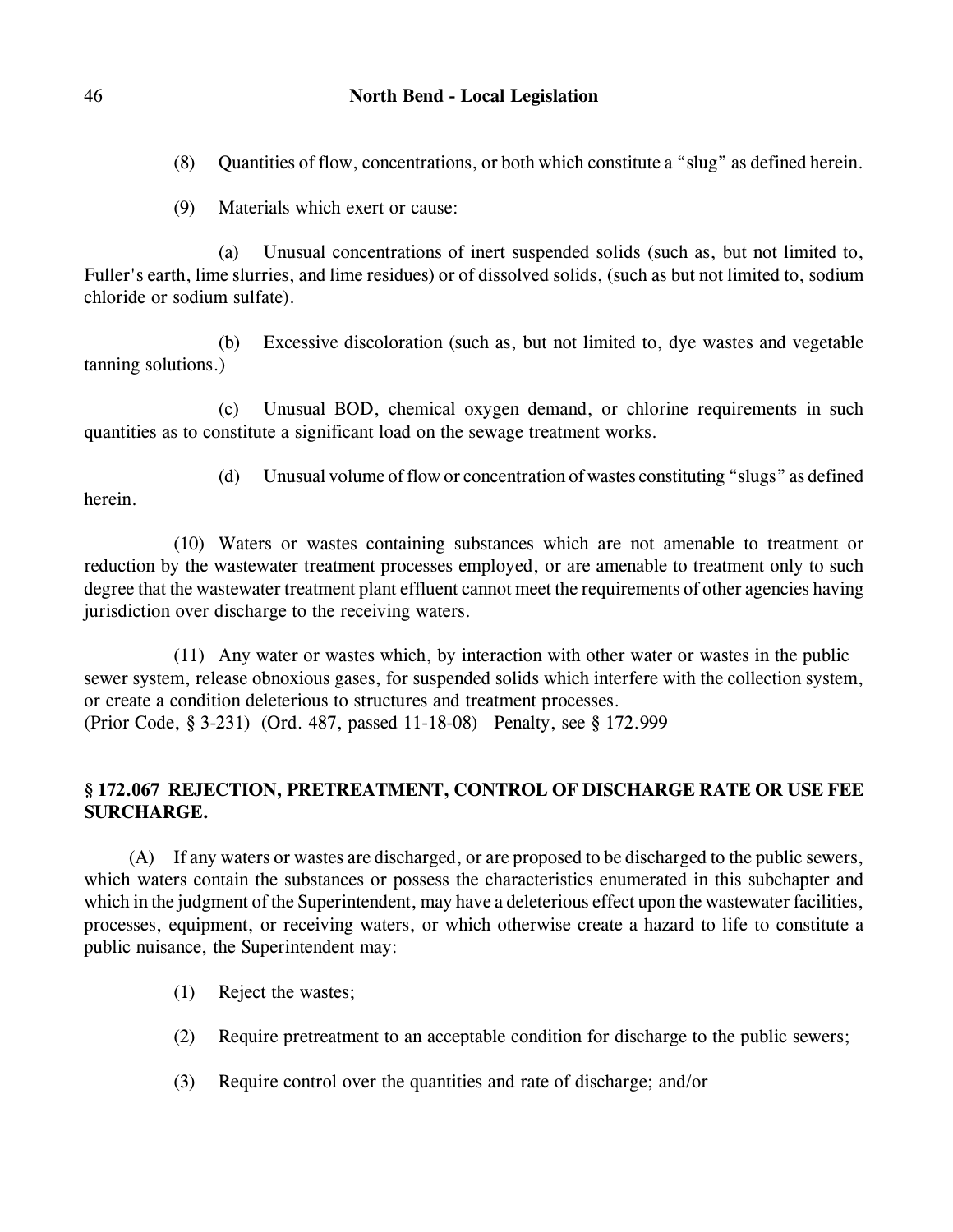(4) Require payment to cover the added cost of handling and treating the wastes not covered by existing taxes or sewer charges under the provisions of subchapter.

(B) When considering the above alternatives, the Superintendent shall give consideration to the economic impact of each alternative on the discharger. If the Superintendent permits the pretreatment or equalization of waste flows, the design and installation of the plants and equipment shall be subject to the review and approval of the Superintendent.

(Prior Code, § 3-232) (Ord. 487, passed 11-18-08) Penalty, see § 172.999

#### **§ 172.068 SPECIAL EXCEPTIONS PERMITTED.**

No statement contained in this subchapter shall be construed as preventing any special agreement or arrangement between the municipality and any industrial concern whereby an industrial waste of unusual strength or character may be accepted by the municipality for treatment, subject to payment therefor, by the industrial concern.

(Prior Code, § 3-233) (Ord. 487, passed 11-18-08) Penalty, see § 172.999

## **§ 172.069 GREASE, OIL AND SAND INTERCEPTORS WHEN REQUIRED.**

Grease, oil, and sand interceptors shall be provided when, in the opinion of the Superintendent, they are necessary for the proper handling of liquid wastes containing grease in excessive amounts, or any flammable wastes, sand, or other harmful ingredients; except that such interceptors shall not be required for private living quarters or dwelling units. All interceptors shall be of a type and capacity approved by the Superintendent and shall be located as to be readily and easily accessible for cleaning and inspection. In the maintaining of these interceptors the owner(s) shall be responsible for the proper removal and disposal by appropriate means of the captured material and shall maintain records of the dates, and means of disposal which are subject to review by the Superintendent. Any removal and hauling of the collected materials not performed by owner(s)' personnel must be performed by currently licensed waste disposal firms.

(Prior Code, § 3-234) (Ord. 487, passed 11-18-08) Penalty, see § 172.999

# **§ 172.070 MAINTENANCE BY OWNER.**

Where preliminary treatment or flow-equalizing facilities are provided or required for any waters or wastes, they shall be maintained continuously in satisfactory and effective operation by the owner at his or her expense.

(Prior Code, § 3-235) (Ord. 487, passed 11-18-08) Penalty, see § 172.999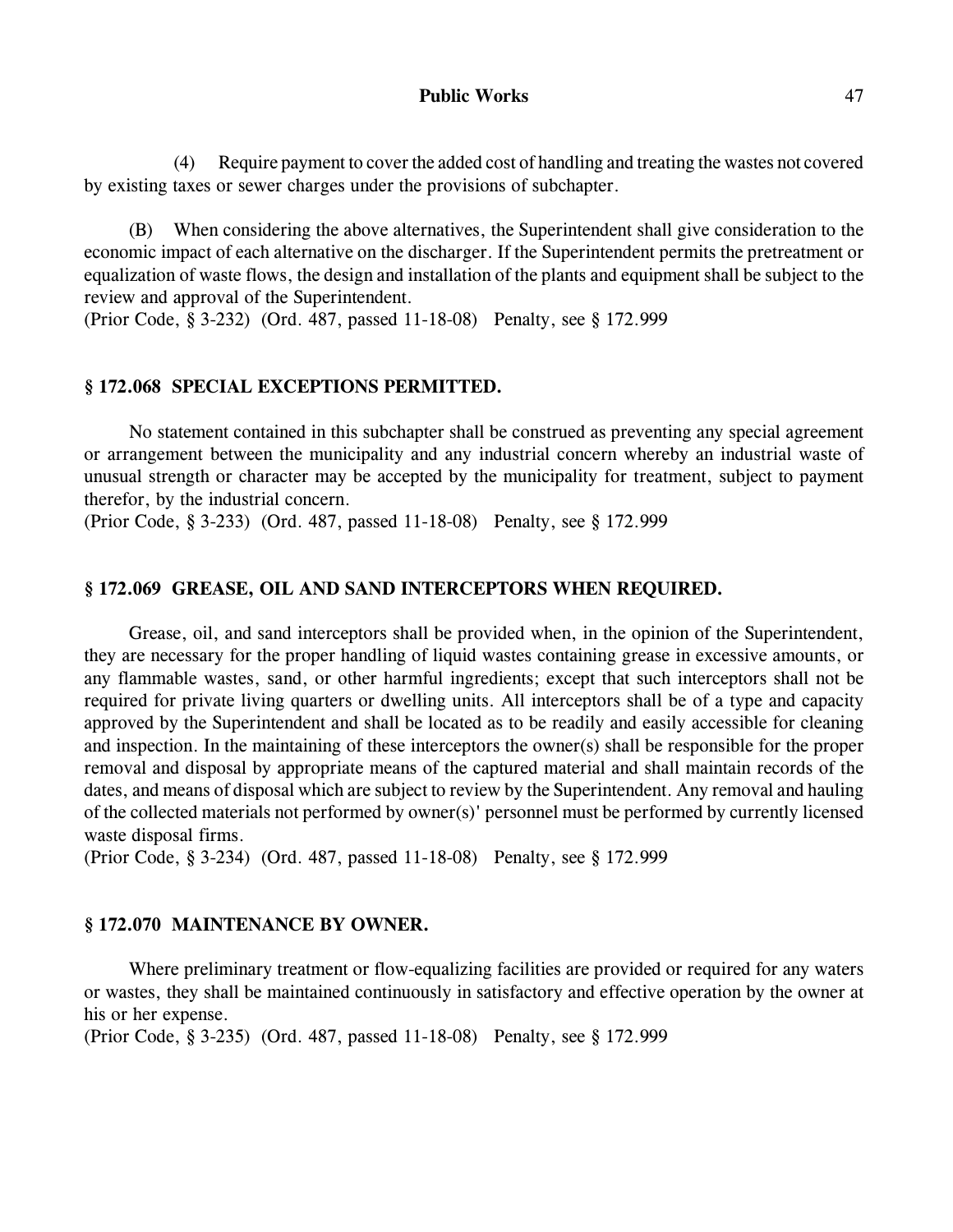# **§ 172.071 CONTROL MANHOLES/SAMPLING STATIONS.**

(A) *Installation and maintenance.* When required by the Superintendent, the owner of any property serviced by a service connection carrying industrial wastes shall install a suitable control structure together with such necessary meters and other appurtenances in the service connection to facilitate observation, sampling and measurement of the wastes. Such structure, when required, shall be accessibly and safely located, and shall be constructed in accordance with plans approved by the Superintendent. The structure shall be installed by the owner at his or her expense, and shall be maintained by him so as to be safe and accessible at all times.

(B) *Method.* All measurements, tests, and analyses of the characteristics of waters and wastes to which reference is made in this subchapter, shall be determined in accordance with 40 CFR part 136 Pertaining to Guidelines Establishing Test Procedures For the Analysis of Pollutants (40 CFR part 136). Sampling methods, location, times durations, and frequencies are to be determined on an individual basis subject to approval by the Superintendent.

(Prior Code, §§ 3-236 and 3-237) (Ord. 487, passed 11-18-08) Penalty, see § 172.999

## **§ 172.072 INSPECTIONS.**

(A) *Generally.* The Superintendent and other duly authorized employees of the municipality bearing proper credentials and identification shall be permitted to enter all properties for the purposes of inspection, observation, measurement, sampling, and testing pertinent to discharge to the community system in accordance with the provisions of this subchapter. The Superintendent or other authorized employees are authorized to obtain information concerning industrial processes which have a direct bearing on the kind and source of discharge to the wastewater collection system. The industry may withhold information considered confidential. The industry must establish that the revelation to the public of the information in question might result in an advantage to the competitors.

(B) *Injury liability.* While performing the necessary work on private properties referred to in the sections of this subchapter, the Superintendent or duly authorized employees of the municipality shall observe all safety rules applicable to the premises established by the company and the company shall be held harmless for injury or death to the municipal employees and the municipality shall indemnify the company against loss or damage to its property by municipal employees and against liability claims and demands for personal injury or property damage asserted against the company and growing out of the gauging and sampling operation, except as such may be caused by negligence or failure of the company to maintain safe conditions as required in this subchapter.

(C) *Easements.* The Superintendent and other duly authorized employees of the municipality bearing proper credentials and identification shall be permitted to enter all private properties through which the municipality holds a duly negotiated easement for the purposes of, but not limited to, inspection,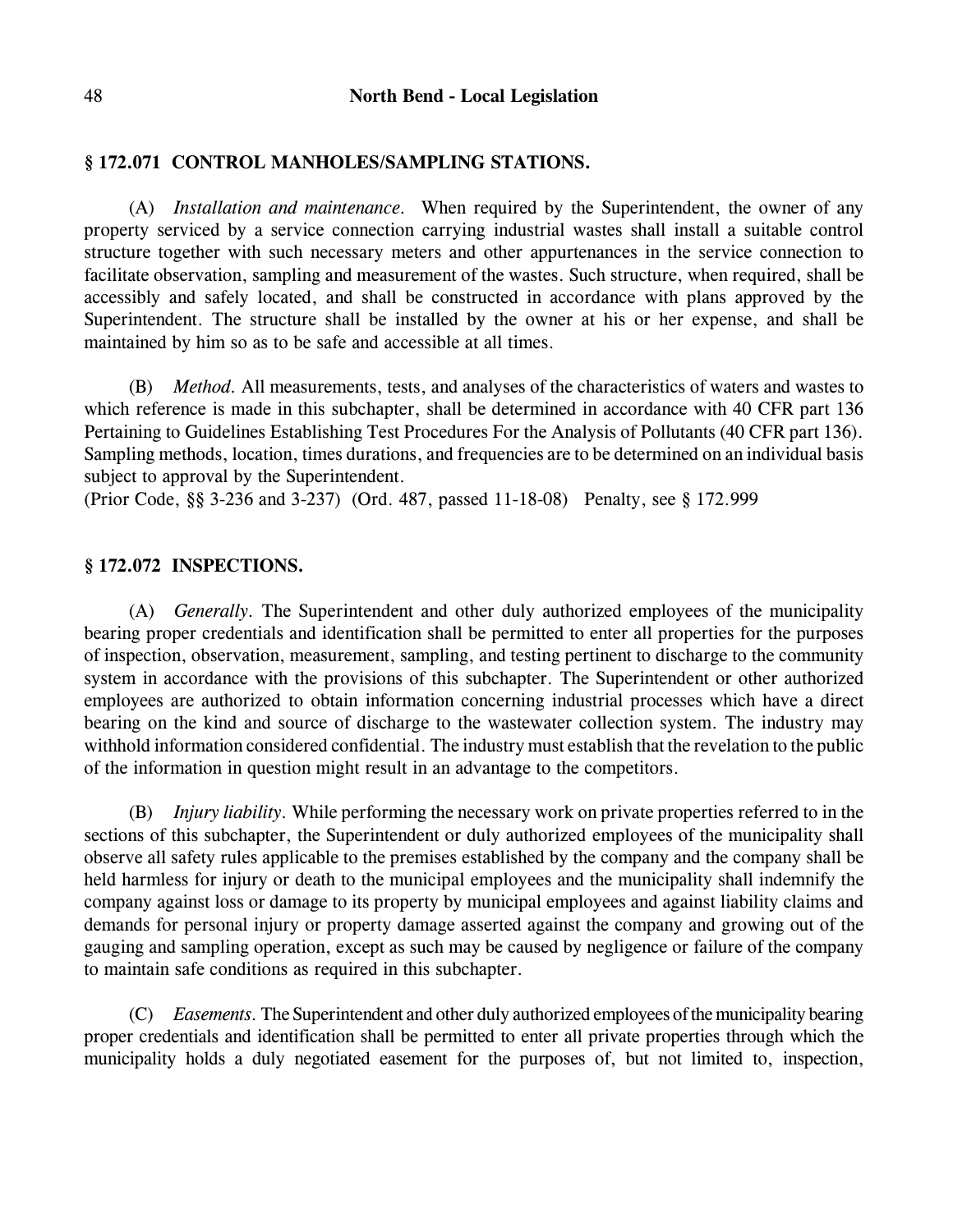observation, measurement, sampling, repair, and maintenance of any portion of the sewage works lying within said easement, shall be done in full accordance with the terms of the duly negotiated easement pertaining to the private property involved.

(Prior Code, §§ 3-238 through 3-240) (Ord. 487, passed 11-18-08) Penalty, see § 172.999

## **§ 172.073 SEWER FEES.**

The following fees shall be required.

(A) *General fees.*

| Water/sewer application fee                                                                                                                                                                                     | \$20.00  |
|-----------------------------------------------------------------------------------------------------------------------------------------------------------------------------------------------------------------|----------|
| Sewer Deposit<br>Previous deposits less than \$150 will be billed the<br>(1)<br>difference if delinquent $2+$ months<br>Any water/sewer customer delinquent $2+$ months shall<br>(2)<br>make a deposit of \$150 | \$150.00 |
| Sewer usage delinquency processing charge                                                                                                                                                                       | \$5.00   |
| Sewer delinquency charge for late payment for addition extension                                                                                                                                                | \$7.50   |
| Failure to install sewer measuring device                                                                                                                                                                       | \$50.00  |
| Sewer tap fee                                                                                                                                                                                                   | \$150.00 |
| Permit and inspection fee residential and commercial service                                                                                                                                                    | \$100.00 |
| Permit for industrial wastes                                                                                                                                                                                    | \$150.00 |
| Septic tank permit fee and inspection                                                                                                                                                                           | \$100.00 |

(B) *Sewer rates.* 

(1) Minimum residential monthly sewer service charge within the corporate limits, per the following table, for connection fee.

| <b>Water Meter Size</b> | <b>Minimum</b><br><b>Monthly Fee</b> |
|-------------------------|--------------------------------------|
| $3/4$ " or less         | \$14.00                              |
| 1"                      | \$16.50                              |
| 11/2"                   | \$19.00                              |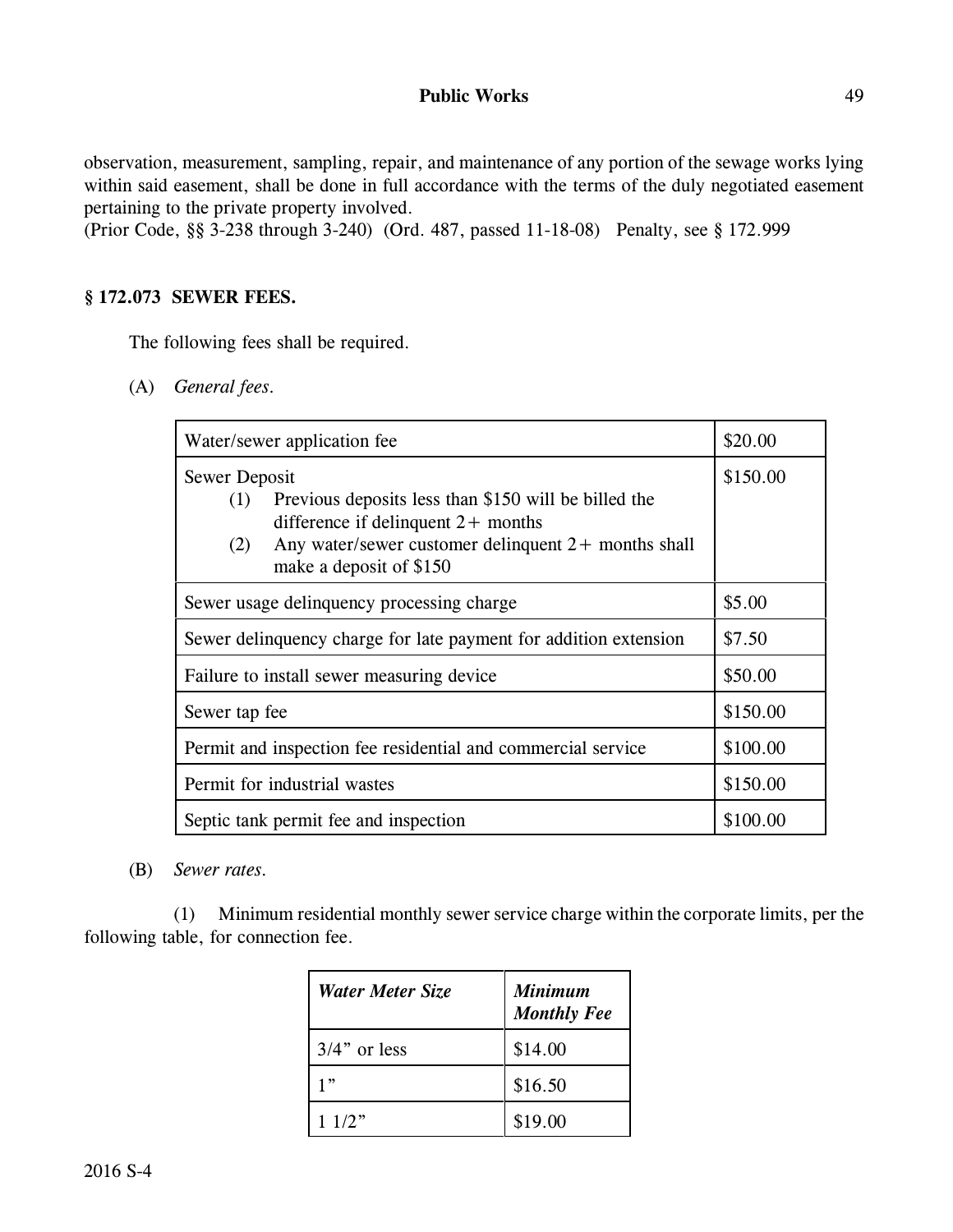| <b>Water Meter Size</b> | <b>Minimum</b><br><b>Monthly Fee</b> |
|-------------------------|--------------------------------------|
| 2"                      | \$24.00                              |
| 3" (compound)           | \$33.00                              |
| 4" (compound)           | \$43.00                              |
| 6" (compound)           | \$53.00                              |
| 8" (compound)           | \$63.00                              |

(2) Minimum commercial sewer service charge outside the corporate limits, per the following table, for connection fee.

| Water Meter Size | <b>Minimum</b><br><b>Monthly Fee</b> |
|------------------|--------------------------------------|
| $3/4$ " or less  | \$16.50                              |
| 1"               | \$18.50                              |
| 11/2"            | \$21.50                              |
| 2"               | \$26.50                              |
| 3" (compound)    | \$35.50                              |
| 4" (compound)    | \$45.50                              |
| 6" (compound)    | \$55.50                              |
| 8" (compound)    | \$65.50                              |

(3) The rate charged for sanitary sewer service shall be \$1.10 for every 1,000 gallons of water used.

(4) Sewer administration rates: \$2.00 per month per consumer.

(5) Users that are not connected to city water shall pay a flat minimum monthly fee as follows:

(a) Residential Users: \$16.50.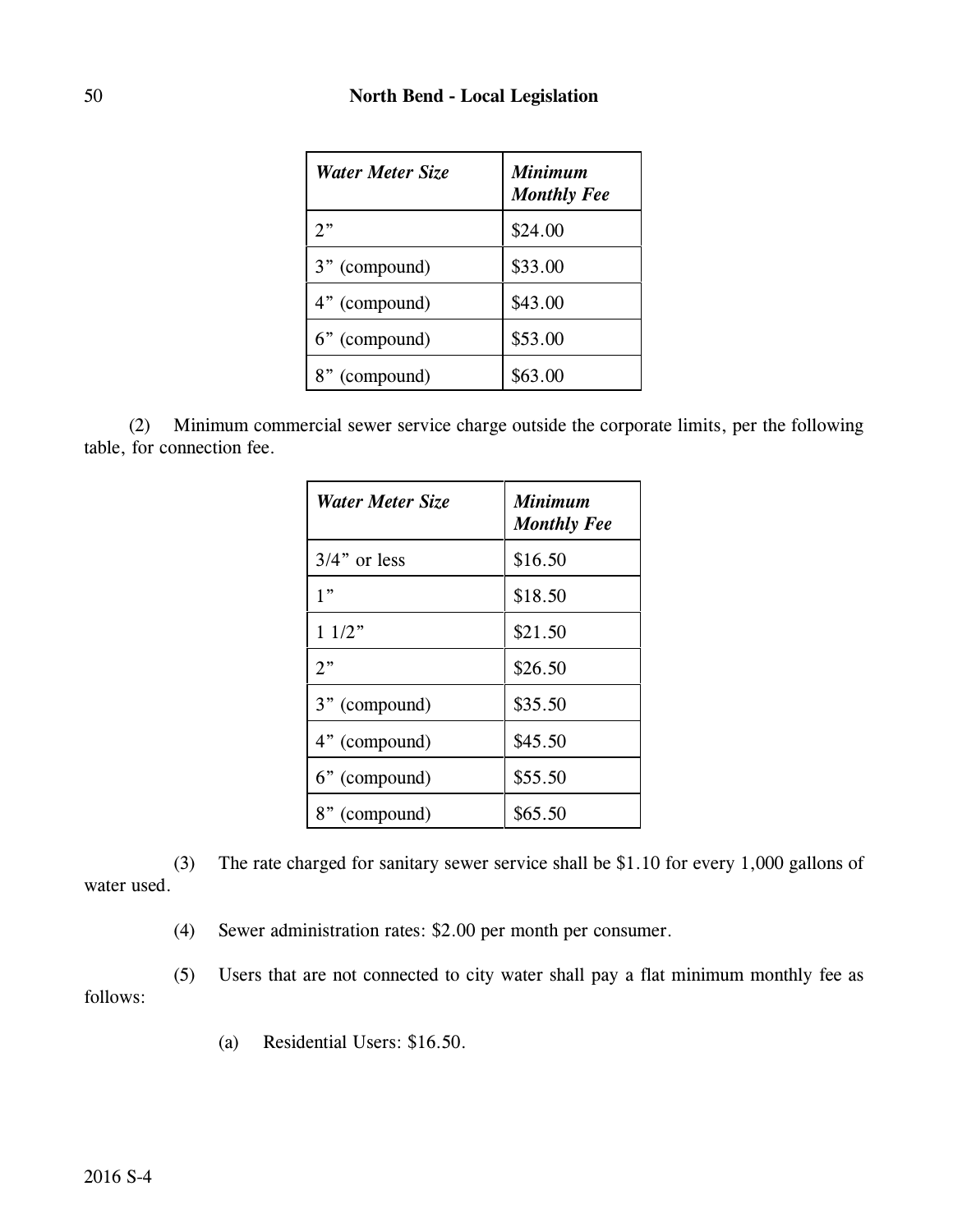(b) Commercial Users: \$18.50.

(6) In cases of multiple connections to separate apartments, households or structures on one service line with one master water meter, the minimum charge per month shall be equal to the minimum commercial sewer service charge at the appropriate water meter size. For those water consumers who, as of the date of the passage of this section, are part of a multi-user building, which has multiple connections to separate water consumers within such existing multi-user building, which are on one service line and each water consumer is serviced by separate and distinct water meters, such water consumers will be charged in accordance with the water rate classification for that building and either:

(a) Separate water consumers with separate meters will be billed at the residential sewer rate, or

(b) The multi-user building owner who converts to the commercial water schedule will thereafter be billed at the commercial sewer rate. New multiple connections shall be limited to apartments and business complexes, that are solely owned.

(c) Multiple households separately owned in one building are not allowed a single connection to the sewer system, each household is required to have a separate connection. Situations not specifically addressed in this division shall be reviewed by the Mayor and City Council prior to installation.

(Ord. 488, passed 11-18-08; Am. Ord. 536, passed 7-14-15) Penalty, see § 172.999

# *LANDFILL*

# **§ 172.085 DEFINITIONS.**

The following definition shall be applied throughout this subchapter. Where no definition is specified, the normal dictionary usage of the word shall apply.

*GARBAGE.* Kitchen refuse, decayed waste, dead animals, or anything that may decompose and become offensive to the public health. Rubbish shall mean discarded machinery, bottles, broken glass, crockery, tin cans, and rags. Refuse shall mean any waste material, any kind of containers (whether filled or not), or litter and debris.

(Prior Code, § 4-401) Penalty, see § 172.999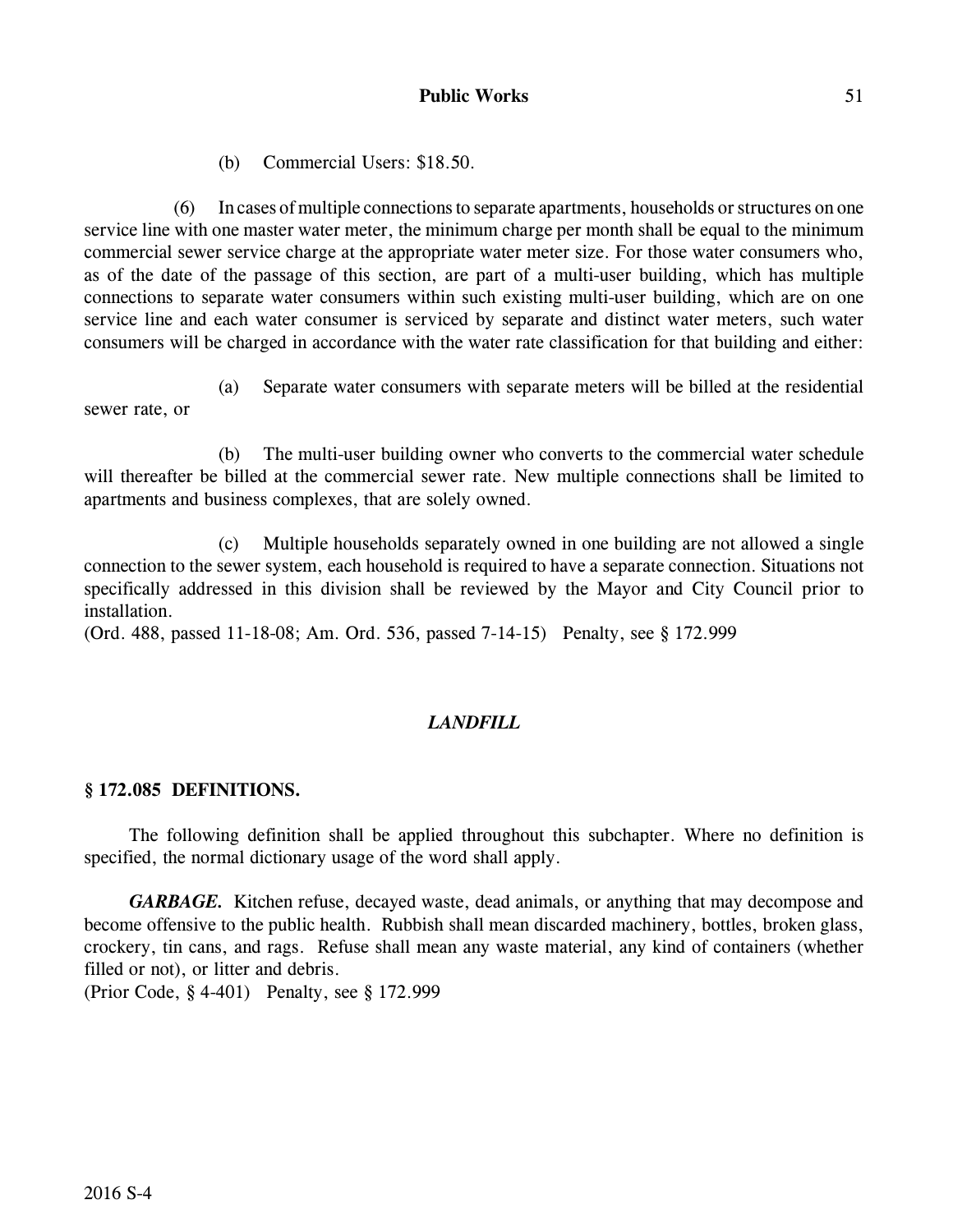# **§ 172.086 DUMPING OR LEAVING OF GARBAGE, RUBBISH OR REFUSE AT CITY'S LANDFILL SITE.**

The Mayor and Council hereby declare unlawful, either as littering or trespass or nuisance any person, party or corporation the dumping, placing or leaving of any garbage, rubbish or waste above defined upon, in, at or immediately adjacent to the city's landfill land site (commonly called "dump") located within 1/2 mile and south of the city, immediately west of State Highway 79 and bordering on the Platte River, without specific permission of the city. Said landfill site has a gate entrance, which is locked, and only by specific permission of the city only trees, brush, leaves and grass may be received there for disposal through said entrance.

(Prior Code, § 4-402) Penalty, see § 172.999

#### **§ 172.087 POSTING.**

The Landfill land site shall be appropriately posted to warn of prosecution for violation of this subchapter and/or state law against improper dumping, placing, leaving or littering immediately adjacent to, upon, in or at the landfill site with garbage, rubbish or refuse. (Prior Code, § 4-403) Penalty, see § 172.999

# **§ 172.088 ABATEMENT OF NUISANCE.**

(A) Whenever a nuisance exists as defined in this subchapter, the municipality may proceed by a suit in equity to enjoin and abate the same, in the manner provided by law.

(B) Whenever, in any action, it is established that a nuisance exists, the court may together with the fine or penalty imposed, enter an order of abatement as part of the judgment in the case. (Prior Code, § 4-502) Penalty, see § 172.999 *Statutory reference:*

*Order of abatement for nuisances, Neb. RS 18-1720 and 18-1722)*

#### **§ 172.999 PENALTY.**

(A) (1) Any person violating any of the terms of §§ 172.019 through 172.024 is hereby determined to be "guilty" of a Class III Misdemeanor as the same is defined by Nebraska Statute. The penalty for such violation shall be that as defined by Nebraska Law for the violation of a Class III Misdemeanor or any person found violating any provision of sections §§ 172.019 through 172.024 shall be subject to a fine, not to exceed \$100.